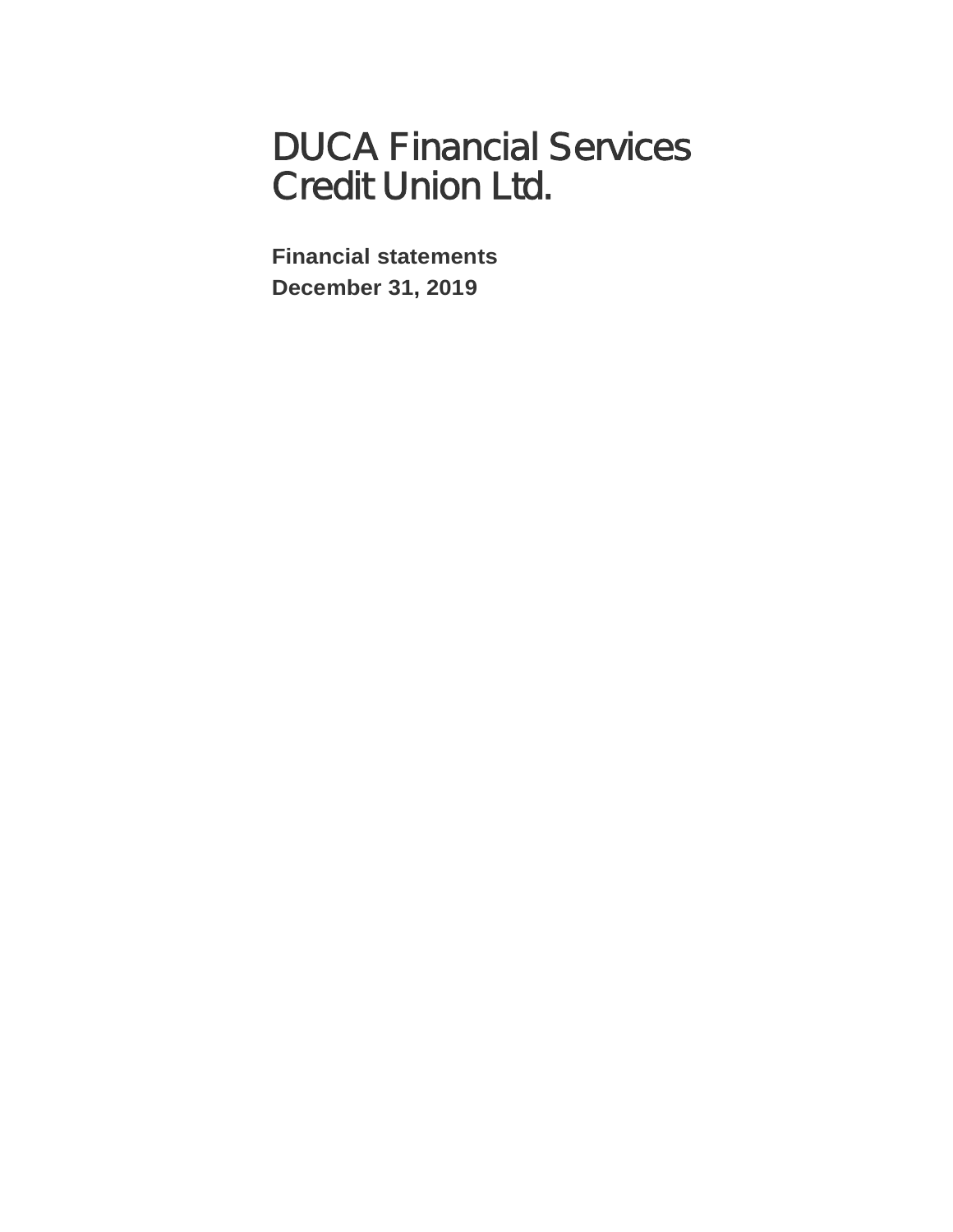## **Independent auditor's report**

### To the Members of **DUCA Financial Services Credit Union Ltd.**

### **Opinion**

We have audited the financial statements of **DUCA Financial Services Credit Union Ltd.** [the "Credit Union"], which comprise the statement of financial position as at December 31, 2019, and the statement of income and comprehensive income, statement of changes in members' equity and statement of cash flows for the year then ended, and notes to the financial statements, including a summary of significant accounting policies.

In our opinion, the accompanying financial statements present fairly, in all material respects, the financial position of the Credit Union as at December 31, 2019, and its financial performance and its cash flows for the year then ended in accordance with International Financial Reporting Standards ["IFRSs"].

### **Basis for opinion**

We conducted our audit in accordance with Canadian generally accepted auditing standards. Our responsibilities under those standards are further described in the *Auditor's responsibilities for the audit of the financial statements* section of our report. We are independent of the Credit Union in accordance with the ethical requirements that are relevant to our audit of the financial statements in Canada, and we have fulfilled our other ethical responsibilities in accordance with these requirements. We believe that the audit evidence we have obtained is sufficient and appropriate to provide a basis for our opinion.

### **Responsibilities of Management and the Audit Committee of the Board of Directors for the financial statements**

Management is responsible for the preparation and fair presentation of the financial statements in accordance with IFRSs, and for such internal control as Management determines is necessary to enable the preparation of financial statements that are free from material misstatement, whether due to fraud or error.

In preparing the financial statements, Management is responsible for assessing the Credit Union's ability to continue as a going concern, disclosing, as applicable, matters related to going concern and using the going concern basis of accounting unless Management either intends to liquidate the Credit Union or to cease operations, or has no realistic alternative but to do so.

The Audit Committee of the Board of Directors is responsible for overseeing the Credit Union's financial reporting process.

### **Auditor's responsibilities for the audit of the financial statements**

Our objectives are to obtain reasonable assurance about whether the financial statements as a whole are free from material misstatement, whether due to fraud or error, and to issue an auditor's report that includes our opinion. Reasonable assurance is a high level of assurance, but is not a guarantee that an audit conducted in accordance with Canadian generally accepted auditing standards will always detect a material misstatement when it exists. Misstatements can arise from fraud or error and are considered material if, individually or in the aggregate, they could reasonably be expected to influence the economic decisions of users taken on the basis of these financial statements.

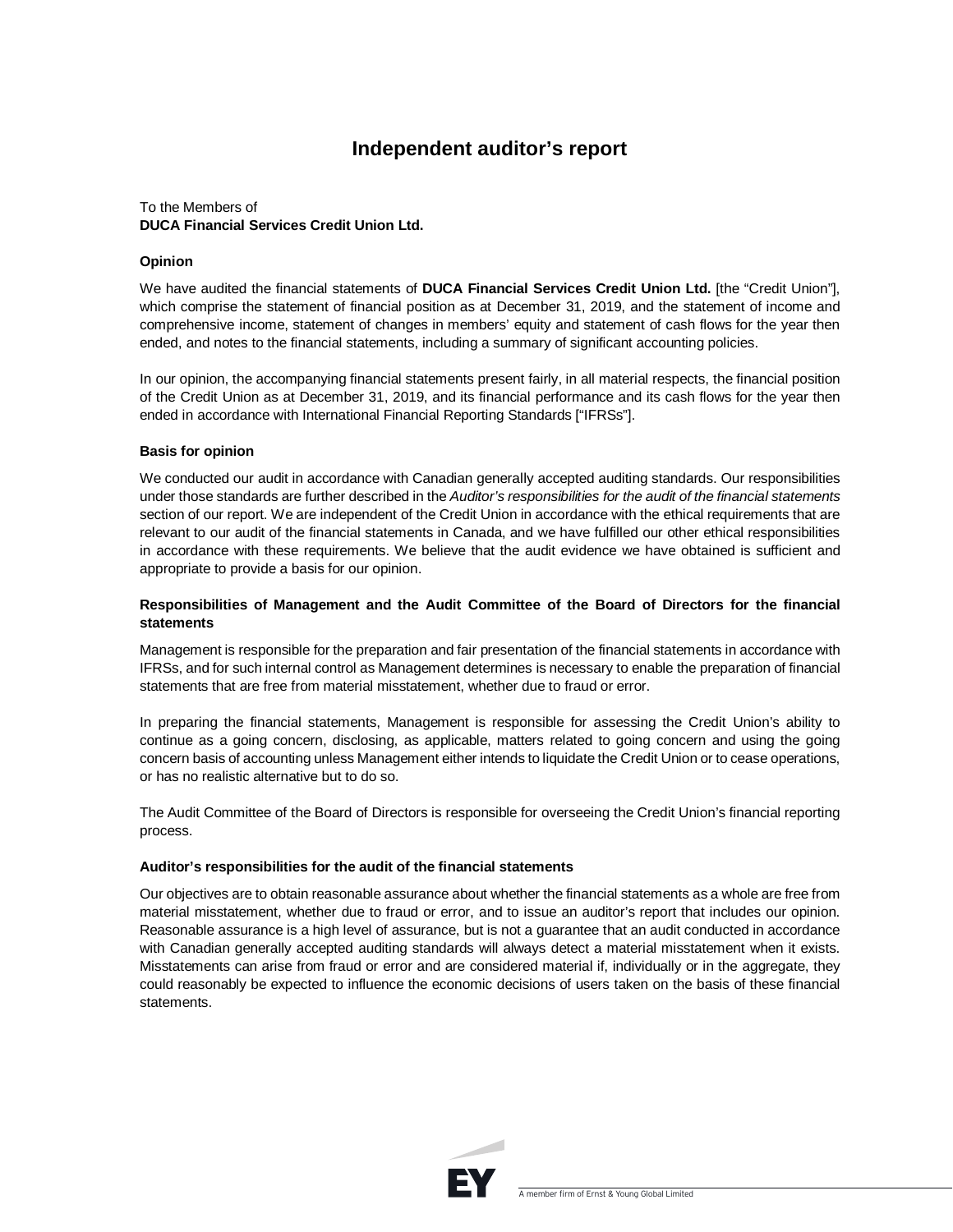As part of an audit in accordance with Canadian generally accepted auditing standards, we exercise professional judgment and maintain professional skepticism throughout the audit. We also:

- · Identify and assess the risks of material misstatement of the financial statements, whether due to fraud or error, design and perform audit procedures responsive to those risks, and obtain audit evidence that is sufficient and appropriate to provide a basis for our opinion. The risk of not detecting a material misstatement resulting from fraud is higher than for one resulting from error, as fraud may involve collusion, forgery, intentional omissions, misrepresentations, or the override of internal control.
- · Obtain an understanding of internal control relevant to the audit in order to design audit procedures that are appropriate in the circumstances, but not for the purpose of expressing an opinion on the effectiveness of the Credit Union's internal control.
- · Evaluate the appropriateness of accounting policies used and the reasonableness of accounting estimates and related disclosures made by Management.
- · Conclude on the appropriateness of Management's use of the going concern basis of accounting and, based on the audit evidence obtained, whether a material uncertainty exists related to events or conditions that may cast significant doubt on the Credit Union's ability to continue as a going concern. If we conclude that a material uncertainty exists, we are required to draw attention in our auditor's report to the related disclosures in the financial statements or, if such disclosures are inadequate, to modify our opinion. Our conclusions are based on the audit evidence obtained up to the date of our auditor's report. However, future events or conditions may cause the Credit Union to cease to continue as a going concern.
- · Evaluate the overall presentation, structure and content of the financial statements, including the disclosures, and whether the financial statements represent the underlying transactions and events in a manner that achieves fair presentation.

We communicate with the Audit Committee of the Board of Directors regarding, among other matters, the planned scope and timing of the audit and significant audit findings, including any significant deficiencies in internal control that we identify during our audit.

Toronto, Canada February 28, 2020

Ernst + Young LLP

**Chartered Professional Accountants Licensed Public Accountants** 

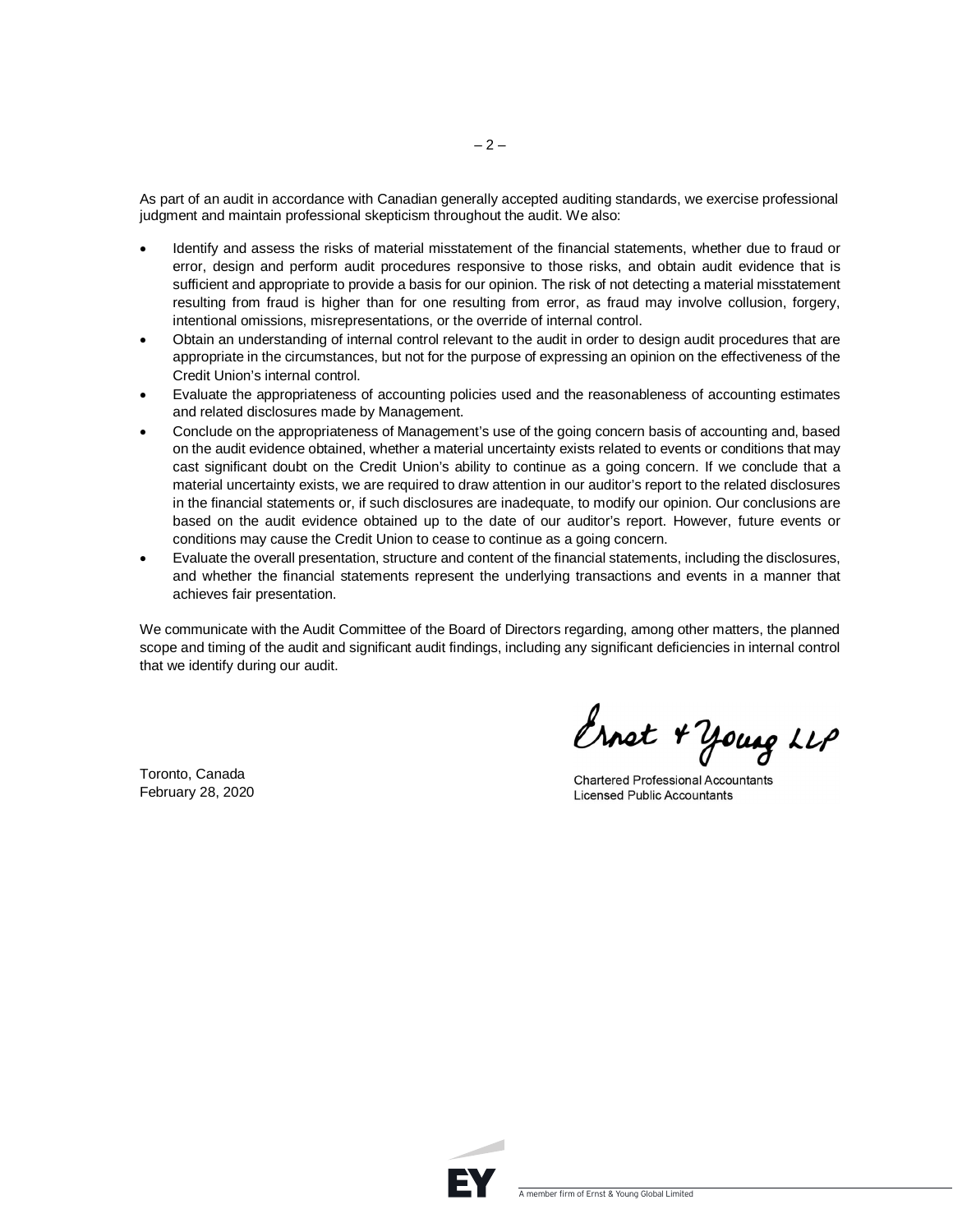## **Statements of Financial Position**

**As at December 31**

[In thousands of Canadian dollars]

|                                                       | <b>Note</b> | 2019      | 2018      |
|-------------------------------------------------------|-------------|-----------|-----------|
|                                                       |             | \$        | \$        |
| <b>Assets</b>                                         |             |           |           |
| Cash and cash equivalents                             | 5           | 63,388    | 69,038    |
| Investments, third-party mortgages and mortgage pools | 6           | 447,101   | 282,263   |
| Members' loans                                        | 7, 8        | 3,506,961 | 3,007,073 |
| Other assets                                          | 10          | 16,763    | 1,560     |
| Property, equipment and right-of-use assets           | 12          | 15,010    | 12,401    |
| Income taxes recoverable                              | 14          | 2,986     |           |
| Intangible assets                                     | 26          | 2,566     |           |
| Goodwill                                              | 27          | 1,678     | 1,678     |
| <b>Total assets</b>                                   |             | 4,056,453 | 3,374,013 |
| <b>Liabilities and Members' equity</b>                |             |           |           |
| <b>Liabilities</b>                                    |             |           |           |
| Members' deposits                                     | 13          | 3,004,972 | 2,558,880 |
| Securitization liabilities                            | 9           | 604,673   | 629,981   |
| <b>Borrowings</b>                                     | 24          | 133,000   |           |
| Accounts payable and accrued liabilities              | 25          | 17,405    | 5,936     |
| Derivative financial instruments                      | 15          | 142       | 589       |
| Income taxes payable                                  | 14          |           | 332       |
| Deferred tax liability                                | 14          | 676       | 280       |
| Patronage return                                      | 16          | 2,243     | 1,386     |
| Members' shares                                       | 17          | 1,116     | 1,187     |
| <b>Total liabilities</b>                              |             | 3,764,227 | 3,198,571 |
| <b>Members' equity</b>                                |             |           |           |
| Members' shares                                       | 17          | 186,524   | 79,963    |
| Retained earnings                                     |             | 105,702   | 95,841    |
| Accumulated other comprehensive loss                  |             |           | (362)     |
| <b>Total Members' equity</b>                          |             | 292,226   | 175,442   |
| <b>Total liabilities and Members' equity</b>          |             | 4,056,453 | 3,374,013 |
|                                                       |             |           |           |

*See accompanying notes*

Approved by the Board:

VL  $\overline{\phantom{a}}$ 

 $M_{\odot}$ 

Director Director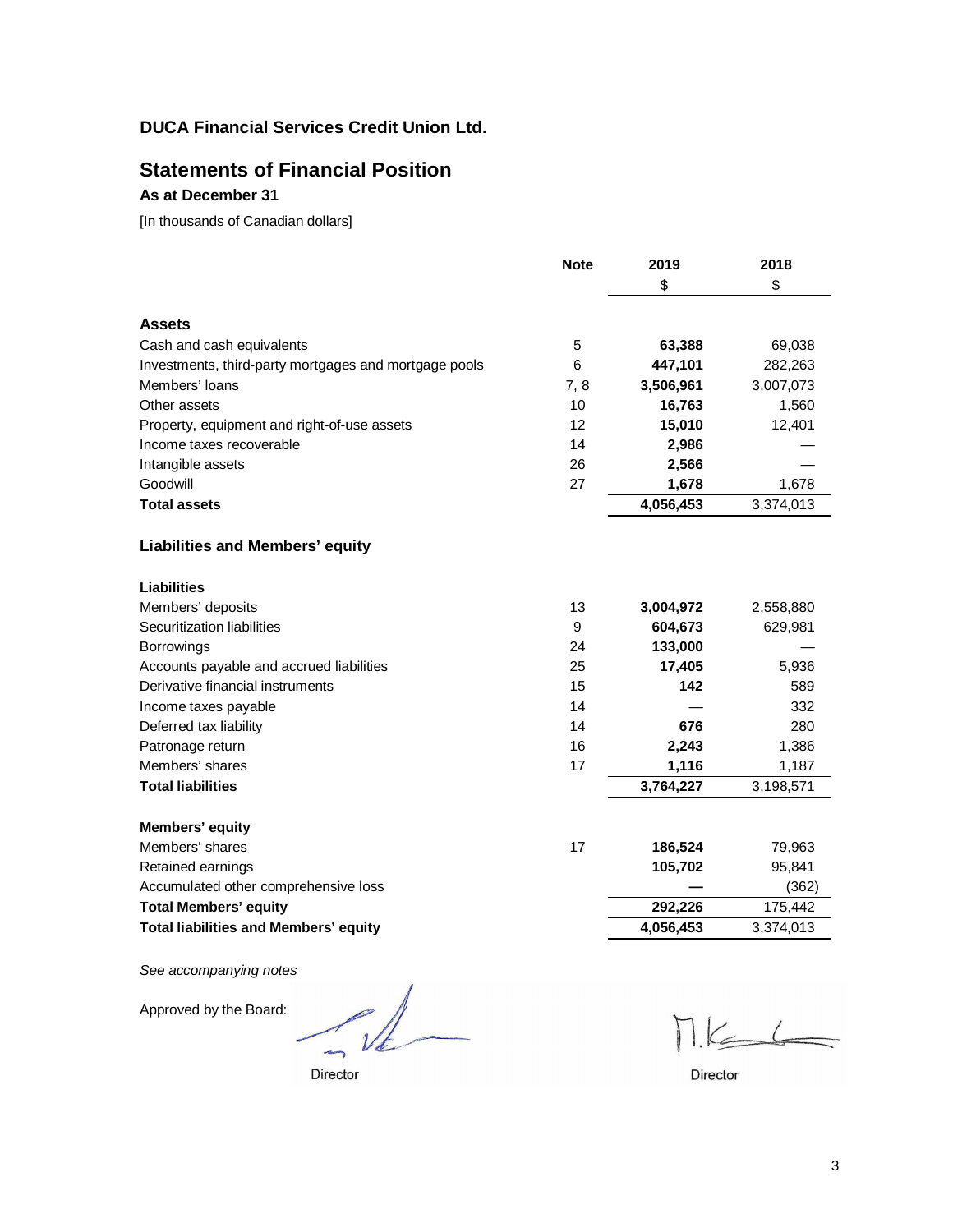## **Statements of Income and Comprehensive Income**

## **Years ended December 31**

[In thousands of Canadian dollars]

|                                                              | <b>Note</b> | 2019     | 2018    |
|--------------------------------------------------------------|-------------|----------|---------|
|                                                              |             | \$       | \$      |
| Interest income                                              |             |          |         |
| Interest on Members' loans                                   |             | 126,307  | 105,935 |
| Investment income                                            |             | 11,828   | 5,937   |
|                                                              |             | 138,135  | 111,872 |
| Interest expense                                             |             |          |         |
| Interest on Members' deposits                                |             | 73,769   | 49,698  |
| Borrowings, securitizations and other interest expense       |             | 15,340   | 12,429  |
|                                                              |             | 89,109   | 62,127  |
| Net interest income                                          |             | 49,026   | 49,745  |
| Non-interest income                                          | 18          | 17,350   | 6,988   |
| Total revenue                                                |             | 66,376   | 56,733  |
| Recovery of credit losses                                    | 8           | (462)    | (320)   |
| Non-interest expense                                         |             |          |         |
| Salaries and benefits                                        |             | 29,168   | 22,397  |
| Occupancy                                                    |             | 2,499    | 3,540   |
| Depreciation and amortization                                | 12          | 3,264    | 1,527   |
| Deposit insurance                                            |             | 2,159    | 1,711   |
| Directors and committees                                     |             | 403      | 453     |
| Loss on derivative instruments                               | 15          | 45       | 97      |
| Other operating and administrative                           | 19          | 17,364   | 11,205  |
|                                                              |             | 54,902   | 40,930  |
| Income before the undernoted                                 |             | 11,936   | 16,123  |
| Patronage return                                             | 16          | 2,243    | 1,386   |
| Income before income taxes                                   |             | 9,693    | 14,737  |
| Income tax expense (recovery)                                | 14          | (1, 977) | 3,430   |
| Net income for the year                                      |             | 11,670   | 11,307  |
| Change in unrealized losses on the effective portion of cash |             |          |         |
| flow hedges, net of tax                                      | 15          | 362      | (311)   |
| Comprehensive income for the year, net of income taxes       |             | 12,032   | 10,996  |

*See accompanying notes*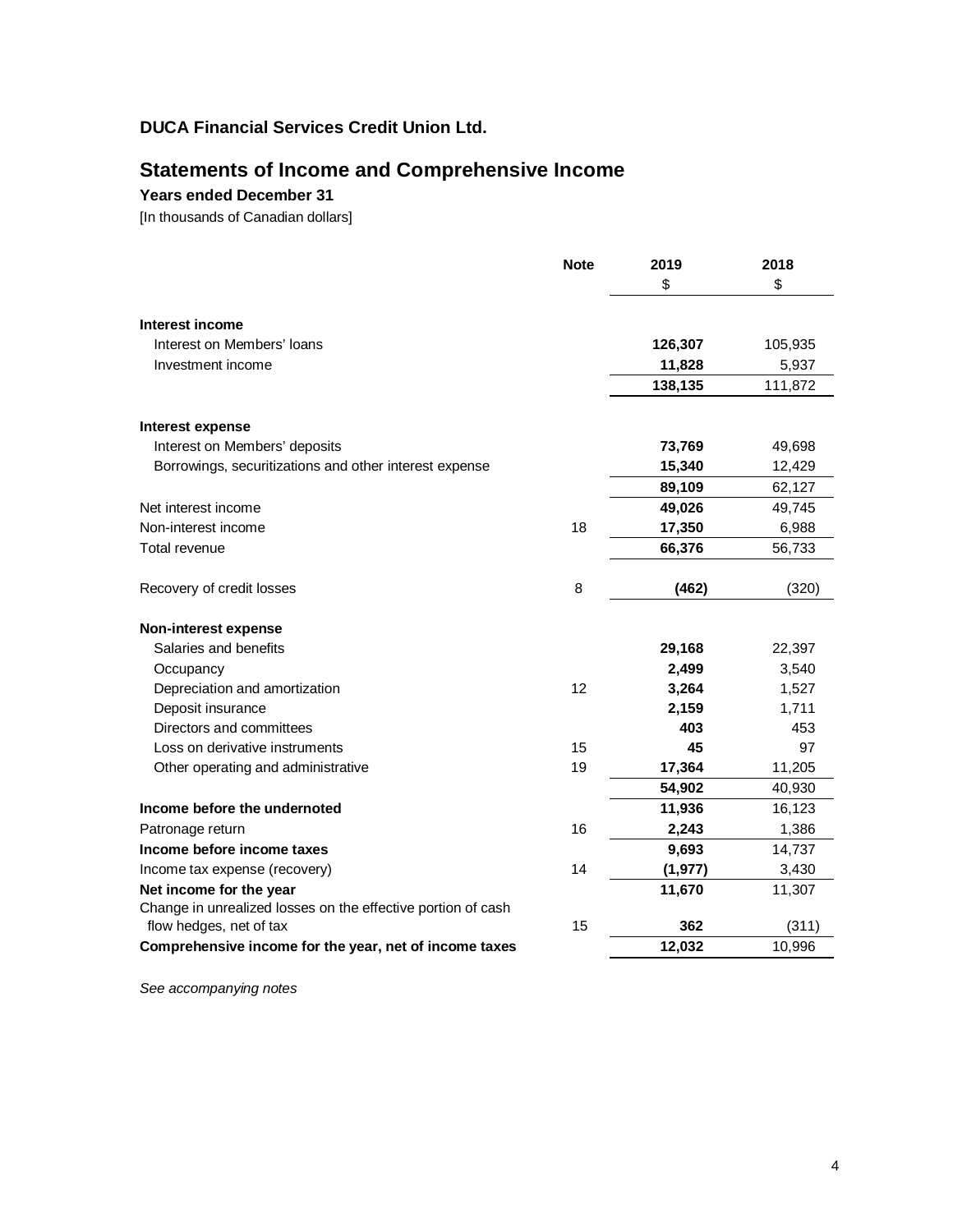## **Statements of Changes in Members' Equity**

[In thousands of Canadian dollars]

|                                                                                 | <b>Note</b> | <b>Class A shares</b> | <b>Class B shares</b><br>Series 1 | <b>Class B shares</b><br>Series 4 | Retained<br>earnings | <b>Accumulated</b><br>other<br>comprehensive<br>loss, net of tax | Total<br>Members'<br>equity |
|---------------------------------------------------------------------------------|-------------|-----------------------|-----------------------------------|-----------------------------------|----------------------|------------------------------------------------------------------|-----------------------------|
| Balance, December 31, 2017                                                      |             | 41,358                | 40,665                            |                                   | 85,066               | (51)                                                             | 167,038                     |
| Adjustment for initial application of IFRS 9                                    |             |                       |                                   |                                   | 983                  |                                                                  | 983                         |
| Restated balance, January 1, 2018                                               |             | 41,358                | 40,665                            |                                   | 86,049               | (51)                                                             | 168,021                     |
| Net income for the year                                                         |             |                       |                                   |                                   | 11,307               |                                                                  | 11,307                      |
| Dividends to Members, net of tax                                                | 17          |                       |                                   |                                   | (1,515)              |                                                                  | (1,515)                     |
| Issue of shares                                                                 |             | 1,705                 |                                   |                                   |                      |                                                                  | 1,705                       |
| Redemption of shares                                                            |             | (3,431)               | (334)                             |                                   |                      |                                                                  | (3,765)                     |
| Losses on derivatives designated as cash flow<br>hedges arising during the year |             |                       |                                   |                                   |                      | (311)                                                            | (311)                       |
| Balance, December 31, 2018                                                      |             | 39,632                | 40,331                            |                                   | 95,841               | (362)                                                            | 175,442                     |
| Net income for the year                                                         |             |                       |                                   |                                   | 11,670               |                                                                  | 11,670                      |
| Dividends to Members, net of tax                                                | 17          |                       |                                   |                                   | (1,809)              |                                                                  | (1,809)                     |
| Issue of shares                                                                 |             | 1,892                 |                                   | 109,082                           |                      |                                                                  | 110,974                     |
| Redemption of shares                                                            |             | (3,904)               | (509)                             |                                   |                      |                                                                  | (4, 413)                    |
| Losses on derivatives designated as cash flow<br>hedges arising during the year |             |                       |                                   |                                   |                      | 362                                                              | 362                         |
| Balance, December 31, 2019                                                      |             | 37,620                | 39,822                            | 109,082                           | 105,702              |                                                                  | 292,226                     |

*See accompanying notes*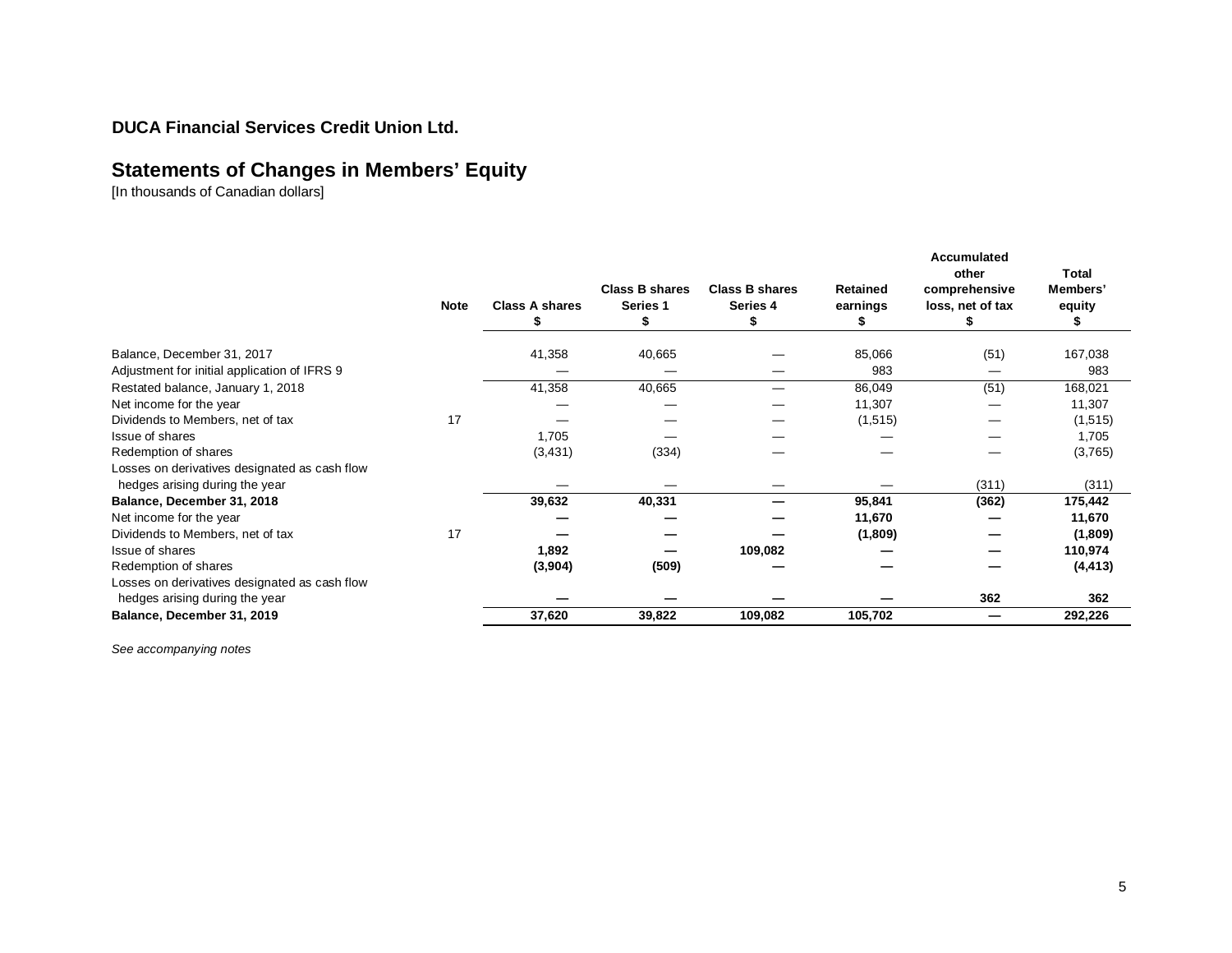## **Statements of Cash Flows**

**Years ended December 31**

[In thousands of Canadian dollars]

|                                                                     |             | 2019       | 2018       |
|---------------------------------------------------------------------|-------------|------------|------------|
|                                                                     | <b>Note</b> | \$         | \$         |
| <b>Operating activities</b>                                         |             |            |            |
| Net income for the year                                             |             | 11,670     | 11,307     |
| Add (deduct) non-cash items:                                        |             |            |            |
| Depreciation and amortization                                       | 12          | 3,264      | 1,527      |
| Recovery of credit losses on Members' loans                         | 8           | (462)      | (320)      |
| Current income tax expense (recovery)                               | 14          | (2,671)    | 370        |
| Deferred income taxes                                               | 14          | 694        | 3,060      |
| Loss on derivative instruments                                      | 15          | 45         | 97         |
| Patronage return                                                    | 16          | 2,243      | 1,386      |
| Gain on sale of head office building                                | 18          | (6, 893)   |            |
| Changes in operating assets and liabilities:                        |             |            |            |
| Increase in accrued interest receivable                             |             | (836)      | (122)      |
| Decrease in income taxes paid                                       |             | (665)      | (453)      |
| Decrease (increase) in other assets and intangible assets           |             | (17,769)   | 1,239      |
| Increase to Members' loans                                          | 7, 8        | (498, 590) | (483, 414) |
| Increase to Members' deposits                                       | 13          | 441,264    | 527,021    |
| Increase in accrued interest payable                                |             | 4,828      | 4,395      |
| Increase (decrease) in accounts payable and accrued liabilities     |             | 2,721      | (2,046)    |
| Decrease (increase) in securitization liabilities                   | 9           | (25, 308)  | 94,272     |
| Repayment of lease liability                                        |             | (1,013)    |            |
| Interest paid on lease liabilities                                  |             | (210)      |            |
| Cash provided by (used in) operating activities                     |             | (87, 688)  | 158,319    |
| <b>Financing activities</b>                                         |             |            |            |
| Increase in borrowings                                              |             | 133,000    |            |
| Decrease in borrowings                                              |             |            | (34, 500)  |
| <b>Issuance of Class A shares</b>                                   |             | 1,892      | 1,705      |
| <b>Issuance of Class B shares</b>                                   |             | 109,082    |            |
| Redemption of Membership shares                                     |             | (71)       | (35)       |
| Redemption of Class A shares                                        |             | (3,904)    | (3,431)    |
| Redemption of Class B shares                                        |             | (509)      | (334)      |
| Patronage return paid                                               |             | (1,386)    | (1, 179)   |
| Dividend on Class A shares                                          |             | (788)      | (822)      |
| Dividend on Class B shares                                          |             | (1, 433)   | (1,239)    |
| Cash provided by (used in) financing activities                     |             | 235,883    | (39, 835)  |
| <b>Investing activities</b>                                         |             |            |            |
| Net change in investments, third-party mortgages and mortgage pools | 6           | (164, 838) | (133, 429) |
| Purchase of fixed assets                                            | 12          | (3,927)    | (2,760)    |
| Sale of fixed assets                                                | 12          | 14,920     |            |
| Cash used in investing activities                                   |             | (153, 845) | (136,189)  |
| Net decrease in cash and cash equivalents                           |             | (5,650)    | (17,705)   |
| Cash and cash equivalents, beginning of year                        |             | 69,038     | 86,743     |
| Cash and cash equivalents, end of year                              |             | 63,388     | 69,038     |
| See accompanying notes                                              |             |            |            |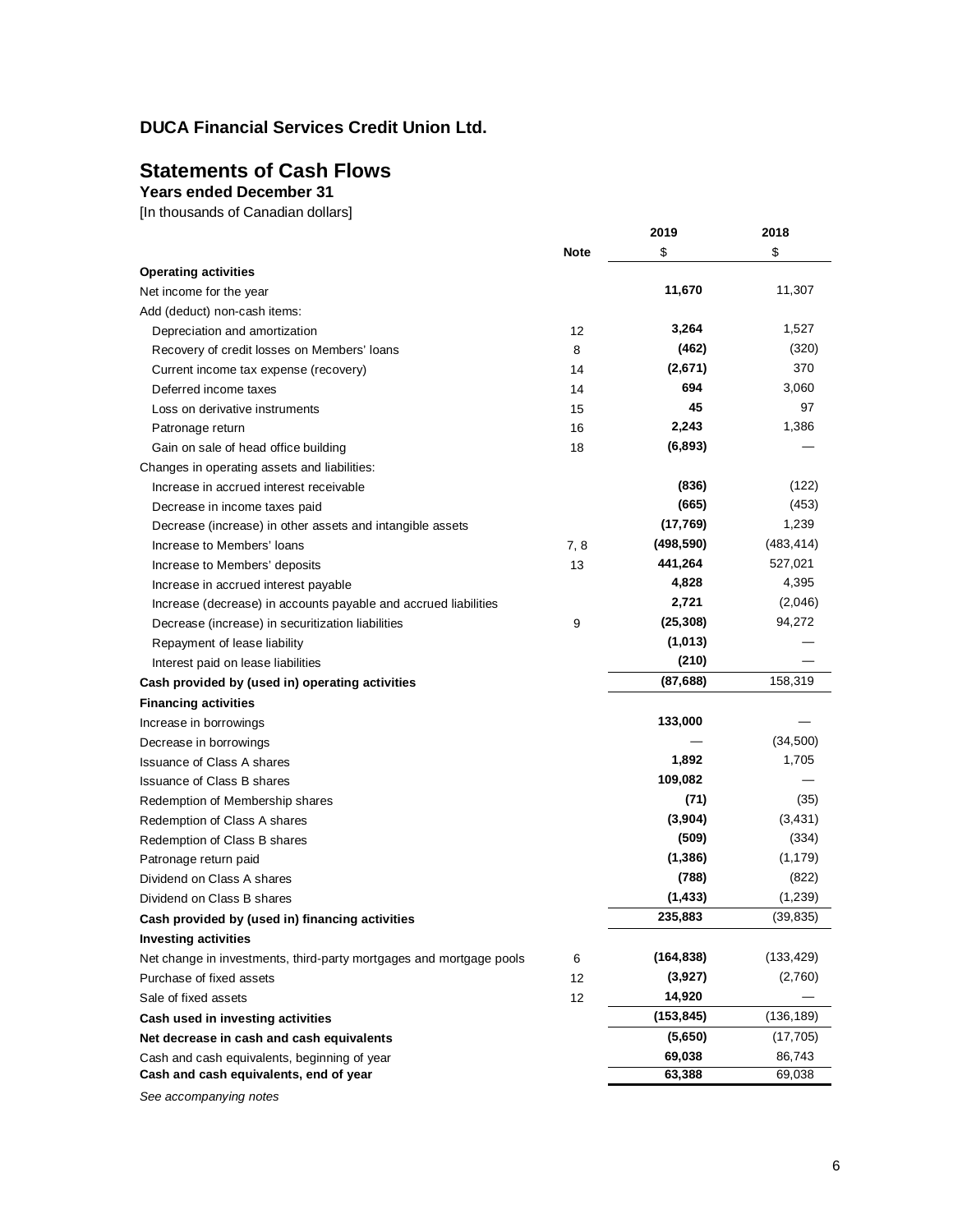## **Notes to Financial Statements**

[In thousands of Canadian dollars]

December 31, 2019

### **1. Corporate information**

DUCA Financial Services Credit Union Ltd. [the "Credit Union" or "DUCA"] is incorporated under the *Credit Unions and Caisses Populaires Act, 1994* [the "Act"] of Ontario and is a Member of the Deposit Insurance Corporation of Ontario ["DICO"] and Central 1 Credit Union ["Central 1"].

The Credit Union is primarily involved in providing a full range of retail and commercial services to its Members in Ontario. The activities of the Credit Union are regulated by Financial Services Regulatory Authority of Ontario ["FSRA"]. The Credit Union has 16 branches in Ontario.

### **2. Basis of presentation**

### **[a] Statement of compliance**

These financial statements have been prepared by Management in accordance with International Financial Reporting Standards ["IFRS"], as issued by the International Accounting Standards Board ["IASB"].

These financial statements have been authorized for issue by the Board of Directors on February 28, 2020.

### **[b] Use of judgments and estimates**

Management has exercised judgments in the process of applying the Credit Union's accounting policies.

The preparation of financial statements in accordance with IFRS requires Management to make estimates and assumptions that affect the reported amounts of assets and liabilities and disclosure of contingent assets and liabilities at the statement of financial position date and the reported amounts of revenue and expenses during the year. Key areas where Management has made estimates include allowance for credit losses, fair values and impairment of financial instruments, goodwill and intangible assets, income taxes, deferred income taxes and useful lives of fixed assets. Actual results could differ from those estimates. Management has applied judgments in the classification of financial instruments within the financial statements.

### **[c] Basis of measurement**

The financial statements have been prepared on the historical cost basis, except for the following items that are measured at fair value:

- Derivative financial instruments; and
- Financial instruments at fair value through profit or loss ["FVTPL"].

### **[d] Functional and presentation currency**

These financial statements are presented in Canadian dollars, which is the Credit Union's functional currency. Financial information presented in Canadian dollars has been rounded to the nearest thousand, except where otherwise indicated.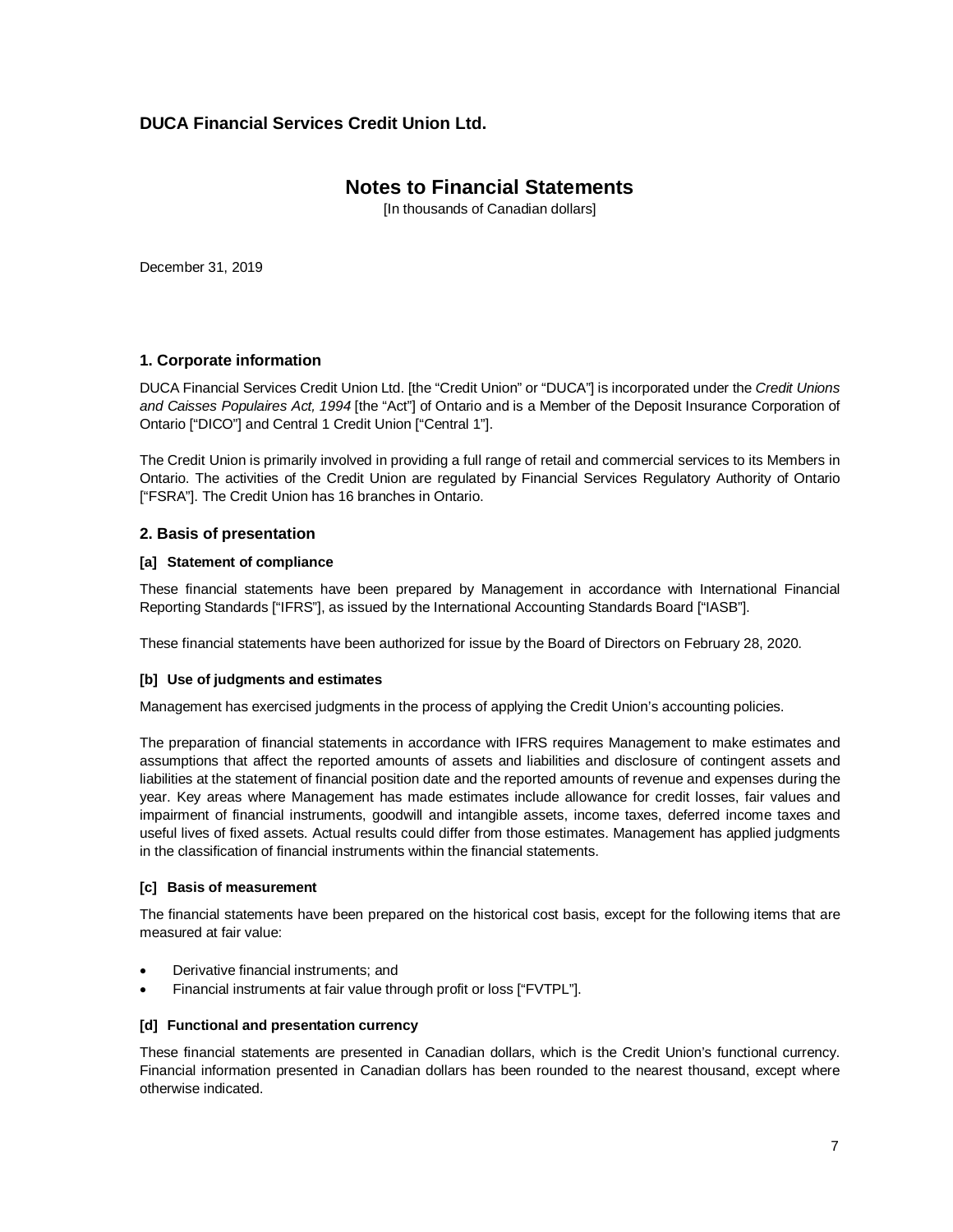## **Notes to Financial Statements**

[In thousands of Canadian dollars]

December 31, 2019

### **3. Changes to accounting policies**

The Credit Union adopted the following new standards and interpretations effective January 1, 2019:

### IFRS 16*, Leases* ["IFRS 16"]

This note explains the impact of the adoption of IFRS 16 on the Credit Union's financial statements and discloses the new accounting policies that have been applied from January 1, 2019.

The Credit Union has adopted IFRS 16 on a modified retrospective basis effective January 1, 2019 and has not restated comparatives for the 2018 reporting period, as permitted under the specific transitional provisions in the standard. The reclassifications and the adjustments arising from the new leasing rules are therefore recognized in the opening statement of financial position on January 1, 2019.

The Credit Union elected to apply practical expedients allowing application of this standard to contracts that were previously identified as leases under IAS 17, *Leases* and IFRIC 4; the use of a single discount rate to a portfolio of leases with similar characteristics; the exclusion of initial direct costs from the measurement of right-of-use assets at the date of initial application; the exclusion of short-term leases, which are defined as those that have a lease term of 12 months of less; and the exclusion of leases for low-value items.

### Adjustments recognized on adoption of IFRS 16

On adoption of IFRS 16, the Credit Union recognized lease liabilities in relation to leases which had previously been classified as "operating leases" under the principles of IAS 17, *Leases*. These liabilities were measured at the present value of the remaining lease payments, discounted using the lessee's incremental borrowing rate as of January 1, 2019. The weighted average lessee's incremental borrowing rate applied to the lease liabilities on January 1, 2019 was 3.80%. The Credit Union measured the right-of-use assets using the modified retrospective approach by equating them to the lease liabilities at transition.

The Credit Union leases various branch locations. Lease contracts are typically made for fixed periods of 1 to 5 years but may have extension options. Lease terms are negotiated on an individual basis and contain a wide range of different terms and conditions. The lease agreements do not impose any covenants, but leased assets may not be used as security for borrowing purposes.

Until the 2018 financial year, leases of branch locations were classified as operating leases. Payments made under operating leases [net of any incentives received from the lessor] were charged to profit or loss on a straight-line basis over the period of the lease.

From January 1, 2019, leases are recognized as a right-of-use asset and a corresponding liability at the date at which the leased asset is available for use by the Credit Union. Each lease payment is allocated between the liability and finance cost. The finance cost is charged to profit or loss over the lease period so as to produce a constant periodic rate of interest on the remaining balance of the liability for each period. The right-of-use asset is depreciated over the shorter of the asset's useful life and the lease term on a straight-line basis.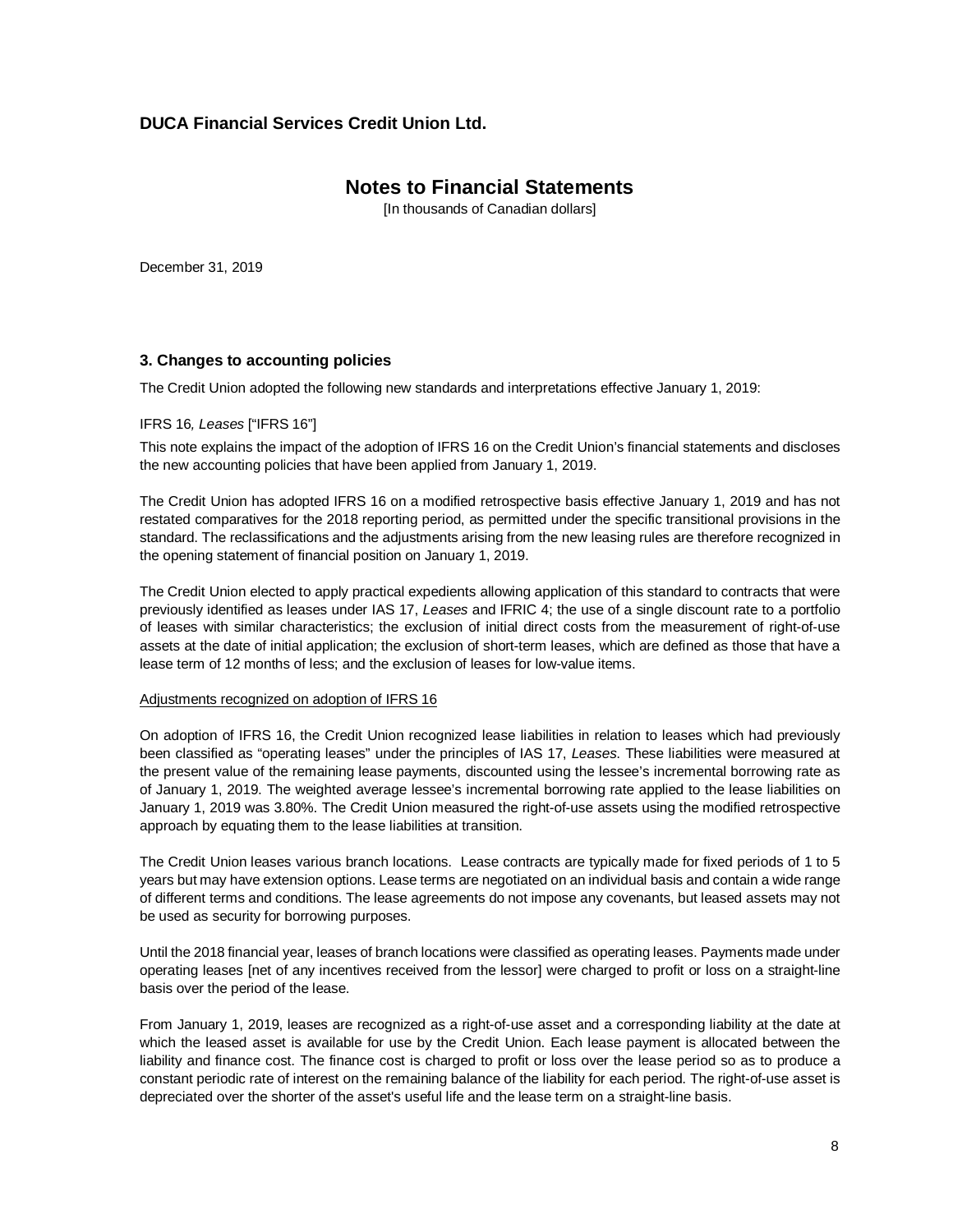## **Notes to Financial Statements**

[In thousands of Canadian dollars]

December 31, 2019

Assets and liabilities arising from a lease are initially measured on a present value basis. Lease liabilities include the net present value of the following lease payments:

- · Fixed payments [including in-substance fixed payments], less any lease incentives receivable;
- · Variable lease payment that are based on an index or a rate;
- · Amounts expected to be payable by the lessee under residual value guarantee;
- The exercise price of a purchase option if the lessee is reasonably certain to exercise that option; and
- Payments of penalties for terminating the lease, if the lease term reflects the lessee exercising that option.

The lease payments are discounted using the interest rate implicit in the lease. If that rate cannot be determined, the lessee's incremental borrowing rate is used, being the rate that the lessee would have to pay to borrow the funds necessary to obtain an asset of similar value in a similar economic environment with similar terms and conditions.

Right-of-use assets are measured at cost comprising the following:

- · The amount of the initial measurement of lease liability;
- · Any lease payments made at or before the commencement date less any lease incentives received;
- · Any initial direct costs; and
- Restoration costs.

The change in accounting policy affected the following items in the statement of financial position as at January 1, 2019.

- $Right-of-use-assets increase by $3,337$
- Lease liabilities  $-$  increase by \$3,337

On July 31, 2019, the Credit Union sold its Corporate Head Office at 5290 Yonge Street. The Credit Union leased new space at 5255 Yonge Street for its new head office. The new lease at 5255 Yonge Street is a six-year lease commencing May 1, 2019. The right-of-use asset was \$4,632 as at December 31, 2019.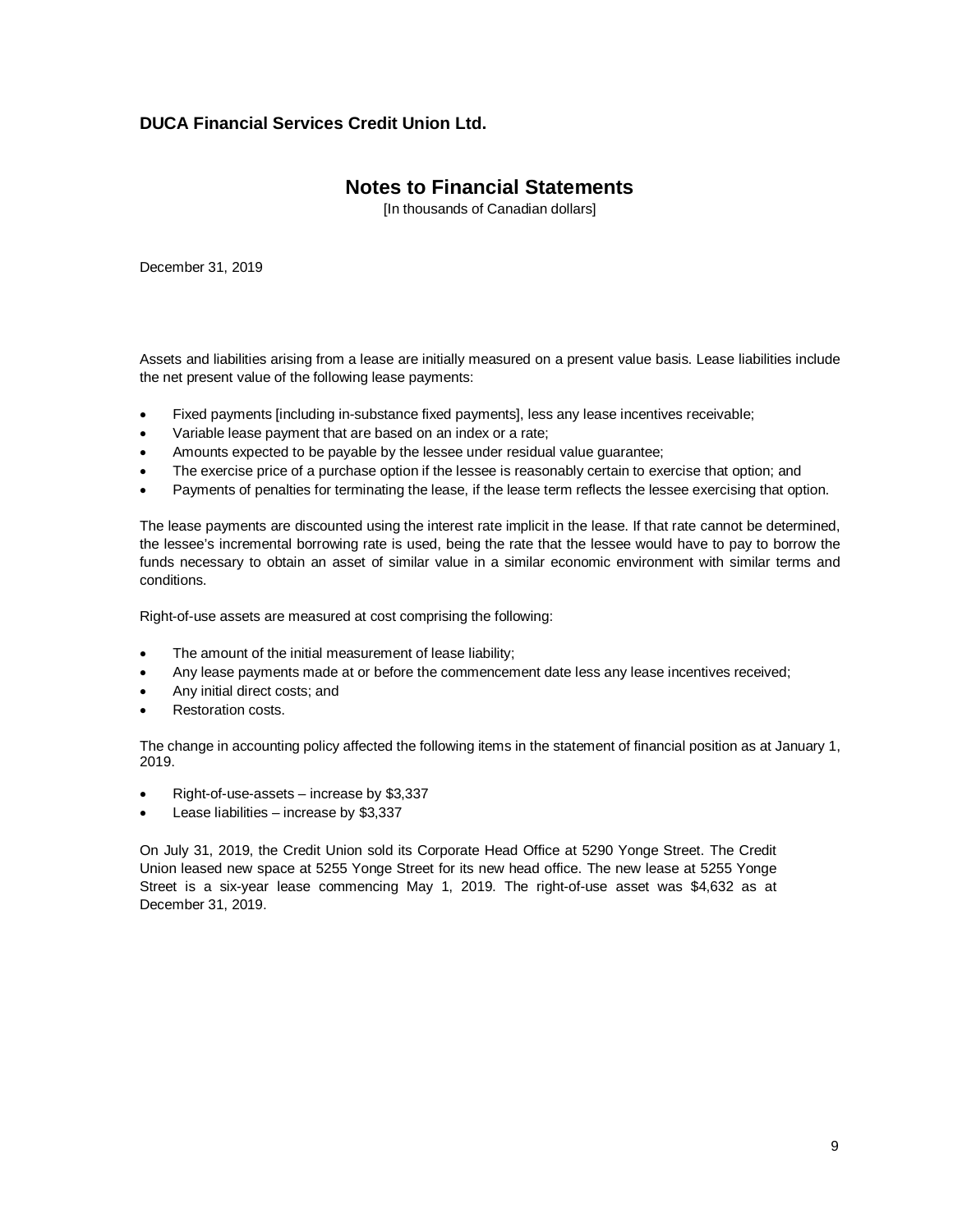## **Notes to Financial Statements**

[In thousands of Canadian dollars]

December 31, 2019

The Credit Union's undiscounted lease payments for the next five years and thereafter are as follows:

|            |                  | Common area |              |  |  |
|------------|------------------|-------------|--------------|--|--|
|            | <b>Base rent</b> | maintenance | <b>Total</b> |  |  |
|            | \$               | S           | \$           |  |  |
| 2020       | 1,792            | 1,380       | 3,172        |  |  |
| 2021       | 1,707            | 1,396       | 3,103        |  |  |
| 2022       | 1,390            | 1,217       | 2,607        |  |  |
| 2023       | 1,102            | 1,210       | 2,312        |  |  |
| 2024       | 2,529            | 1,095       | 3,624        |  |  |
| Thereafter | 1,284            | 1,065       | 2,349        |  |  |
|            | 9,804            | 7,363       | 17,167       |  |  |

### **4. Significant accounting policies**

### **[a] Cash and cash equivalents**

Cash and cash equivalents include cash on hand, deposits with banks, other short-term highly liquid investments with original maturities of three months or less, and for the purpose of the statement of cash flows, bank overdrafts that are repayable on demand.

### **[b] Financial instruments, policy applicable from January 1, 2019**

[i] Recognition and initial measurement

The Credit Union initially recognizes loans and advances, deposits and mortgage securitization liabilities on the date on which they are originated. All other financial instruments are recognized on the trade date, which is the date on which the Credit Union becomes a party to the contractual provisions of the instrument.

A financial asset or financial liability is measured initially at fair value plus, for an item not at FVTPL, transaction costs that are directly attributable to its acquisition or issue.

### [ii] Classification

*[1] Financial assets*

On initial recognition, a financial asset is classified as measured at amortized cost, fair value through other comprehensive income ["FVOCI"] or FVTPL.

A financial asset is measured at amortized cost only if it meets both of the following conditions and is not designated as measured at FVTPL:

The asset is held within a business model whose objective is to hold assets to collect contractual cash flows; and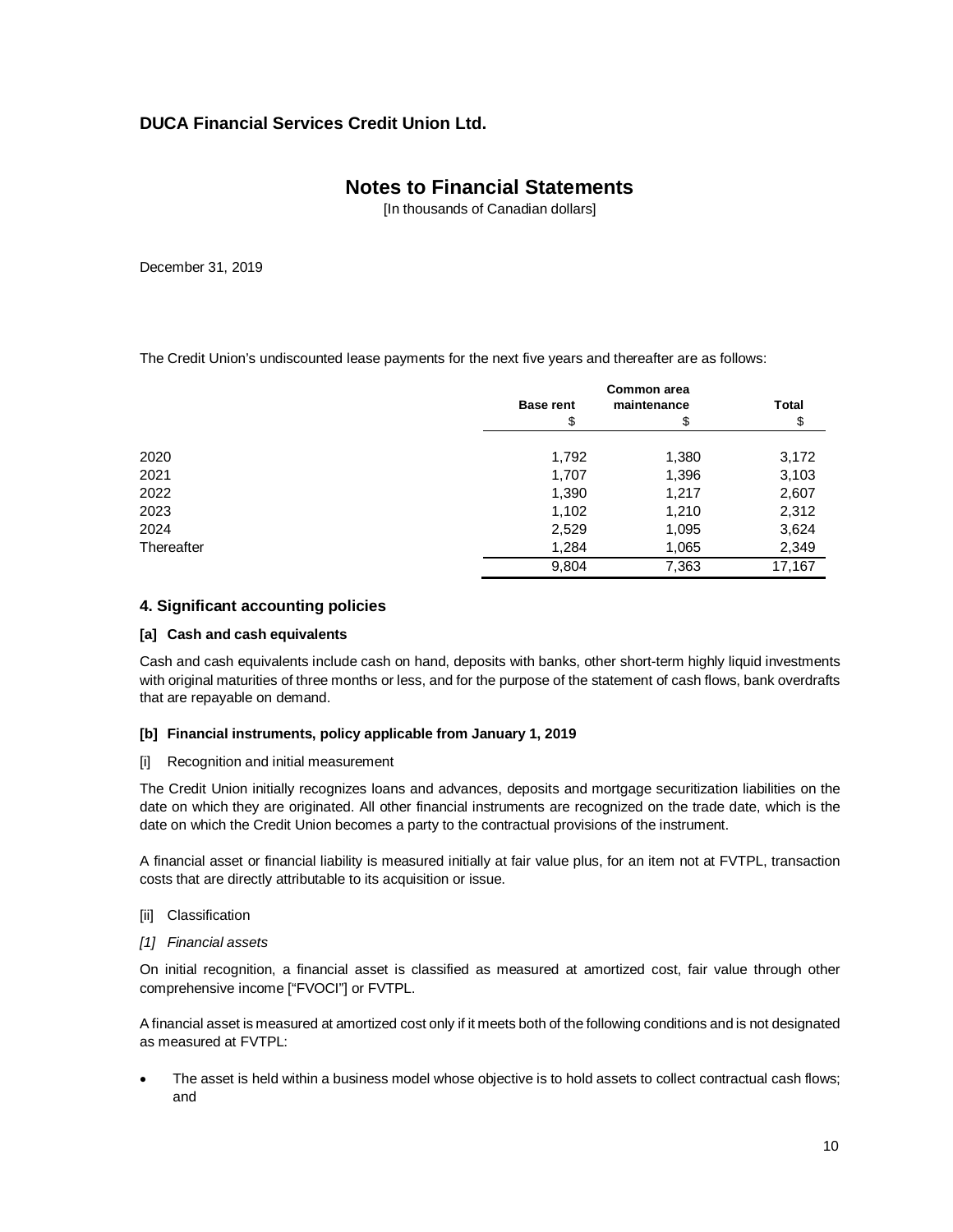## **Notes to Financial Statements**

[In thousands of Canadian dollars]

December 31, 2019

The contractual terms of the financial asset give rise on specified dates to cash flows that are solely payments of principal and interest on the principal amount outstanding.

A debt instrument is measured at FVOCI only if it meets both of the following conditions and is not designated as measured at FVTPL:

- · The asset is held within a business model whose objective is achieved by both collecting contractual cash flows and selling financial assets; and
- The contractual terms of the financial asset give rise on specified dates to cash flows that are solely payments of principal and interest on the principal amount outstanding.

On initial recognition of an equity investment that is not held for trading, the Credit Union may irrevocably elect to present subsequent changes in fair value in other comprehensive income (loss) ["OCI"]. This election is made on an investment-by-investment basis.

All other financial assets are classified as measured at FVTPL.

In addition, on initial recognition, the Credit Union may irrevocably designate a financial asset that otherwise meets the requirements to be measured at amortized cost or at FVOCI as measured at FVTPL if doing so eliminates or significantly reduces an accounting mismatch that would otherwise arise.

### *[a] Business model assessment*

The Credit Union assesses the objective of a business model in which an asset is held at a portfolio level because this best reflects the way the business is managed, and information is provided to Management. The information considered includes:

- · The stated policies and objectives for the portfolio and the operation of those policies in practice;
- · How the performance of the portfolio is evaluated and reported to the Credit Union's Management;
- The risks that affect the performance of the business model [and the financial assets held within that business model] and how those risks are managed;
- How managers of the business are compensated; and
- The frequency, volume and timing of sales in prior periods, the reasons for such sales and its expectations about future sales activity.

Financial assets that are held for trading or managed and whose performance is evaluated on a fair value basis are measured at FVTPL because they are neither held to collect contractual cash flows nor held both to collect contractual cash flows and to sell financial assets.

### *[b] Assessment whether contractual cash flows are solely payments of principal and interest*

In assessing whether the contractual cash flows are solely payments of principal and interest, the Credit Union considers the contractual terms of the instrument. This includes assessing whether the financial asset contains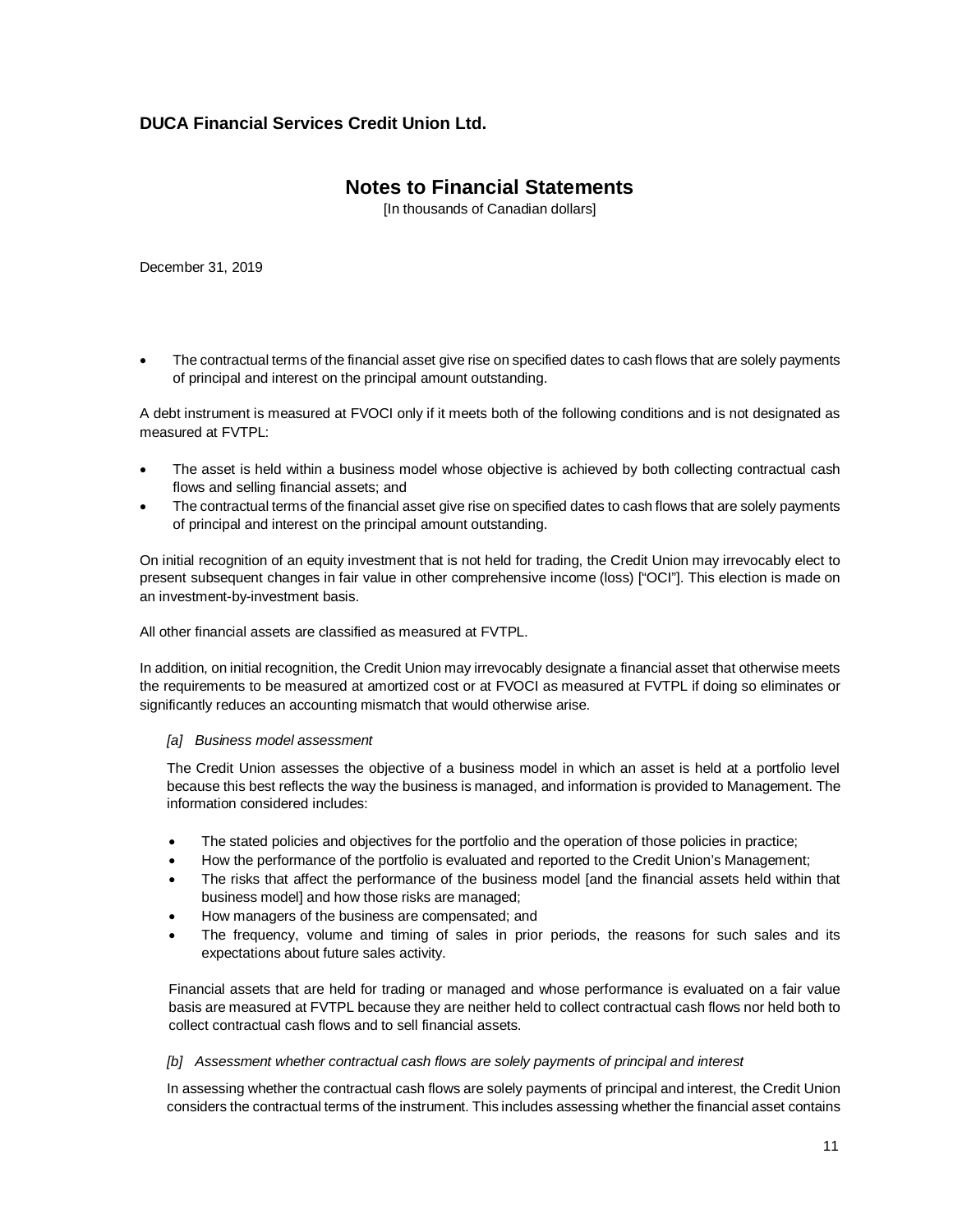## **Notes to Financial Statements**

[In thousands of Canadian dollars]

December 31, 2019

a contractual term that could change the timing or amount of contractual cash flows such that it would not meet this condition. In making the assessment, the Credit Union considers:

- Contingent events that would change the amount and timing of cash flows;
- Leverage features;
- Prepayment and extension terms;
- Terms that limit the Credit Union's claim to cash flows from specified assets [e.g., non-recourse asset arrangements]; and
- Features that modify consideration of the time value of money e.g., periodical reset of interest rates.

### *[c] Reclassifications*

Financial assets are not reclassified subsequent to their initial recognition, except in the period after the Credit Union changes its business model for managing financial assets. There were no changes to any of the Credit Union business models during the current year.

### *[2] Financial liabilities*

The Credit Union classifies its financial liabilities, other than financial guarantees and loan commitments, as measured at amortized cost or FVTPL.

Financial assets and financial liabilities measured at FVTPL are those that are designated by Management upon initial recognition, assets part of a portfolio managed on a fair value basis and assets whose cash flows do not represent payments that are solely payments of principal and interest. Financial assets and financial liabilities at FVTPL are recorded in the statement of financial position at fair value. Changes in fair value are recorded in profit or loss. Interest earned or incurred on instruments designated at FVTPL is accrued in interest income or interest expense, respectively, using the effective interest rate. Dividend income from equity instruments measured at FVTPL is recorded in profit or loss as other operating income when the right to the payment has been established.

- [iii] Derecognition
- *[1] Financial assets*

The Credit Union derecognizes a financial asset when the contractual rights to the cash flows from the financial asset expire or it transfers the rights to receive the contractual cash flows in a transaction in which substantially all of the risks and rewards of ownership of the financial asset are transferred or in which the Credit Union neither transfers nor retains substantially all of the risks and rewards of ownership and it does not retain control of the financial asset.

On derecognition of a financial asset, the difference between the carrying amount of the asset [or the carrying amount allocated to the portion of the asset derecognized] and the sum of [i] the consideration received [including any new asset obtained less any new liability assumed] and [ii] any cumulative gain or loss that had been recognized in OCI is recognized in profit or loss.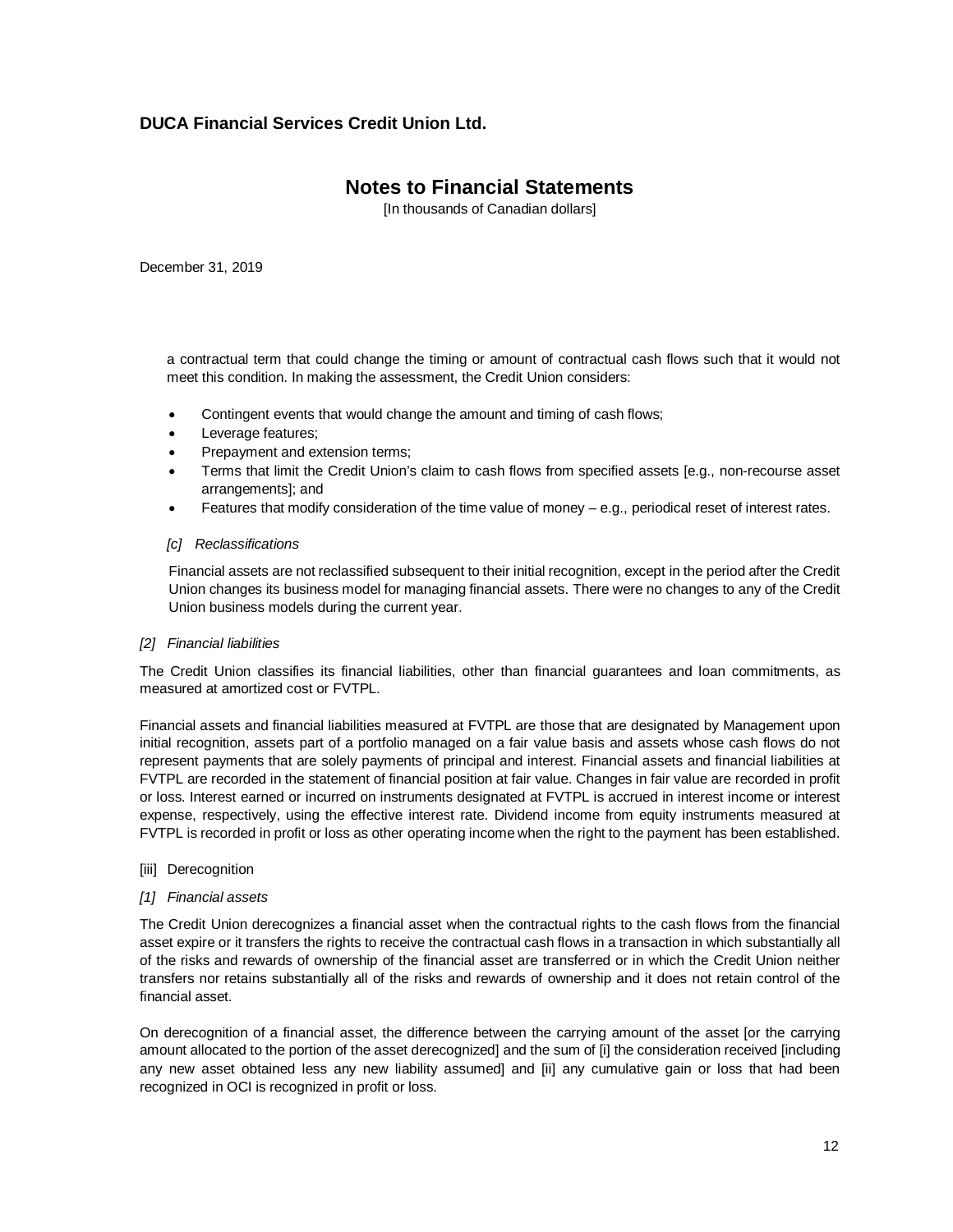## **Notes to Financial Statements**

[In thousands of Canadian dollars]

December 31, 2019

In transactions in which the Credit Union neither retains nor transfers substantially all of the risks and rewards of ownership of a financial asset and it retains control over the asset, the Credit Union continues to recognize the asset to the extent of its continuing involvement, determined by the extent to which it is exposed to changes in the value of the transferred asset.

The Credit Union periodically enters into asset transfer agreements with third parties including securitization of residential mortgages into special purpose entities, such as programs sponsored by Canada Mortgage Housing Corporation ["CMHC"] that issue bonds to third-party investors. This includes securitization of insured residential mortgages by participating in the *National Housing Act* ["NHA"] mortgage-backed securities ["MBS"] program and Canada Bond ["CMB"] program. Through the programs, the Credit Union issues securities backed by residential mortgages that are insured against borrowers' default. All securitization transactions are reviewed and assessed based on the above-noted derecognition criteria. In instances where the Credit Union's securitizations do not qualify for derecognition based on the above criteria, the Credit Union does not derecognize the transferred financial assets but records a secured borrowing with respect to any consideration received.

### *[2] Financial liabilities*

The Credit Union derecognizes a financial liability when its contractual obligations are discharged or cancelled or expire.

- [iv] Modifications of financial assets and financial liabilities
- *[1] Financial assets*

If the terms of a financial asset are modified, the Credit Union evaluates whether the cash flows of the modified asset are substantially different. If the cash flows are substantially different, then the contractual rights to cash flows from the original financial asset are deemed to have expired. In this case, the original financial asset is derecognized, and a new financial asset is recognized at fair value.

If the cash flows of the modified asset carried at amortized cost are not substantially different, then the modification does not result in derecognition of the financial asset. In this case, the Credit Union recalculates the gross carrying amount of the financial asset and recognizes the amount arising from adjusting the gross carrying amount as a modification gain or loss in profit or loss. If such a modification is carried out because of financial difficulties of the borrower, then the gain or loss is presented together with impairment losses. In other cases, it is presented as interest income.

### *[2] Financial liabilities*

The Credit Union derecognizes a financial liability when its terms are modified, and the cash flows of the modified liability are substantially different. In this case, a new financial liability based on the modified terms is recognized at fair value. The difference between the carrying amount of the financial liability extinguished and the new financial liability with modified terms is recognized in profit or loss.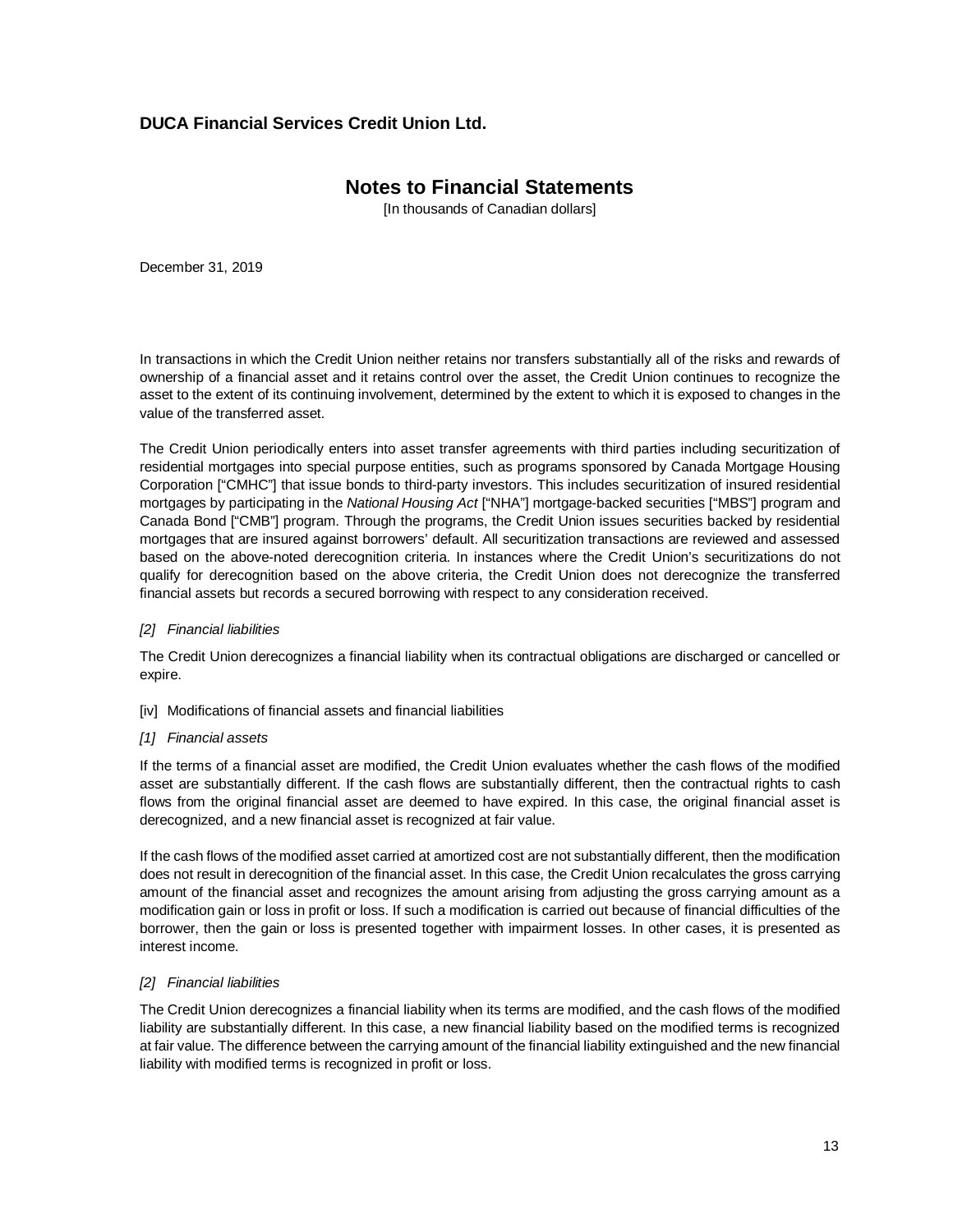## **Notes to Financial Statements**

[In thousands of Canadian dollars]

December 31, 2019

### [v] IFRS 13, *Fair Value Measurement*

Fair value is the price that would be received to sell an asset or paid to transfer a liability in an orderly transaction between market participants at the measurement date in the principal, or in its absence, the most advantageous market to which the Credit Union has access at that date. The fair value of a liability reflects its non-performance risk. For assets and liabilities carried at fair value, the Credit Union measures such value using the procedures set out below, irrespective of whether these assets and liabilities are carried at fair value as a result of an election.

When available, the Credit Union uses quoted market prices to determine fair value and classifies such items as Level 1. In some cases where a market price is not available, the Credit Union uses quoted prices for similar instruments in active markets, quoted prices for identical or similar instruments in markets that are not active and model-derived valuations in which all significant inputs and significant value drivers are observable in active markets to calculate fair value, in which case the items are classified as Level 2.

If quoted market prices are not available, fair value is based upon internally developed valuation techniques that use, where possible, current market-based or independently sourced market parameters, such as interest rates, currency rates, option volatilities, etc. Items valued using such internally generated valuation techniques are classified as Level 2 or Level 3 depending on the observability of significant inputs to the model.

Treasury bills, bank deposits, bankers' acceptances, government bonds, Central 1 deposits, other bonds and deposit notes are classified as held-to-maturity and are initially measured at fair value plus transaction costs that are directly attributable to their acquisition. Subsequently, they are carried at amortized cost using the effective interest rate method less any provision for impairment.

Equity instruments and certain bonds are designated at FVTPL and are recognized at fair value at their acquisition. Subsequently, they are carried at fair value, unless they do not have a quoted market price in an active market and fair value is not reliably measured, in which case they are carried at cost. Transaction costs that are directly attributable to their acquisition are expensed through net income.

Purchases and sales of equity instruments are recognized on the settlement date with any change in fair value between trade date and settlement date being recognized in net income.

The Credit Union manages interest rate risk through interest rate swaps. These derivatives are carried at fair value and are reported as assets when they have a positive fair value and as liabilities when they have a negative fair value, in both cases shown on the statement of financial position. As the interest rate swap agreements are classified as FVTPL, changes in fair value of the interest rate swaps are reflected immediately in net income.

As part of its interest rate risk management process, the Credit Union utilized bond forwards to maintain its interest exposure on forecasted debt issuances associated with securitization activity. These hedging relationships are designated as cash flow hedges. Realized gains (losses) on these derivatives are deferred and amortized in accordance with the effective interest rate method along with the debt originated.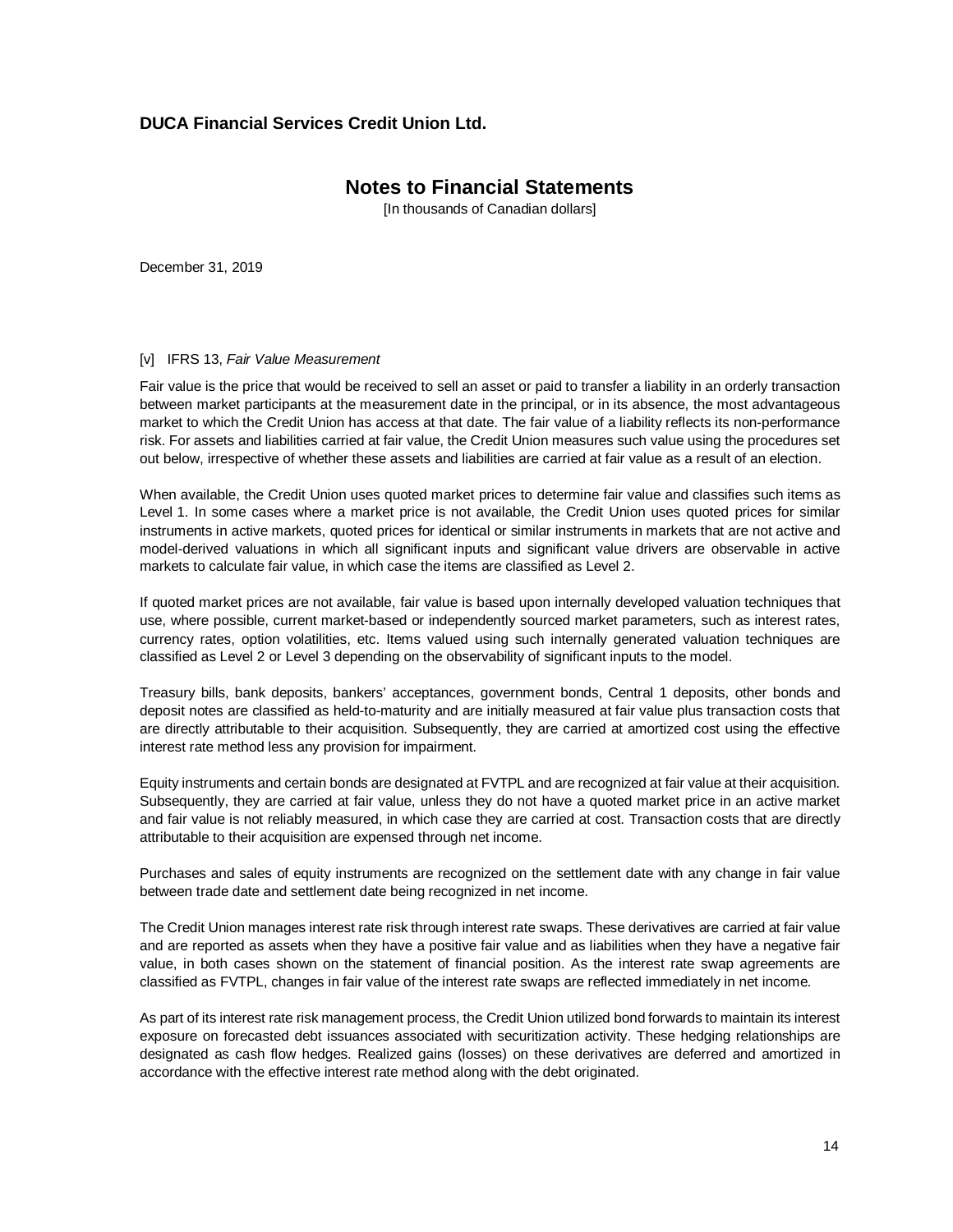## **Notes to Financial Statements**

[In thousands of Canadian dollars]

December 31, 2019

The Credit Union manages the risk of foreign currency fluctuation using forward contracts. These derivatives are carried at fair value and are reported as assets where they have a positive fair value and as liabilities where they have a negative fair value, in both cases, shown on the statement of financial position. As the forward rate agreements are classified as FVTPL, changes in fair value of the forward rate agreements are reflected immediately in net income.

### [vi] Impairment

IFRS 9, *Financial Instruments* ["IFRS 9"] replaces the incurred loss approach in IAS 39, *Financial Instruments: Recognition and Measurement* ["IAS 39"] with a forward-looking expected credit loss ["ECL"] approach. The Credit Union recognizes ECL allowances on the following financial instruments that are not measured at FVTPL:

- Financial assets that are debt instruments [loans and advances and certain investment securities]; and
- Loan commitments issued.

The Credit Union measures loss allowances at an amount equal to lifetime ECL or 12-month ECL. 12-month ECL is the portion of ECL that results from default events on a financial instrument that are possible within the 12 months after the reporting date.

The impairment model measures ECL using a three-stage approach as described below:

- · **Stage 1**: When a financial asset has not shown a significant increase in credit risk ["SICR"] since origination, the Credit Union records a 12-month ECL. Interest income is calculated on the gross carrying amount.
- · **Stage 2**: When a financial asset has shown a SICR since origination, the Credit Union records a lifetime ECL. Interest income is calculated on the gross carrying amount.
- **Stage 3:** When a financial asset is credit-impaired, the Credit Union records a lifetime ECL. Interest income is calculated on the gross carrying amount net of impairment allowance.

### *[a] Measurement of ECL*

IFRS 9 requires consideration of past events, current market conditions and reasonable supportable information about future economic conditions in determining whether there has been a SICR and in calculating the amount of expected losses. The standard also requires future economic conditions be based on an unbiased, probability-weighted assessment of possible future outcomes. In considering the lifetime of an instrument, IFRS 9 generally requires the use of the contractual period, including pre-payment, extension and other options.

### *[b] Significant increase in credit risk*

The determination of a SICR considers many different factors and will vary by product and risk segment. The main factors considered in making this determination are relative changes in probability-weighted probability of default since origination and certain other criteria such as 30-day past due and watchlist status.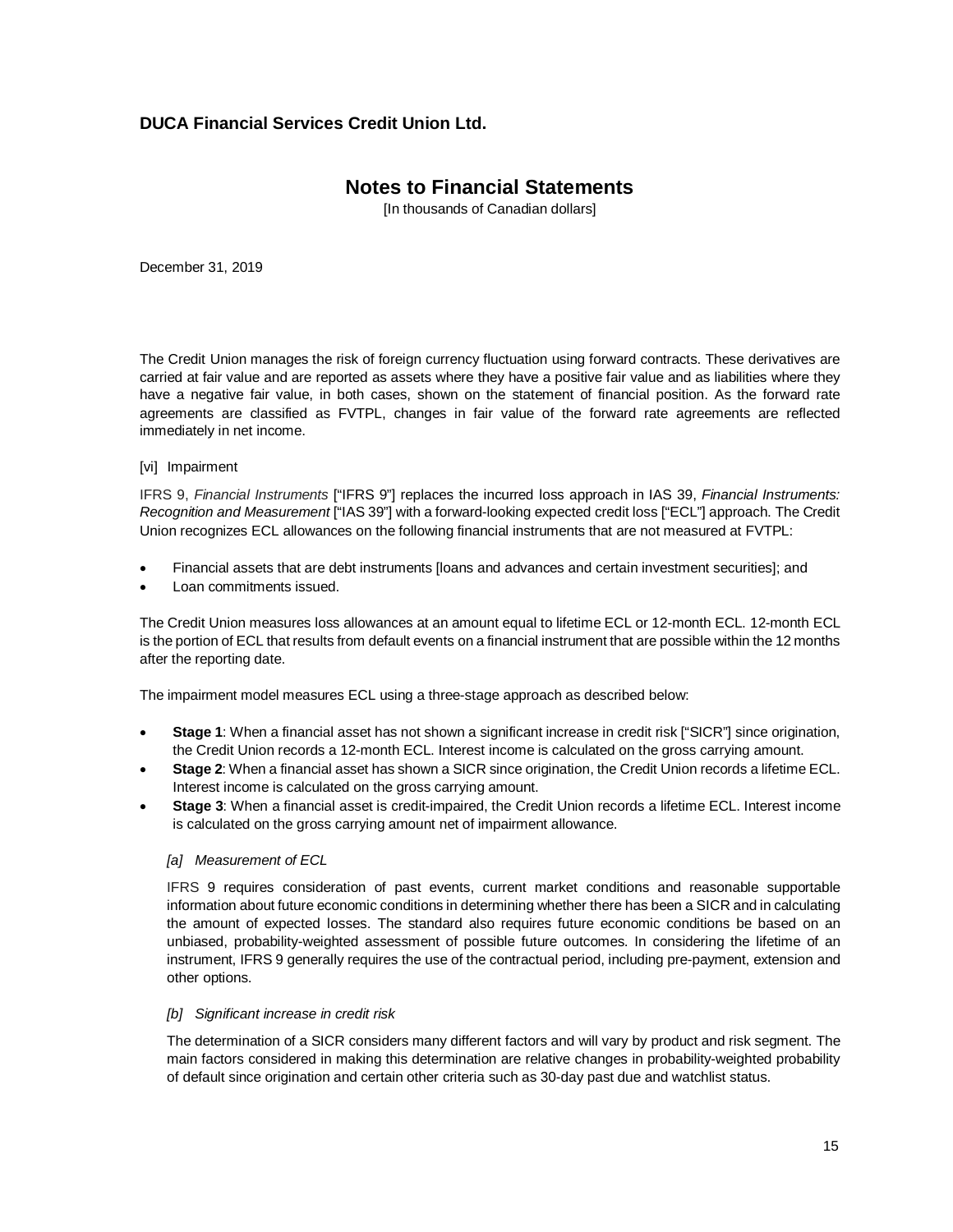## **Notes to Financial Statements**

[In thousands of Canadian dollars]

December 31, 2019

### *[c] Expected life*

For instruments in Stage 2 or Stage 3, loss allowances reflect ECLs over the expected remaining lifetime of the instrument. For most instruments, the expected life is limited to the remaining contractual life.

### *[d] Forward looking information*

The Credit Union incorporates forward-looking information into both its assessment of whether the credit risk of an instrument has increased significantly since its initial recognition and its measurement of ECL. The Credit Union formulates a "base case" view of the future direction of relevant economic variables as well as a representative range of other possible forecast scenarios. This process involves developing two more additional economic scenarios and considering the relative probabilities of each outcome. External information includes economic data and forecasts published by governmental bodies and Bank of Canada, forecasts by large Canadian banks and financial institutions and other selected private-sector and academic forecasters. The base case represents a most-likely outcome and is aligned with information used by the Credit Union for other purposes such as strategic planning and budgeting.

### *[e] Restructured financial assets*

If the terms of a financial asset are renegotiated or modified or an existing financial asset is replaced with a new one due to financial difficulties of the borrower, then an assessment is made of whether the financial asset should be derecognized, and ECL is measured as follows:

- · If the expected restructuring will not result in derecognition of the existing asset, then the expected cash flows arising from the modified financial asset are included in calculating the cash shortfalls from the existing asset; and
- If the expected restructuring will result in derecognition of the existing asset, then the expected fair value of the new asset is treated as the final cash flow from the existing financial asset at the time of its derecognition. This amount is included in calculating the cash shortfalls from the existing financial asset that are discounted from the expected date of derecognition to the reporting date using the original effective interest rate of the existing financial asset.

### *[f] Credit-impaired financial assets*

At each reporting date, the Credit Union assesses whether financial assets carried at amortized cost and debt financial assets carried at FVOCI are credit impaired. A financial asset is "credit-impaired" when one or more events that have a detrimental impact on the estimated future cash flows of the financial asset have occurred.

Evidence that a financial asset is credit-impaired includes the following observable data:

- · Significant financial difficulty of the borrower or issuer, including delinquency;
- A breach of contract such as a default or past due event;
- The restructuring of a loan or advance by the Credit Union on terms that the Credit Union would not consider otherwise;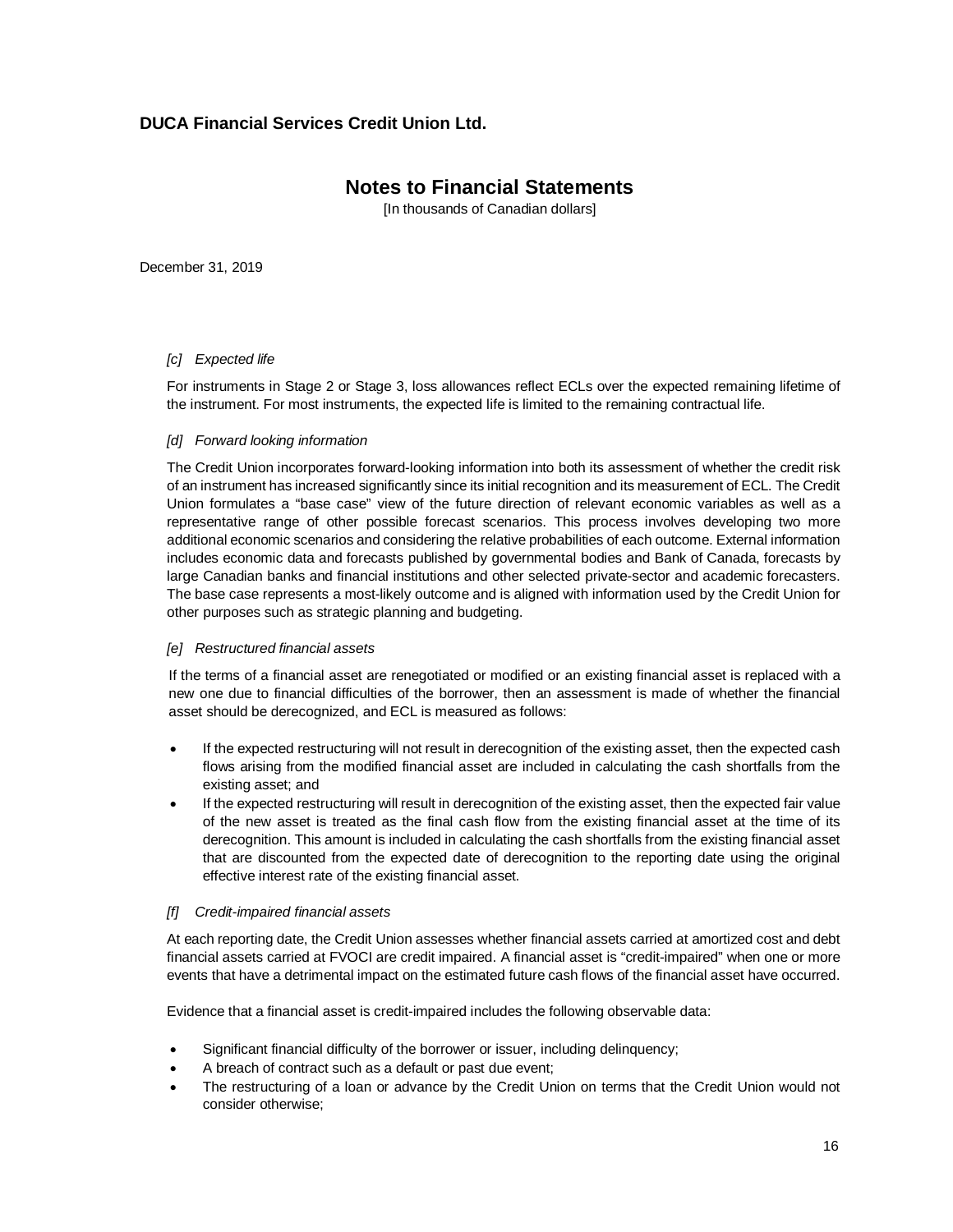## **Notes to Financial Statements**

[In thousands of Canadian dollars]

December 31, 2019

- It is becoming probable that the borrower will enter bankruptcy or other financial reorganization; or
- · The disappearance of an active market for a security because of financial difficulties.

A loan that has been renegotiated due to a deterioration in the borrower's condition is usually considered to be credit-impaired unless there is evidence that the risk of not receiving contractual cash flows has reduced significantly and there are no other indicators of impairment.

### *[g] Write-off*

Loans and debt securities are written off [either partially or in full] when there is no realistic prospect of recovery. This is generally the case when the Credit Union determines that the borrower does not have assets or sources of income that could generate sufficient cash flows to repay the amounts subject to the write-off. However, financial assets that are written off could still be subject to enforcement activities in order to comply with the Credit Union's procedures for recovery of amounts due.

### [vii] Designation of fair value through profit or loss [FVTPL]

### *[1] Financial assets*

At initial recognition, the Credit Union has designated certain financial assets as at FVTPL because this designation eliminates or significantly reduces an accounting mismatch, that would otherwise arise.

Before January 1, 2018, the Credit Union also designated certain financial assets as at FVTPL because the assets were managed, evaluated and reported internally on a fair value basis.

### *[2] Financial liabilities*

The Credit Union has designated certain financial liabilities as at FVTPL in either of the following circumstances:

- The liabilities are managed, evaluated and reported internally on a fair value basis; or
- The designation eliminates or significantly reduces an accounting mismatch that would otherwise arise.

### **[c] Derivatives held for risk management**

Derivatives held for risk management purposes are measured at fair value in the statement of financial position and reported as assets where they have a positive fair value and as liabilities where they have a negative fair value.

Derivatives held for risk management purposes are designated as either cash flow hedges, fair value hedges or economic hedges that do not qualify for hedge accounting. The Credit Union has employed only cash flow hedges. Cash flow hedges are utilized to hedge the variability in cash flows associated with floating rate debt liabilities by converting them to fixed rate debt liabilities.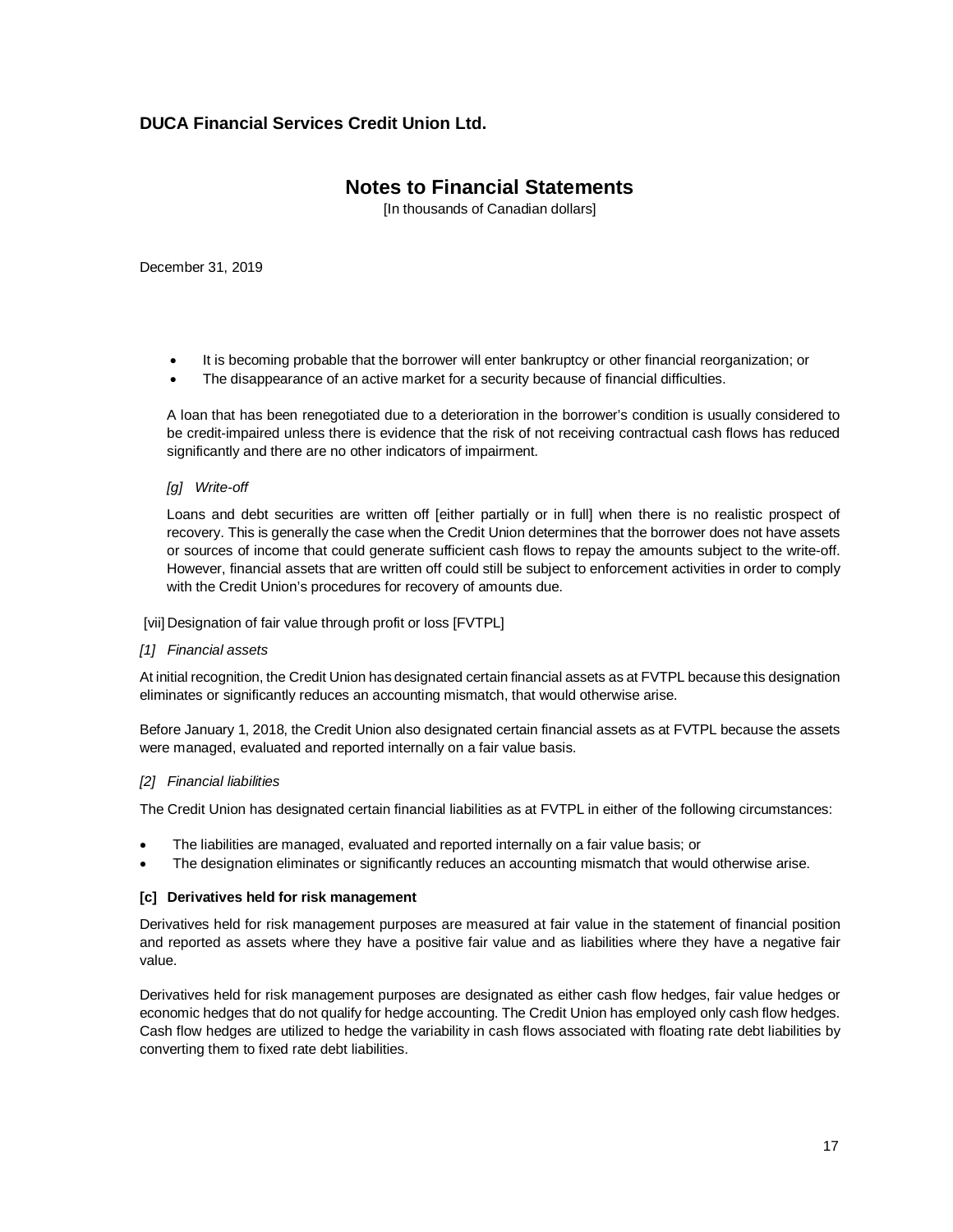## **Notes to Financial Statements**

[In thousands of Canadian dollars]

December 31, 2019

### **[d] Members' loans**

All Members' loans are non-derivative financial assets with fixed or determinable payments that are not quoted in an active market and have been classified as measured at amortized cost.

Members' loans are initially measured at fair value, net of loan origination fees and inclusive of transaction costs incurred and subsequently measured at amortized cost, using the effective interest rate method [net of an allowance for credit losses].

Deferred revenue consists primarily of commitment fee revenue received on commercial loans and is recognized using the effective interest rate method.

### **[e] Securitized loans and securitization liabilities**

The Credit Union periodically securitizes mortgages and sells the securities to CMHC's sponsored entities. Mortgage loan securitization is part of the Credit Union's liquidity and funding strategy. In the absence of sales of retained interests, most transfers of pools of mortgages under the current programs do not result in derecognition of the mortgages from the Credit Union's statement of financial position. As such, these transactions result in the recognition of securitization liabilities when cash is received from the securitization entities. Such mortgages are recognized as securitized residential mortgages and continue to be accounted for as loans, as described above. The securitization liabilities are recorded at amortized cost using the effective interest rate method. Interest expense is allocated over the expected term of the borrowing by applying the effective interest rate to the carrying amount of the liability. The effective interest rate is the rate that exactly discounts estimated future cash outflows over the expected life of the liability. Transaction costs and premiums or discounts are applied to the carrying amount of the liability.

### **[f] Property, equipment and right-of-use assets**

Property and equipment are initially recorded at cost and subsequently measured at cost less accumulated depreciation and amortization and any accumulated impairment (losses), with the exception of land, which is not depreciated.

| <b>Asset</b>                      | <b>Basis</b>  | Rate          |
|-----------------------------------|---------------|---------------|
|                                   |               |               |
| <b>Buildings</b>                  | Straight-line | 20 years      |
| Computer hardware                 | Straight-line | $3-5$ years   |
| Equipment, furniture and fixtures | Straight-line | 5 years       |
| Leasehold improvements            | Straight-line | Term of lease |
| Right of use assets – buildings   | Straight-line | Term of lease |

Depreciation methods, useful lives and residual values are reviewed annually and adjusted, if necessary.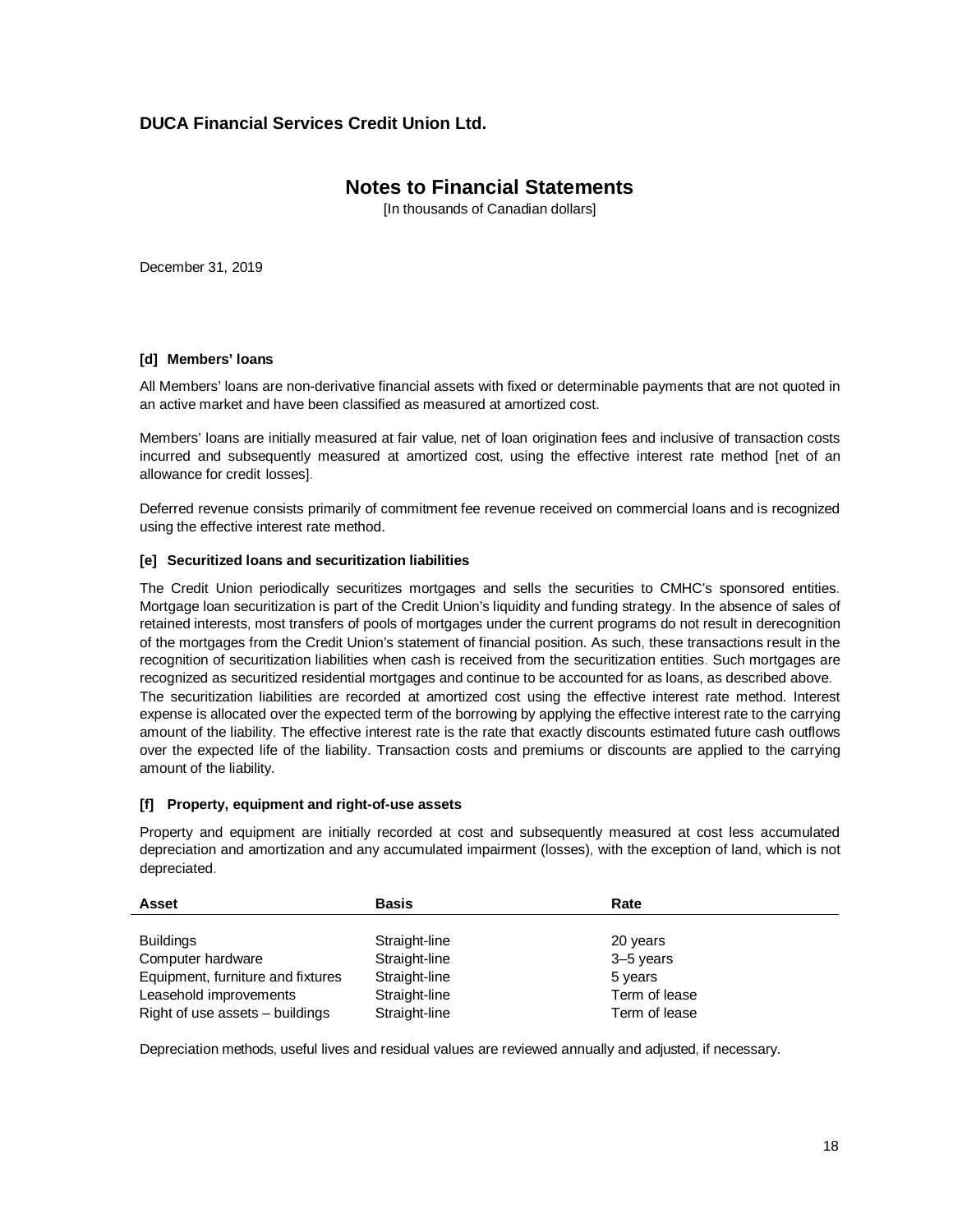## **Notes to Financial Statements**

[In thousands of Canadian dollars]

December 31, 2019

### **[g] Impairment of non-financial assets**

Non-financial assets are subject to impairment tests whenever events or changes in circumstances indicate that their carrying amount may not be recoverable. Where the carrying value of an asset exceeds its recoverable amount, which is the higher of value in use and fair value less costs to sell, the asset is written down accordingly.

Where it is not possible to estimate the recoverable amount of an individual asset, the impairment test is carried out on the asset's cash-generating unit ["CGU"], which is the lowest group of assets in which the asset belongs for which there are separately identifiable cash flows. The Credit Union has one CGU for which impairment testing is performed.

### **[h] Income taxes**

Income tax expense comprises current and deferred taxes. Current tax and deferred tax are recognized in net income, except to the extent that they relate to a business combination, or items recognized directly in equity.

Current income taxes are recognized for the estimated income taxes payable or receivable on taxable income or loss for the current year and any adjustment to income taxes payable in respect of previous years. Current income taxes are measured at the amount expected to be recovered from or paid to the taxation authorities. This amount is determined using tax rates and tax laws that have been enacted or substantively enacted by the year-end date.

Deferred tax assets and liabilities are recognized where the carrying amount of an asset or liability differs from its tax base, except for taxable temporary differences arising on the initial recognition of goodwill and temporary differences arising on the initial recognition of an asset or liability in a transaction that is not a business combination and at the time of the transaction affects neither accounting nor taxable profit or loss.

Recognition of deferred tax assets for unused tax losses, tax credits and deductible temporary differences is restricted to those instances where it is probable that future taxable profit will be available that allows the deferred tax asset to be utilized. Deferred tax assets are reviewed at each reporting date and are reduced to the extent that it is no longer probable that the related tax benefit will be realized.

The amount of the deferred tax asset or liability is measured at the amount expected to be recovered from or paid to the taxation authorities. This amount is determined using tax rates and tax laws that have been enacted or substantively enacted by the year-end date and are expected to apply when the liabilities (assets) are settled (recovered).

### **[i] Members' deposits**

All Members' deposits are initially measured at fair value, net of any transaction costs directly attributable to the issuance of the instrument and have been classified as financial liabilities.

Members' deposits are subsequently measured at amortized cost, using the effective interest rate method.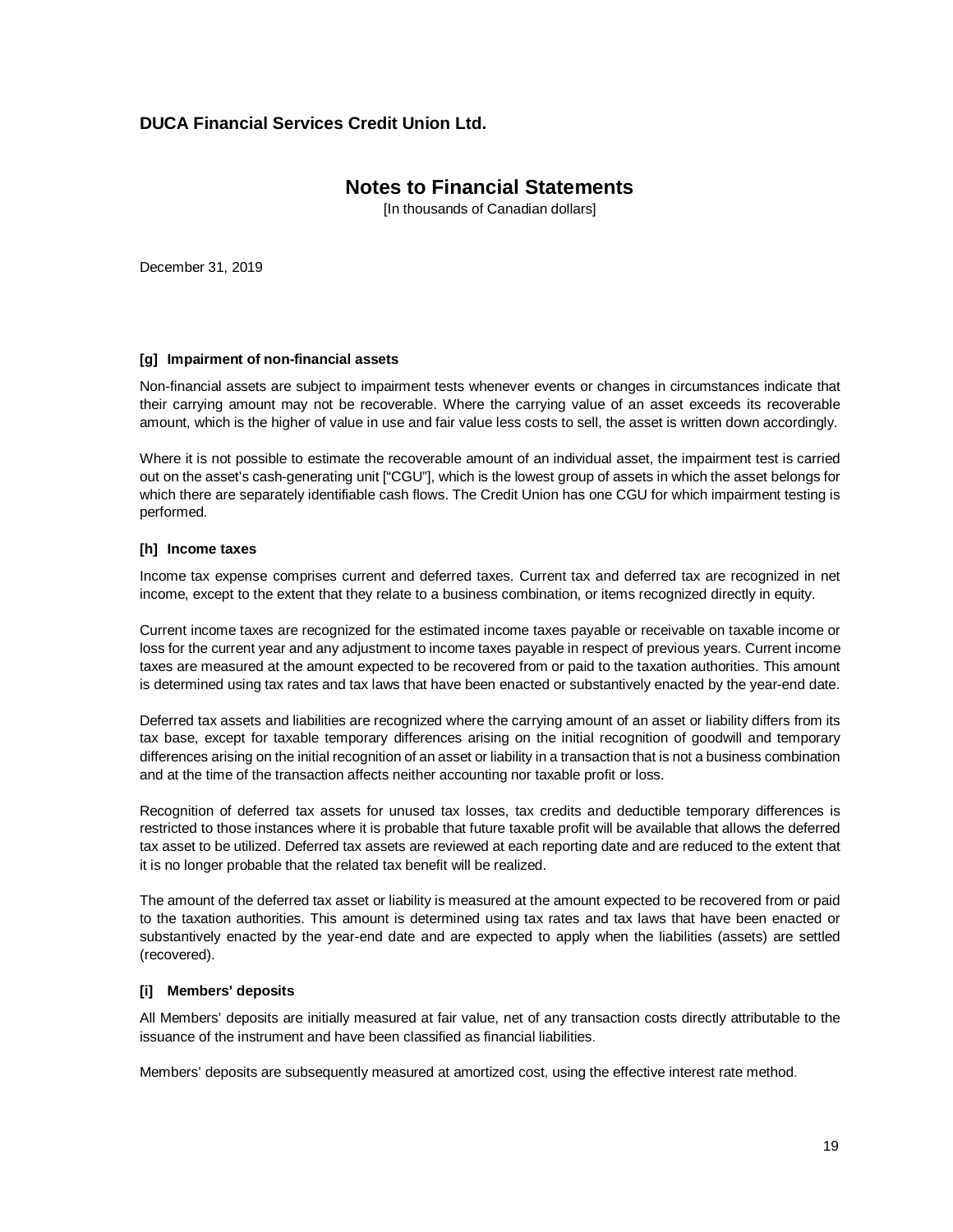## **Notes to Financial Statements**

[In thousands of Canadian dollars]

December 31, 2019

### **[j] Pension plan**

The Credit Union accrues its obligations under the supplementary executive retirement plan ["SERP"] and the related costs, net of plan assets, and has adopted the following policies:

- *[i]* The cost of the SERP is valued using the projected benefit method based on service and Management's best estimate of expected plan investment performance, salary escalation and retirement ages of employees; and
- *[ii]* For the purpose of calculating the expected return on plan assets, those assets are valued at fair value.

The Credit Union also has a defined contribution pension plan. Contributions to this plan are expensed as incurred.

### **[k] Provisions**

A provision is recognized if, as a result of a past event, the Credit Union has a present legal or constructive obligation that can be estimated reliably, and it is probable that an outflow of economic benefits will be required to settle the obligation. Provisions are determined by discounting the expected future cash flows at a pre-tax rate that reflects current market assessments of the time value of money and, where appropriate, the risks specific to the liability.

### **[l] Members' shares**

Members' shares issued by the Credit Union are classified as equity only to the extent that they do not meet the definition of a financial liability or financial asset.

Shares that contain redemption features subject to the Credit Union maintaining adequate regulatory capital are accounted for using the requirements of International Financial Reporting Interpretations Committee ["IFRIC"] 2, *Members' Shares in Cooperative Entities and Similar Instruments* ["IFRIC 2"].

### **[m] Patronage return**

Patronage returns are recognized in the statement of income and comprehensive income when declared payable by the Board of Directors.

### **[n] Revenue recognition**

Revenue from the provision of services to Members is recognized when earned, specifically when amounts are fixed or can be determined and the ability to collect is reasonably assured.

### **[o] Intangible assets**

The Credit Union capitalizes costs relating to the development of internal-use software. Costs incurred during the application development phase are capitalized when it is probable that the development will result in new or additional functionality. The types of costs capitalized during the application development phase include costs of employee benefits arising directly from bringing the asset to its working condition, professional fees arising directly from bringing the asset to its working condition and costs of testing whether the asset is functioning properly. Costs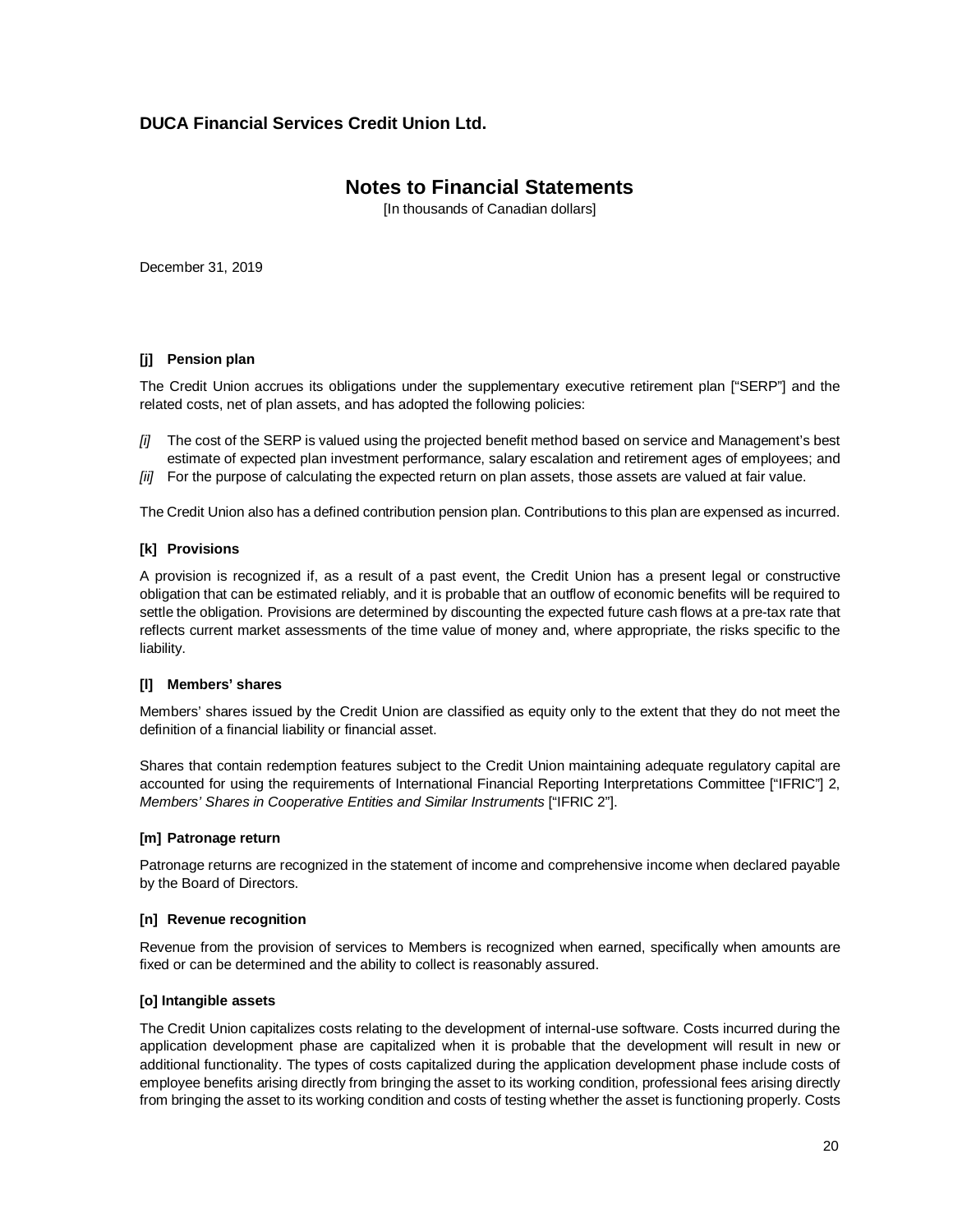## **Notes to Financial Statements**

[In thousands of Canadian dollars]

December 31, 2019

related to the preliminary project stage and post-implementation activities are expensed as incurred. Internal-use software is amortized on a straight-line basis over the estimated useful life of the asset, estimated at 10 years.

### **[p] Goodwill**

Goodwill represents the excess of the cost of a business combination over the total acquisition date fair value of the identifiable assets, liabilities and contingent liabilities acquired.

The carrying amounts of the Credit Union's intangible assets are reviewed at each reporting date to determine whether there is any indication of impairment. If any such indication exists, then the asset's recoverable amount is estimated. For goodwill and intangible assets that have indefinite useful lives, the recoverable amount is estimated each year at the same time.

The recoverable amount of an asset or CGU is the greater of its value in use and its fair value less costs to sell. In assessing value in use, the estimated future cash flows are discounted to their present value using a pre-tax discount rate that reflects current market assessments of the time value of money and the risks specific to the asset.

An impairment loss is recognized if the carrying amount of an asset or a CGU exceeds its recoverable amount. Impairment losses are recognized in profit or loss. Impairment losses recognized in respect of the CGU are allocated first to reduce the carrying amount of any goodwill allocated to the CGU and then to reduce the carrying amount of the other assets in the unit [group of units] on a pro rata basis.

An impairment loss in respect of goodwill is not reversed. In respect of other intangible assets, impairment losses recognized in prior periods are assessed at each reporting date for any indications that the loss has decreased or no longer exists. An impairment loss is reversed if there has been a change in the estimates used to determine the recoverable amount. An impairment loss is reversed only to the extent that the asset's carrying amount does not exceed the carrying amount that would have been determined, net of depreciation or amortization, if no impairment loss had been recognized.

### **[q] Foreign currency translation**

Foreign currency accounts are translated into Canadian dollars as follows:

At the transaction date, each asset, liability, revenue and expense denominated in a foreign currency is translated into Canadian dollars by the use of the exchange rate in effect at that date. As at the year-end date, monetary assets and liabilities are translated into Canadian dollars by using the exchange rate in effect at the year-end date and the related translation differences are recognized in net income. Non-monetary assets and liabilities that are measured at historical cost are translated into Canadian dollars by using the exchange rate in effect at the date of the initial transaction and are not subsequently restated. Non-monetary assets and liabilities that are measured at fair value or a revalued amount are translated into Canadian dollars by using the exchange rate in effect at the date the value is determined and the related translation differences are recognized in net income.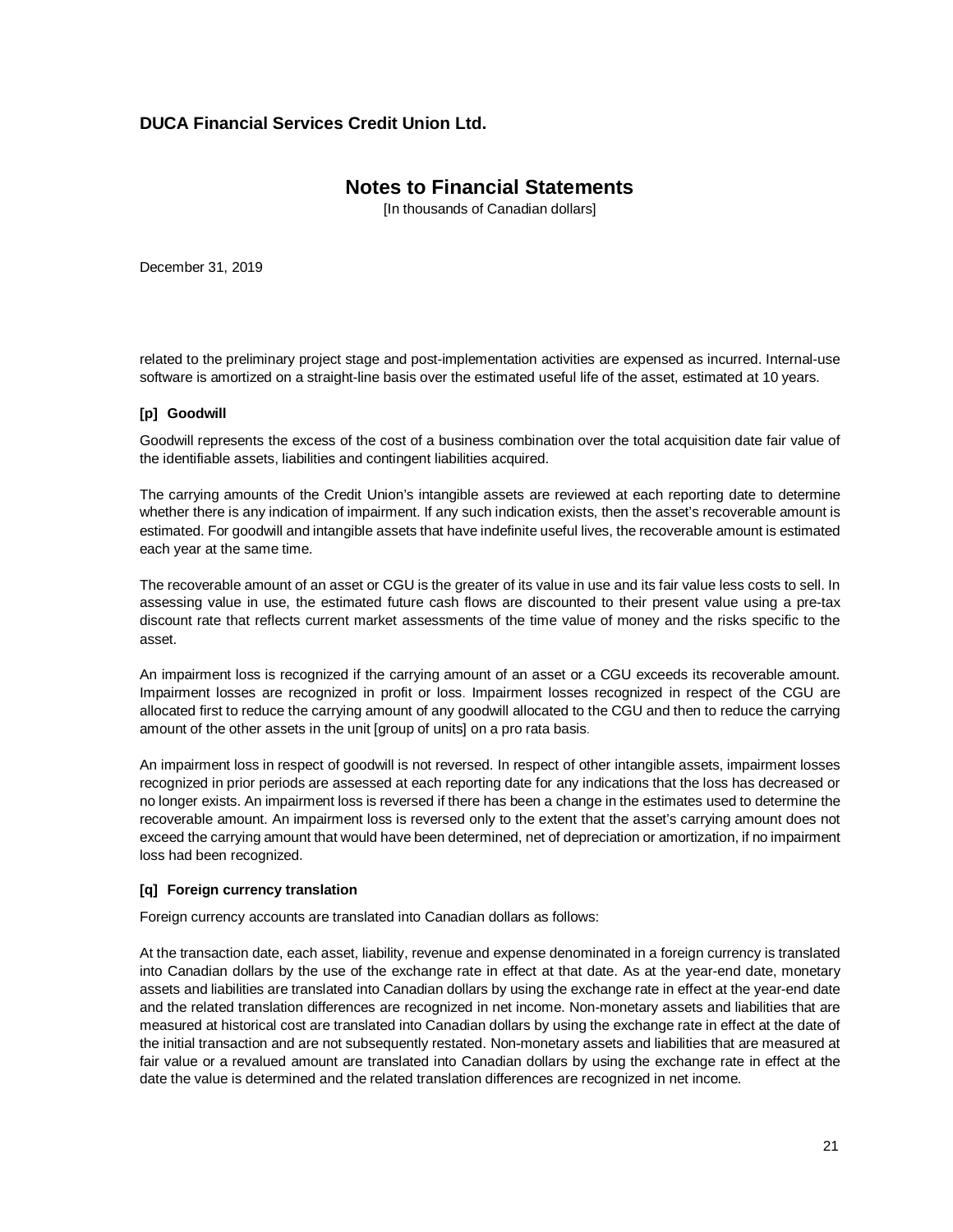## **Notes to Financial Statements**

[In thousands of Canadian dollars]

December 31, 2019

### **5. Cash and cash equivalents**

|                                                                                                | 2019   | 2018   |
|------------------------------------------------------------------------------------------------|--------|--------|
|                                                                                                | \$     | \$     |
| Cash                                                                                           | 19,880 | 26,832 |
| Cash resources where maturities are within three months:<br>Deposits and bankers' acceptances: |        |        |
| Schedule 1 banks                                                                               | 12,206 | 3,500  |
| Central 1 Liquidity Reserve Deposit                                                            | 31,302 | 38,706 |
|                                                                                                | 43,508 | 42,206 |
|                                                                                                | 63,388 | 69.038 |

The Credit Union has pledged \$3,500 of deposits and bankers' acceptances to secure its comprehensive credit facility.

Interest rates on deposits and bankers' acceptances range from 0.91% to 2.80% [2018 – 0.75% to 2.43%].

### **6. Investments, third-party mortgages and mortgage pools**

The following table provides information on the Credit Union's investments. The maximum exposure to credit risk would be the fair value as detailed below:

|                                                       | 2019<br>S | 2018<br>\$ |
|-------------------------------------------------------|-----------|------------|
| Investment securities measured at FVTPL               | 22.071    | 25.684     |
| Investment securities measured at amortized cost      | 248.053   | 232,230    |
| Investment in third-party mortgages at amortized cost | 164.323   | 24,349     |
| Investment in mortgage pools at amortized cost        | 12.654    |            |
|                                                       | 447.101   | 282.263    |

The Credit Union has pledged \$6,500 [2018 – \$6,500] of deposits and bankers' acceptances with BMO Nesbitt Burns to secure its comprehensive credit facility.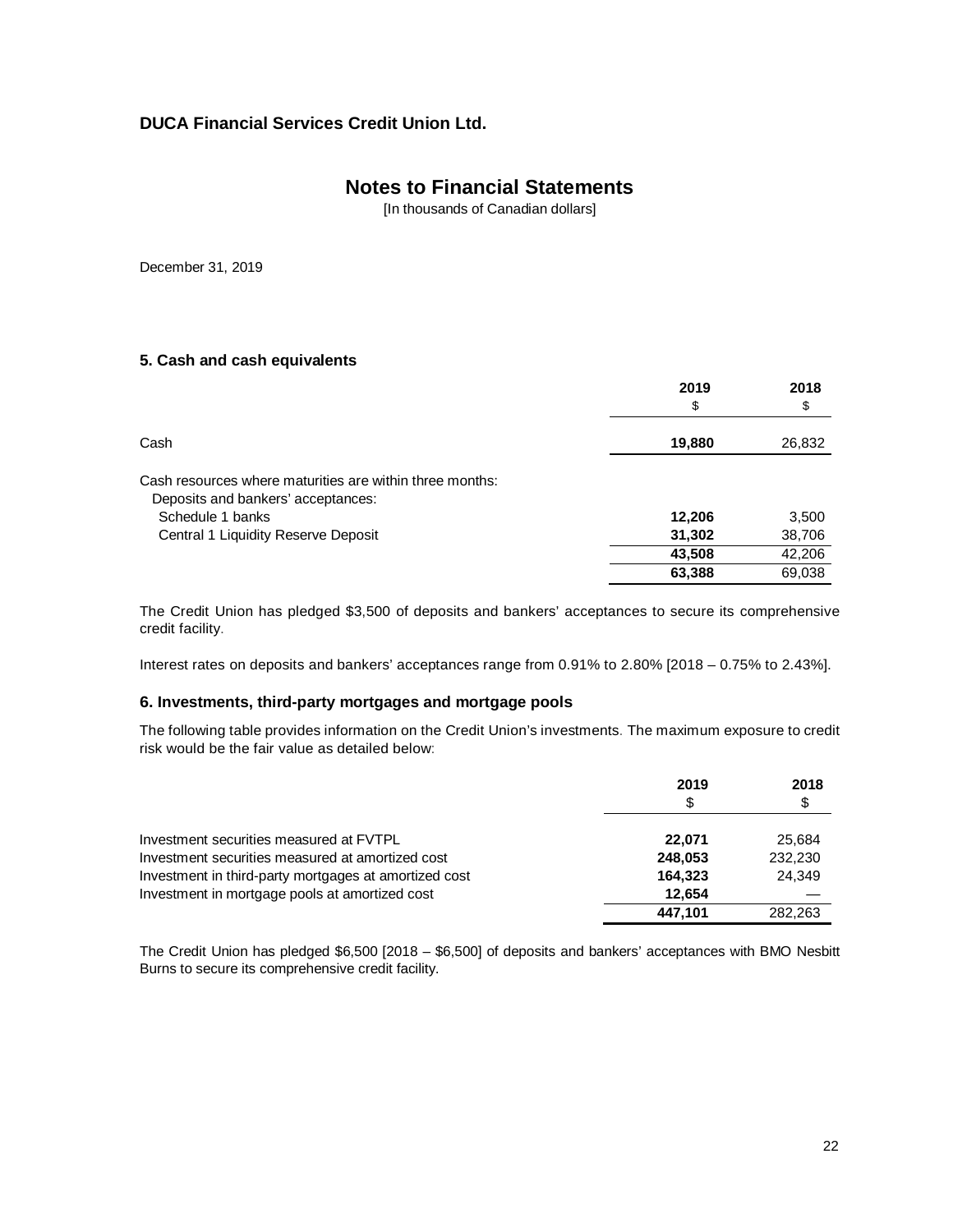## **Notes to Financial Statements**

[In thousands of Canadian dollars]

December 31, 2019

### **Investment securities measured at FVTPL:**

|                                                        | 2019    | 2018    |
|--------------------------------------------------------|---------|---------|
|                                                        | \$      | \$      |
| Shares of Social Finance Inc. ["SoFi"]                 | 1,900   | 1,900   |
| Preferred shares and dividend-bearing equities         | 6,550   | 11,764  |
| Central 1 Class A shares                               | 1,216   | 1,084   |
| Central 1 Class F shares                               | 12,396  | 10,927  |
| Other                                                  | 9       | 9       |
|                                                        | 22,071  | 25,684  |
| Investment securities measured at amortized cost:      |         |         |
|                                                        | 2019    | 2018    |
|                                                        | S       | \$      |
| Central 1 Liquidity Reserve Deposit                    | 216,961 | 188,858 |
| Treasury bills, bank deposits and bankers' acceptances | 25,841  | 7,779   |
| Central 1 deposits                                     | 5,251   | 35,593  |
|                                                        | 248,053 | 232,230 |

The Central 1 shares include Classes A and F, and are required as a condition of Membership and are redeemable upon withdrawal of Membership or at the discretion of the Board of Directors of Central 1. In addition, the member credit unions are subject to additional capital calls at the discretion of the Board of Directors of Central 1.

Central 1 Class A shares are subject to an annual rebalancing mechanism and are issued and redeemable at par value of \$100 [2018 – \$100]. Central 1 Class F shares are rebalanced twice per year. There is no separately quoted market value for these shares; however, fair value is determined to be equivalent to the par value due to the fact that transactions occur at par value on a regular and recurring basis.

The Credit Union is not intending to dispose of any Central 1 shares as the services supplied by Central 1 are relevant to the day-to-day activities of the Credit Union. Dividends on these shares are at the discretion of the Board of Directors of Central 1.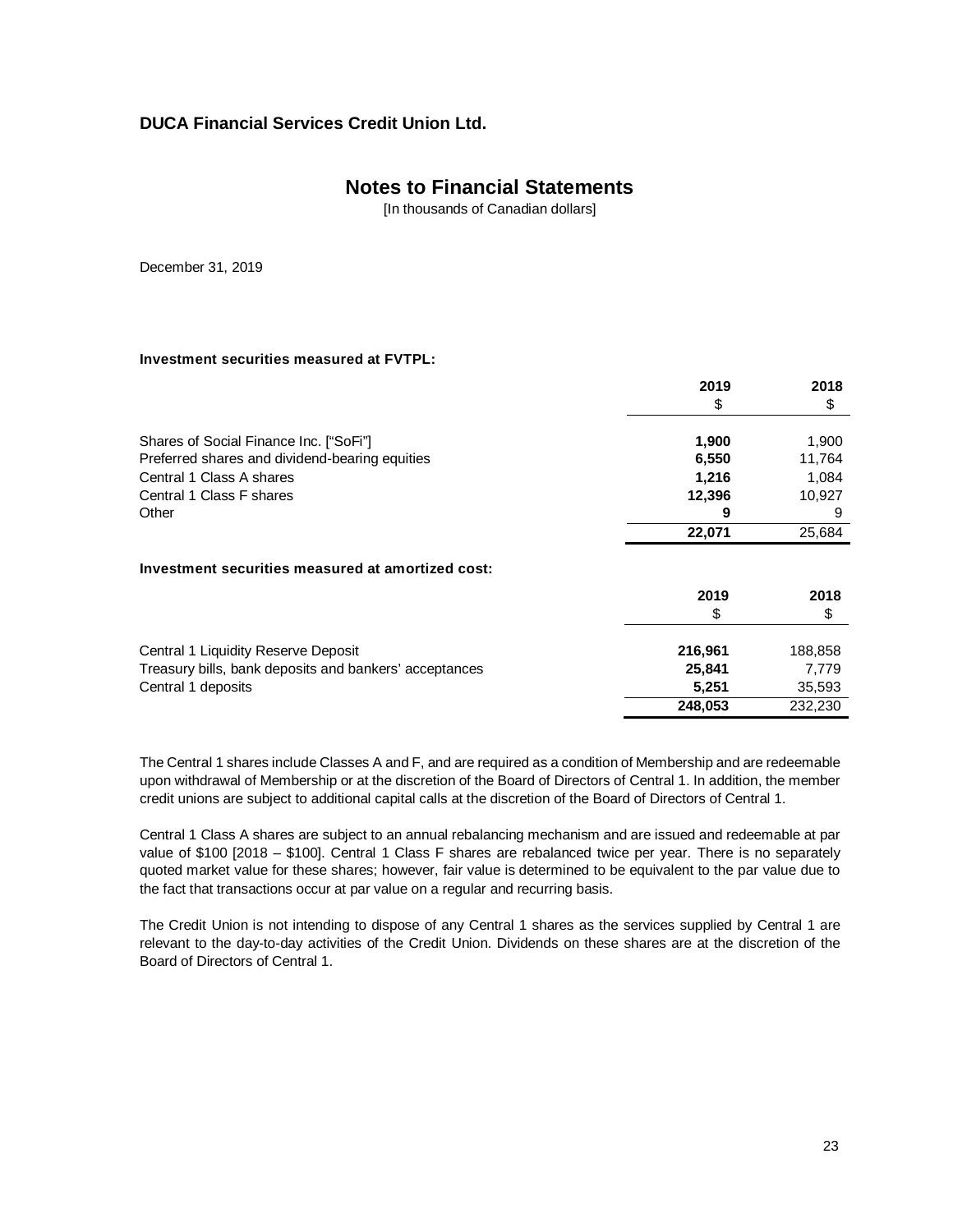## **Notes to Financial Statements**

[In thousands of Canadian dollars]

December 31, 2019

### **Investment in third-party mortgages and mortgage pools at amortized cost:**

As part of its liquidity management program, the Credit Union invests in third-party mortgages and mortgage pools originated by other financial institutions. The weighted average interest rate for third-party mortgages and mortgage pools as at December 31, 2019 was 3.55% [2018 – 4.40%].

### **7. Members' loans**

|                                              | 2019<br>\$ | 2018<br>\$ |
|----------------------------------------------|------------|------------|
| Residential mortgages                        |            |            |
| Uninsured                                    | 1,683,016  | 1,207,150  |
| Insured by CMHC                              | 169,525    | 159,276    |
| Insured by Genworth or Canada Guaranty Corp. | 667,995    | 697,422    |
|                                              | 2,520,536  | 2,063,848  |
| Personal loans                               | 17,771     | 12,057     |
| Commercial loans                             | 957,594    | 921,711    |
|                                              | 3,495,901  | 2,997,616  |
| Unamortized mortgage fees                    | 14,782     | 12,841     |
| Deferred loan revenue                        | (3, 557)   | (1,712)    |
| Accrued interest receivable                  | 5,581      | 4,744      |
| Allowance for credit losses                  | (5,746)    | (6, 416)   |
| Net Members' loans                           | 3,506,961  | 3,007,073  |

### **[a] Terms and conditions**

Members' loans can have either a variable or fixed rate of interest and they generally mature within five years.

Variable rate loans are based on a prime rate formula, ranging from prime minus 1.00% to prime plus 5.25%. The rate is determined by the type of security offered and the Member's creditworthiness. The Credit Union's prime rate as at December 31, 2019 was 3.95% [2018 – 3.95%].

The interest rate offered on fixed rate loans being advanced as at December 31, 2019 ranges from 2.95% to 18.00%. The rate offered to a Member varies with the type of security offered and the Member's creditworthiness.

Residential mortgages are loans and lines of credit secured by residential property and are generally repayable monthly with either blended payments of principal and interest or interest only.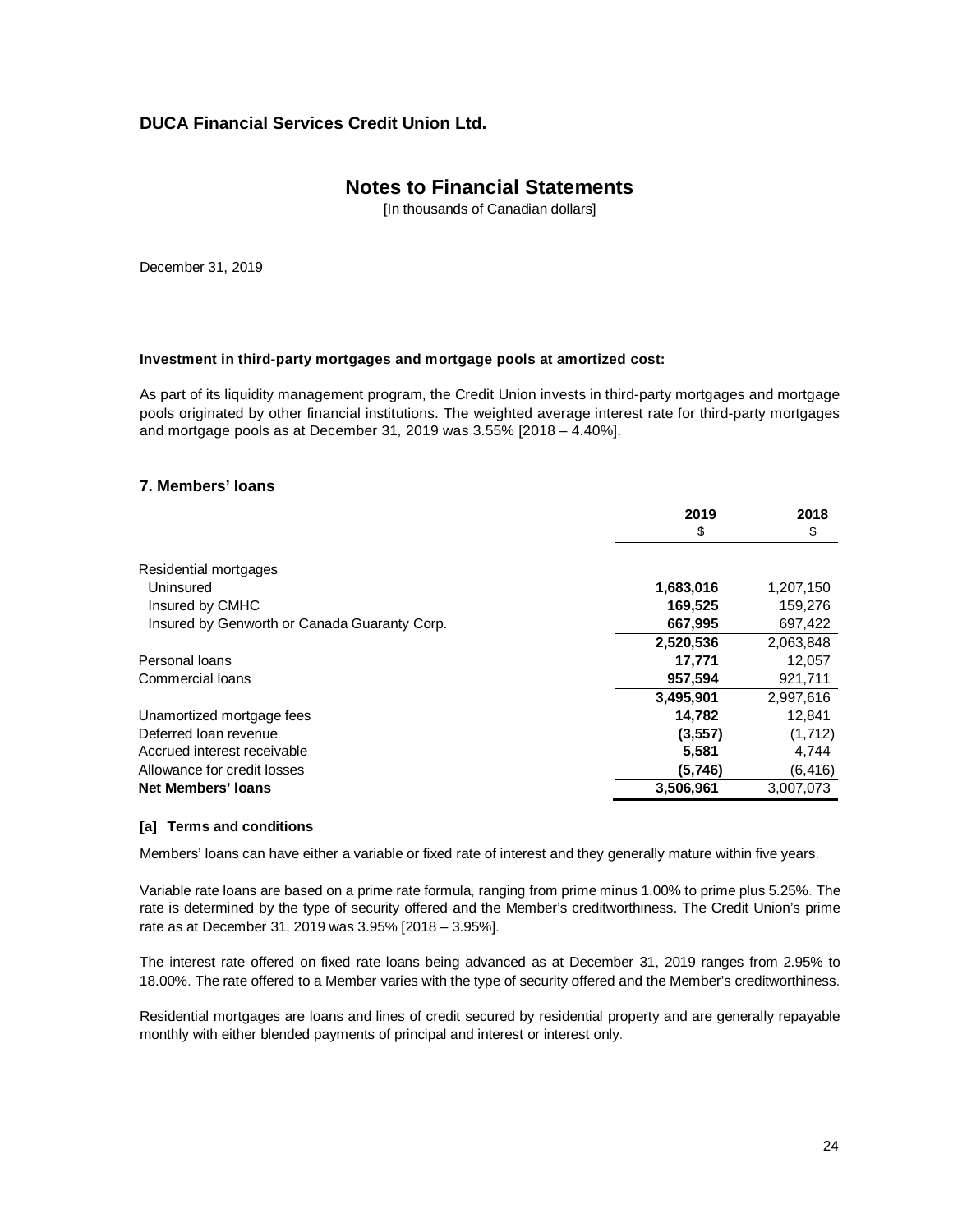## **Notes to Financial Statements**

[In thousands of Canadian dollars]

December 31, 2019

Personal loans consist of term loans and lines of credit that are not secured by real estate and, as such, have various repayment terms. Some of the personal loans are secured by wage assignments and personal property or investments.

Commercial loans consist primarily of term loans, operating lines of credit, co-ops and non-owner-occupied mortgages to individuals, partnerships and corporations, and have various repayment terms. They are secured by various types of collateral, including mortgages on real property, general security agreements, and charges on specific equipment, investments and personal guarantees.

### **[b] Average yields to maturity**

Loans bear interest at both variable and fixed rates with the following yields as at December 31:

|                                      | 2019             |                       | 2018             |                       |
|--------------------------------------|------------------|-----------------------|------------------|-----------------------|
|                                      | <b>Principal</b> | Average yield<br>$\%$ | <b>Principal</b> | Average yield<br>$\%$ |
| Variable rate                        | 573,354          | 5.40                  | 590,846          | 5.50                  |
| Fixed rate due less than 1 year      | 432,126          | 4.19                  | 403.243          | 4.12                  |
| Fixed rate due between 1 and 5 years | 2,490,421        | 3.51                  | 2,003,527        | 3.50                  |
|                                      | 3,495,901        |                       | 2,997,616        |                       |

### **[c] Concentration of risk**

The Credit Union has no exposure to groupings of individual loans, which concentrate risk and create exposure, as no individual or related groups of Members' loans exceed 10% of Members' loans outstanding. All Members' loans are with Members whose assets are in Ontario, except for syndicated loans totalling \$9,401 and \$9,763 as at December 31, 2019 and 2018, respectively.

### **[d] Credit risk**

The determination of impairment losses and allowances moves from an incurred loss model whereby credit losses are recognized when a defined event occurs under IAS 39, to an ECL model under IFRS 9 where provisions are taken upon the initial recognition of the financial asset, based on expectations of potential credit losses at the time of initial recognition.

IFRS 9 introduces a three-stage approach to impairment to financial assets that are performing at the date of origination or purchase as follows:

**Stage 1:** A credit loss allowance is recognized at an amount equal to 12-month ECL

**Stage 2:** A credit loss allowance is recognized at an amount equal to lifetime ECL.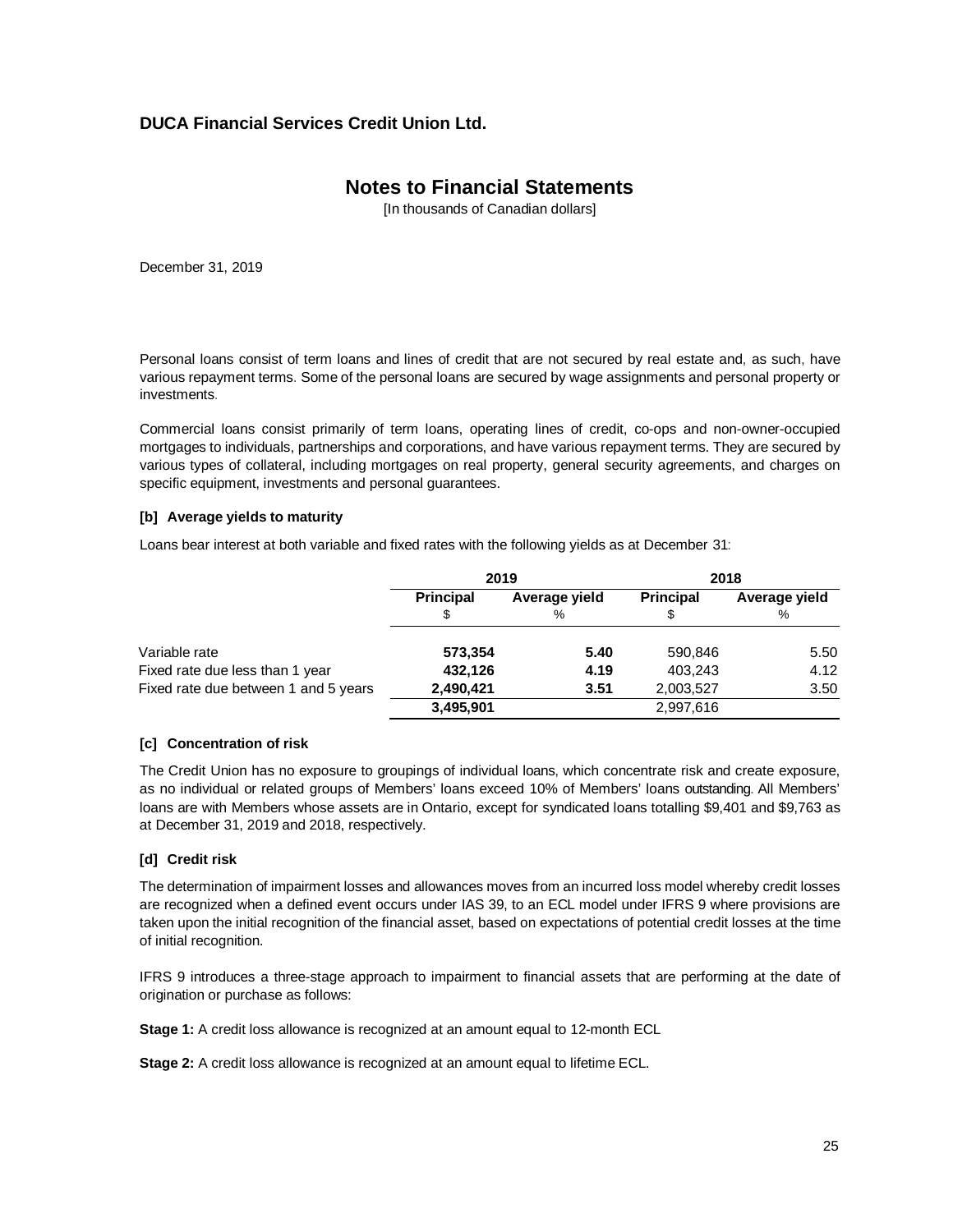## **Notes to Financial Statements**

[In thousands of Canadian dollars]

December 31, 2019

This requires the computation of ECL based on lifetime probability of default that represents the probability of default occurring over the remaining lifetime of the financial asset. The credit loss allowance is higher in this stage because of an increase in credit risk and the impact of a longer time horizon being considered compared to 12 months in Stage 1.

**Stage 3:** A credit loss allowance is recognized based at an amount equal to a lifetime ECL, reflecting a probability of default of 100%. The treatment of loans in Stage 3 remains substantially the same as the treatment of impaired loans under IAS 39.

The determination of a SICR considers many different factors and will vary by product and risk segment. The main factors considered in making this determination are relative changes in probability-weighted probability of default since origination and certain other criteria such as 30-day past due and watchlist status. The allowance for assets in Stage 2 will be higher than for those in Stage 1 as a result of the longer time horizon associated with this stage. Stage 3 requires the recognition of lifetime losses for all credit-impaired assets.

IFRS 9 requires consideration of past events, current market conditions and reasonable supportable information about future economic conditions, in determining whether there has been a SICR and in calculating the amount of expected losses. The standard also requires future economic conditions be based on an unbiased, probabilityweighted assessment of possible future outcomes. In considering the lifetime of an instrument, IFRS 9 generally requires the use of the contractual period, including pre-payment, extension and other options.

### **Commercial risk rating**

Risk rating involves the categorization of individual credit facilities based on credit analysis and both economic and market conditions, into a series of graded categories based on risk. A primary function of a risk rating model is to assist in the underwriting of new loans and assessment of existing loans. As well, risk ratings assist Management in predicting changes in portfolio quality and the subsequent financial impact. Risk rating can lead to earlier response to potential deteriorating trends and a wider choice of corrective action to decrease exposure to unexpected loan losses. Finally, risk ratings are useful for loan pricing and overseeing the commercial loan portfolio exposure within acceptable levels of risk as established in policy.

The Credit Union uses a 10-point risk rating model to measure and manage its exposure on its commercial loan portfolio. The 10-point rating scale ranges from Substantially Risk Free (1) to Unacceptable/Impaired Risk (10). A risk rating of 6 or below is deemed to be acceptable risk for new loans.

### **Retail risk rating**

The Credit Union uses the "Equifax Beacon score" as one benchmark to manage the risk of the retail portfolio. Equifax is a global information solution company that provides credit scores. A credit score is one measure on how likely a person is to repay a loan. DUCA's risk rating ranges across three bands: above standard, standard and below standard. For Members who have Beacon scores below standard, DUCA has lending programs that assist Members who are in need of credit, notwithstanding the Beacon score. These loans are priced accordingly based on risk profile.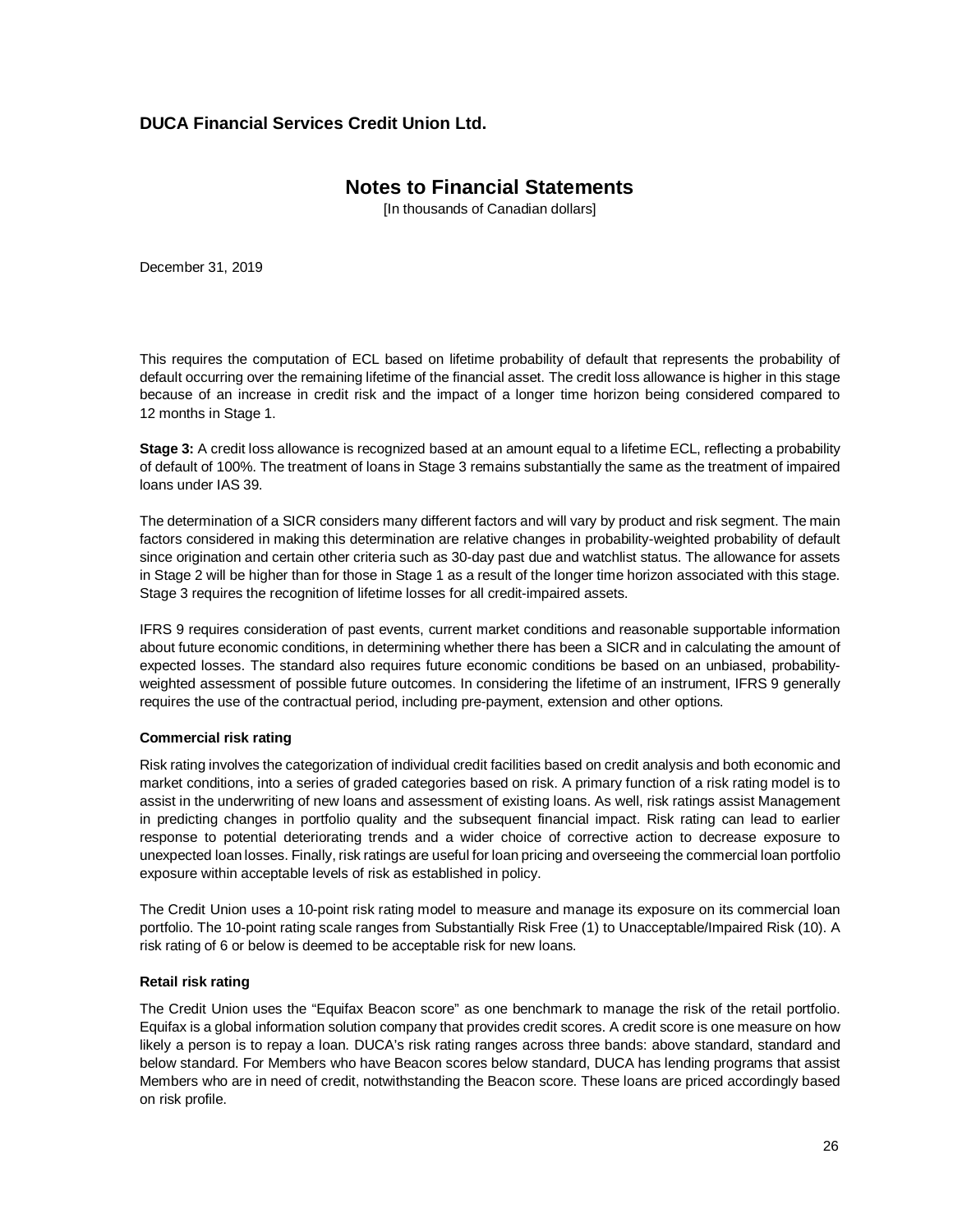## **Notes to Financial Statements**

[In thousands of Canadian dollars]

December 31, 2019

### **8. Allowance for credit losses**

The following table presents the carrying amount of loans by portfolio and the balance of their respective ECL allowance as at December 31, 2019:

|             | Stage 1                     |                         |                                    | Stage 2<br>Stage 3      |                             |                         |                                    | Total            |  |
|-------------|-----------------------------|-------------------------|------------------------------------|-------------------------|-----------------------------|-------------------------|------------------------------------|------------------|--|
|             | Gross<br>carrying<br>amount | <b>ECL</b><br>allowance | <b>Gross</b><br>carrying<br>amount | <b>ECL</b><br>allowance | Gross<br>carrying<br>amount | <b>ECL</b><br>allowance | <b>Gross</b><br>carrying<br>amount | ECL<br>allowance |  |
|             | \$                          | \$                      | \$                                 | \$                      | \$                          | \$                      | \$                                 | \$               |  |
| Residential |                             |                         |                                    |                         |                             |                         |                                    |                  |  |
| mortgages   | 2,430,793                   | 1,232                   | 87,257                             | 690                     | 2,486                       | 231                     | 2,520,536                          | 2,153            |  |
| Commercial  |                             |                         |                                    |                         |                             |                         |                                    |                  |  |
| loans       | 809,611                     | 2,189                   | 142,599                            | 689                     | 5,384                       | 582                     | 957.594                            | 3,460            |  |
| Personal    |                             |                         |                                    |                         |                             | 11                      |                                    |                  |  |
| loans       | 17,256                      | 85                      | 496                                | 37                      | 19                          |                         | 17.771                             | 133              |  |
| Total       | 3,257,660                   | 3,506                   | 230,352                            | 1,416                   | 7,889                       | 824                     | 3,495,901                          | 5,746            |  |

The following table presents the carrying amount of loans by portfolio and the balance of their respective ECL allowance as at December 31, 2018:

|             | Stage 1                           |                        |                                          | Stage 2                | Total<br>Stage 3                  |                        |                                          |                        |
|-------------|-----------------------------------|------------------------|------------------------------------------|------------------------|-----------------------------------|------------------------|------------------------------------------|------------------------|
|             | Gross<br>carrying<br>amount<br>\$ | ECL<br>allowance<br>\$ | <b>Gross</b><br>carrying<br>amount<br>\$ | ECL<br>allowance<br>\$ | Gross<br>carrying<br>amount<br>\$ | ECL<br>allowance<br>\$ | <b>Gross</b><br>carrying<br>amount<br>\$ | ECL<br>allowance<br>\$ |
|             |                                   |                        |                                          |                        |                                   |                        |                                          |                        |
| Residential |                                   |                        |                                          |                        |                                   |                        |                                          |                        |
| mortgages   | 2,007,471                         | 1,036                  | 55,834                                   | 322                    | 543                               | 36                     | 2,063,848                                | 1,394                  |
| Commercial  |                                   |                        |                                          |                        |                                   |                        |                                          |                        |
| loans       | 832.836                           | 2,664                  | 83,040                                   | 1,447                  | 5,835                             | 779                    | 921,711                                  | 4,890                  |
| Personal    |                                   |                        |                                          |                        |                                   |                        |                                          |                        |
| loans       | 11.569                            | 60                     | 441                                      | 47                     | 47                                | 25                     | 12.057                                   | 132                    |
| Total       | 2,851,876                         | 3,760                  | 139.315                                  | 1,816                  | 6,425                             | 840                    | 2,997,616                                | 6,416                  |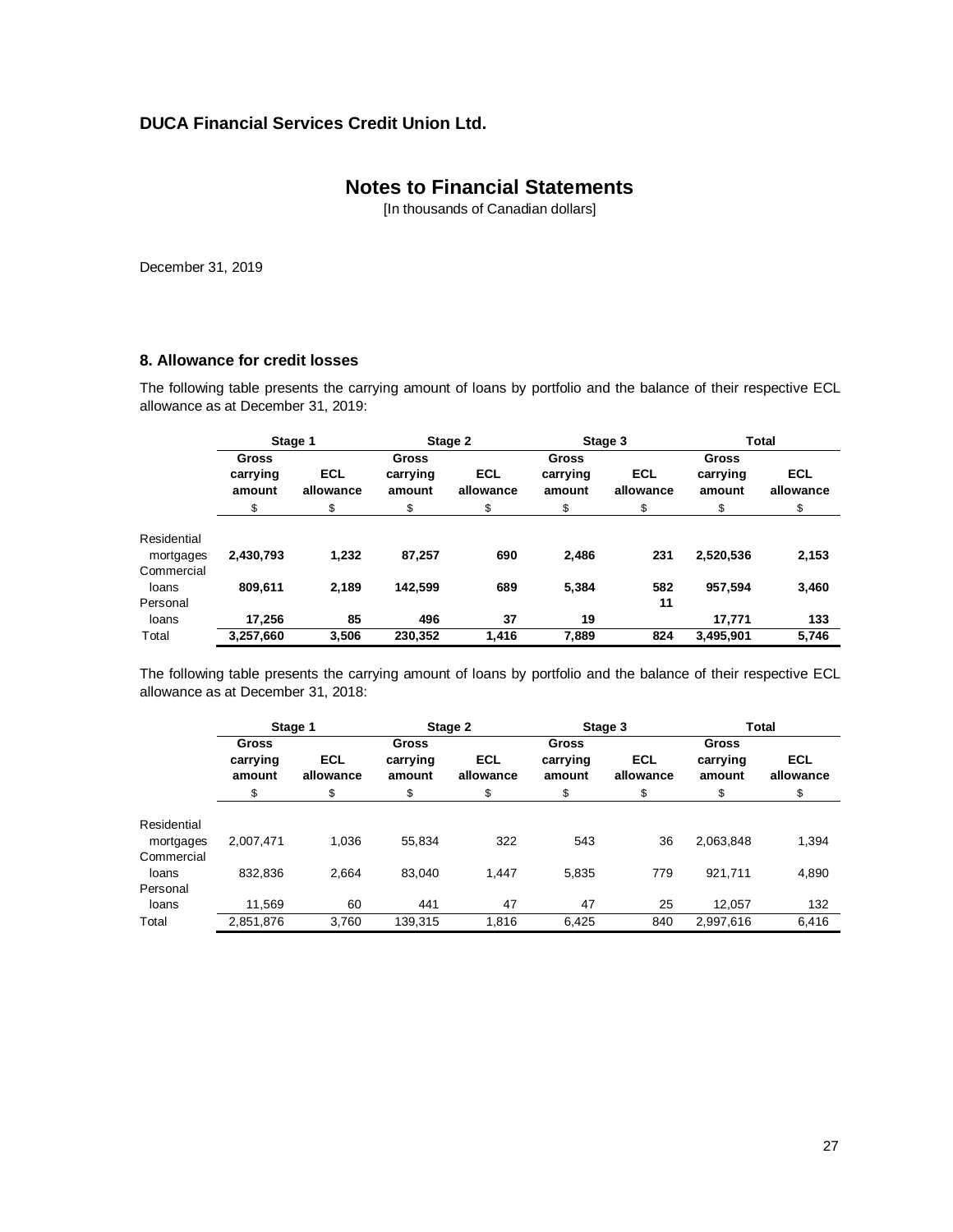## **Notes to Financial Statements**

[In thousands of Canadian dollars]

December 31, 2019

The following table shows the continuity of the IFRS 9 ECL allowance for all portfolios:

|                                            |         | 2019    |         |              |
|--------------------------------------------|---------|---------|---------|--------------|
|                                            | Stage 1 | Stage 2 | Stage 3 | <b>Total</b> |
|                                            | \$      | \$      | \$      | \$           |
| <b>Residential mortgages</b>               |         |         |         |              |
| Balance, January 1, 2019 [IFRS 9]          | 1,036   | 322     | 36      | 1,394        |
| New loans originated                       | 679     | 316     | 13      | 1,008        |
| Financial assets derecognized              | (205)   | (138)   | (37)    | (380)        |
| Net remeasurement                          | (305)   | 223     | 213     | 131          |
| Transfers to Stage 1 ECL                   | 82      | (82)    |         |              |
| Transfers to Stage 2 ECL                   | (52)    | 52      |         |              |
| Transfers to Stage 3 ECL                   | (3)     | (3)     | 6       |              |
| Provision for (reversal of) credit losses  | 196     | 368     | 195     | 759          |
| Write-offs                                 |         |         |         |              |
| Recoveries on loans previously written off |         |         |         |              |
| Balance, December 31, 2019 [IFRS 9]        | 1,232   | 690     | 231     | 2,153        |
| <b>Commercial loans</b>                    |         |         |         |              |
| Balance, January 1, 2019 [IFRS 9]          | 2,664   | 1,447   | 779     | 4,890        |
| New loans originated                       | 369     | 98      |         | 467          |
| Financial assets derecognized              | (363)   | (988)   | (1)     | (1, 352)     |
| Net remeasurement                          | (487)   | 142     | (22)    | (367)        |
| Transfers to Stage 1 ECL                   | 206     | (206)   |         |              |
| Transfers to Stage 2 ECL                   | (200)   | 200     |         |              |
| Transfers to Stage 3 ECL                   |         | (4)     | 4       |              |
| Provision for (reversal of) credit losses  | (475)   | (758)   | (19)    | (1, 252)     |
| Write-offs                                 |         |         | (189)   | (189)        |
| Recoveries on loans previously written off |         |         | 11      | 11           |
| Balance, December 31, 2019 [IFRS 9]        | 2,189   | 689     | 582     | 3,460        |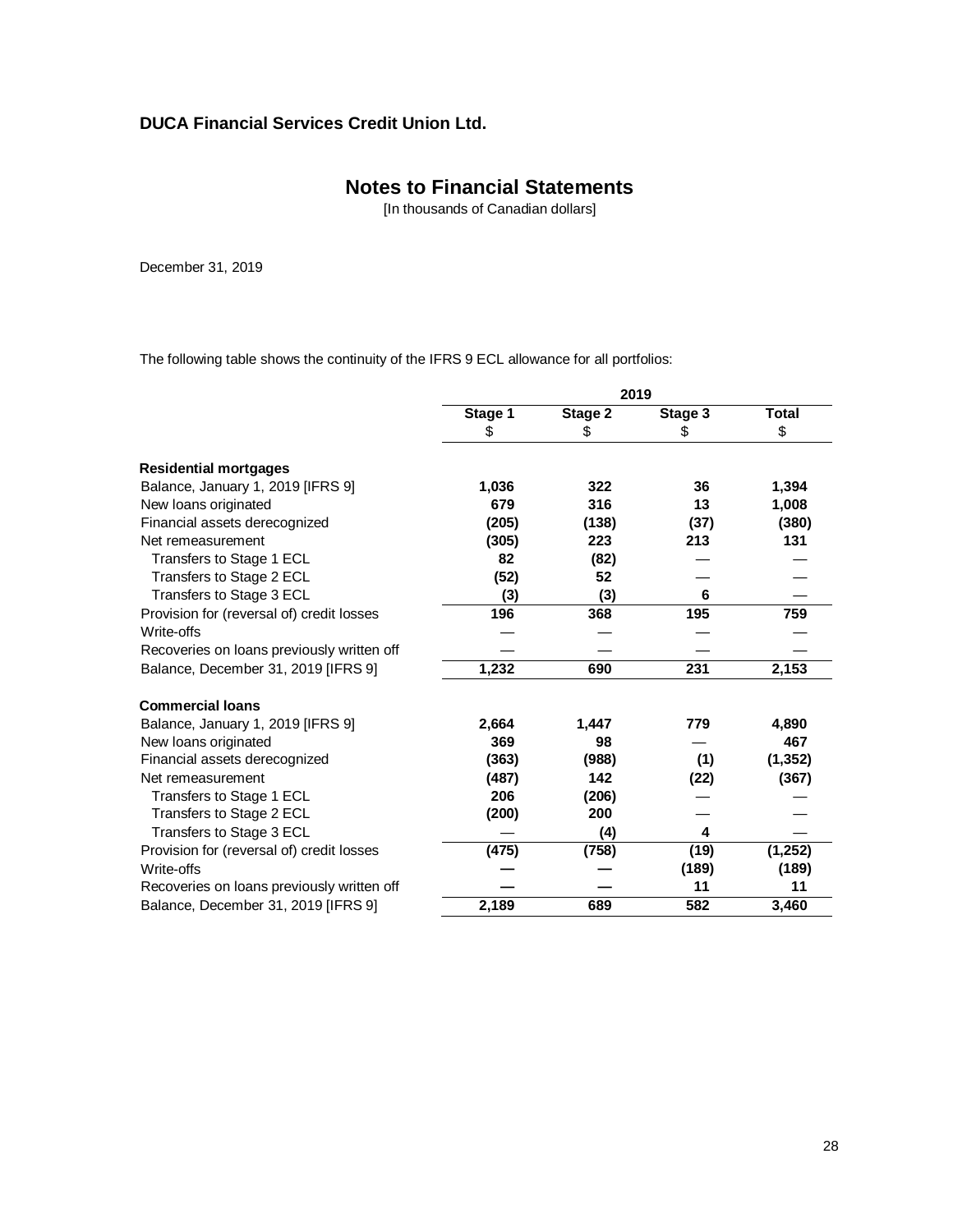## **Notes to Financial Statements**

[In thousands of Canadian dollars]

December 31, 2019

|                                            |         | 2019    |         |       |  |
|--------------------------------------------|---------|---------|---------|-------|--|
|                                            | Stage 1 | Stage 2 | Stage 3 | Total |  |
|                                            | \$      | \$      | æ       | \$    |  |
| <b>Personal loans</b>                      |         |         |         |       |  |
| Balance, January 1, 2019 [IFRS 9]          | 60      | 47      | 25      | 132   |  |
| New loans originated                       | 42      |         |         | 43    |  |
| Financial assets derecognized              | (11)    | (3)     | (25)    | (39)  |  |
| Net remeasurement                          | (19)    | 6       | 41      | 28    |  |
| Transfers to Stage 1 ECL                   | 16      | (15)    | (1)     |       |  |
| Transfers to Stage 2 ECL                   | (2)     | 2       |         |       |  |
| Transfers to Stage 3 ECL                   | (1)     |         |         |       |  |
| Provision for (reversal of) credit losses  | 25      | (10)    | 17      | 32    |  |
| Write-offs                                 |         |         | (56)    | (56)  |  |
| Recoveries on loans previously written off |         |         | 25      | 25    |  |
| Balance, December 31, 2019 [IFRS 9]        | 85      | 37      | 11      | 133   |  |
| <b>Total ECL allowance</b>                 | 3,506   | 1,416   | 824     | 5.746 |  |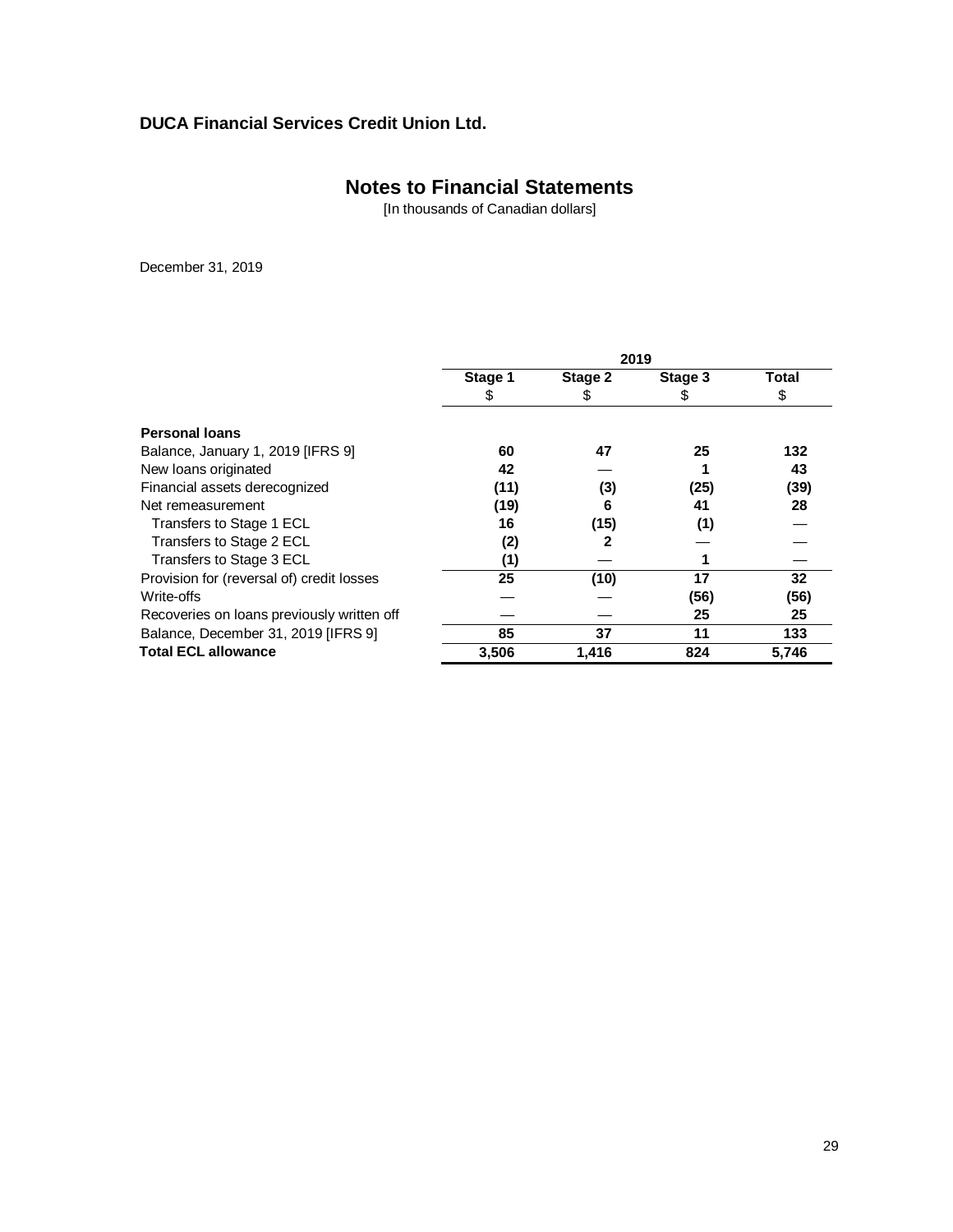## **Notes to Financial Statements**

[In thousands of Canadian dollars]

December 31, 2019

|                                            |         | 2018    |         |              |
|--------------------------------------------|---------|---------|---------|--------------|
|                                            | Stage 1 | Stage 2 | Stage 3 | <b>Total</b> |
|                                            | \$      | \$      | \$      | \$           |
| <b>Residential mortgages</b>               |         |         |         |              |
| Balance, January 1, 2018 [IFRS 9]          | 668     | 292     | 75      | 1,035        |
| New loans originated                       | 587     | 148     | 36      | 771          |
| Financial assets derecognized              | (101)   | (110)   | (76)    | (287)        |
| Net remeasurement                          | (194)   | 68      |         | (126)        |
| Transfers to Stage 1 ECL                   | 103     | (103)   |         |              |
| Transfers to Stage 2 ECL                   | (27)    | 27      |         |              |
| Transfers to Stage 3 ECL                   |         |         |         |              |
| Provision for (reversal of) credit losses  | 368     | 30      | (40)    | 358          |
| Write-offs                                 |         |         |         |              |
| Recoveries on loans previously written off |         |         | 1       | 1            |
| Balance, December 31, 2018 [IFRS 9]        | 1,036   | 322     | 36      | 1,394        |
| <b>Commercial loans</b>                    |         |         |         |              |
| Balance, January 1, 2018 [IFRS 9]          | 2,784   | 1,194   | 2,700   | 6,678        |
| New loans originated                       | 289     | 303     |         | 592          |
| Financial assets derecognized              | (376)   | (460)   |         | (836)        |
| Net remeasurement                          | (354)   | 559     | (690)   | (485)        |
| Transfers to Stage 1 ECL                   | 417     | (215)   | (202)   |              |
| Transfers to Stage 2 ECL                   | (86)    | 86      |         |              |
| Transfers to Stage 3 ECL                   | (10)    | (20)    | 30      |              |
| Provision for (reversal of) credit losses  | (120)   | 253     | (862)   | (729)        |
| Write-offs                                 |         |         | (1,059) | (1,059)      |
| Recoveries on loans previously written off |         |         |         |              |
| Balance, December 31, 2018 [IFRS 9]        | 2,664   | 1,447   | 779     | 4,890        |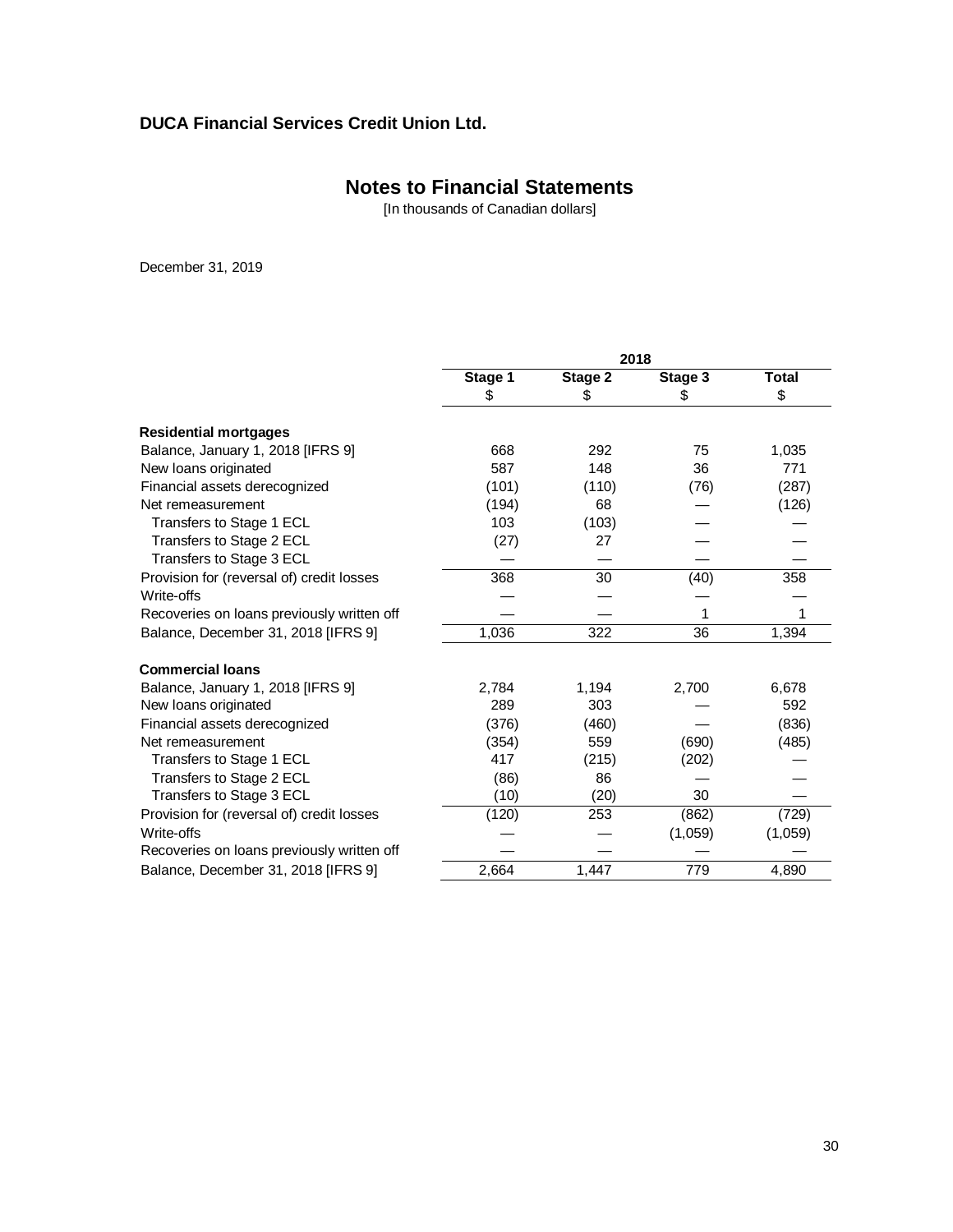## **Notes to Financial Statements**

[In thousands of Canadian dollars]

December 31, 2019

|                                            |         | 2018    |         |       |
|--------------------------------------------|---------|---------|---------|-------|
|                                            | Stage 1 | Stage 2 | Stage 3 | Total |
|                                            |         | \$      | \$      | \$    |
| <b>Personal loans</b>                      |         |         |         |       |
| Balance, January 1, 2018 [IFRS 9]          | 62      | 52      | 25      | 139   |
| New loans originated                       | 18      |         |         | 19    |
| Financial assets derecognized              | (13)    | (5)     | (25)    | (43)  |
| Net remeasurement                          | (7)     |         | 82      | 75    |
| Transfers to Stage 1 ECL                   | 3       | (3)     |         |       |
| Transfers to Stage 2 ECL                   | (3)     | 21      | (18)    |       |
| Transfers to Stage 3 ECL                   |         | (19)    | 19      |       |
| Provision for (reversal of) credit losses  | (2)     | (5)     | 58      | 51    |
| Write-offs                                 |         |         | (82)    | (82)  |
| Recoveries on loans previously written off |         |         | 24      | 24    |
| Balance, December 31, 2018 [IFRS 9]        | 60      | 47      | 25      | 132   |
| <b>Total ECL allowance</b>                 | 3,760   | 1,816   | 840     | 6,416 |

The following table sets out the Credit Union's credit risk exposure for all loans carried at amortized cost as at December 31, 2019. Stage 1 represents those performing loans carried with a 12-month ECL, Stage 2 represents those performing loans carried with a lifetime ECL, and Stage 3 represents those loans with a lifetime ECL that are credit impaired.

|                    | Stage 1   | Stage 2 | Stage 3 | <b>Total</b> |
|--------------------|-----------|---------|---------|--------------|
|                    | \$        | \$      | \$      | \$           |
| <b>Residential</b> |           |         |         |              |
| Above standard     | 1,627,157 | 2,171   | 960     | 1,630,288    |
| Standard           | 703,048   | 35,338  | 597     | 738,983      |
| Below standard     | 100,588   | 49,748  | 929     | 151,265      |
|                    | 2,430,793 | 87,257  | 2,486   | 2,520,536    |
| <b>Commercial</b>  |           |         |         |              |
| Above standard     | 181,997   | 399     |         | 182,396      |
| Standard           | 626,826   | 18,609  | 4,712   | 650,147      |
| Below standard     | 788       | 123,591 | 672     | 125,051      |
|                    | 809,611   | 142,599 | 5,384   | 957,594      |
| <b>Personal</b>    |           |         |         |              |
| Above standard     | 12,631    | 67      |         | 12,698       |
| Standard           | 4,140     | 203     | 6       | 4,349        |
| Below standard     | 485       | 226     | 13      | 724          |
|                    | 17,256    | 496     | 19      | 17,771       |
|                    | 3,257,660 | 230,352 | 7,889   | 3,495,901    |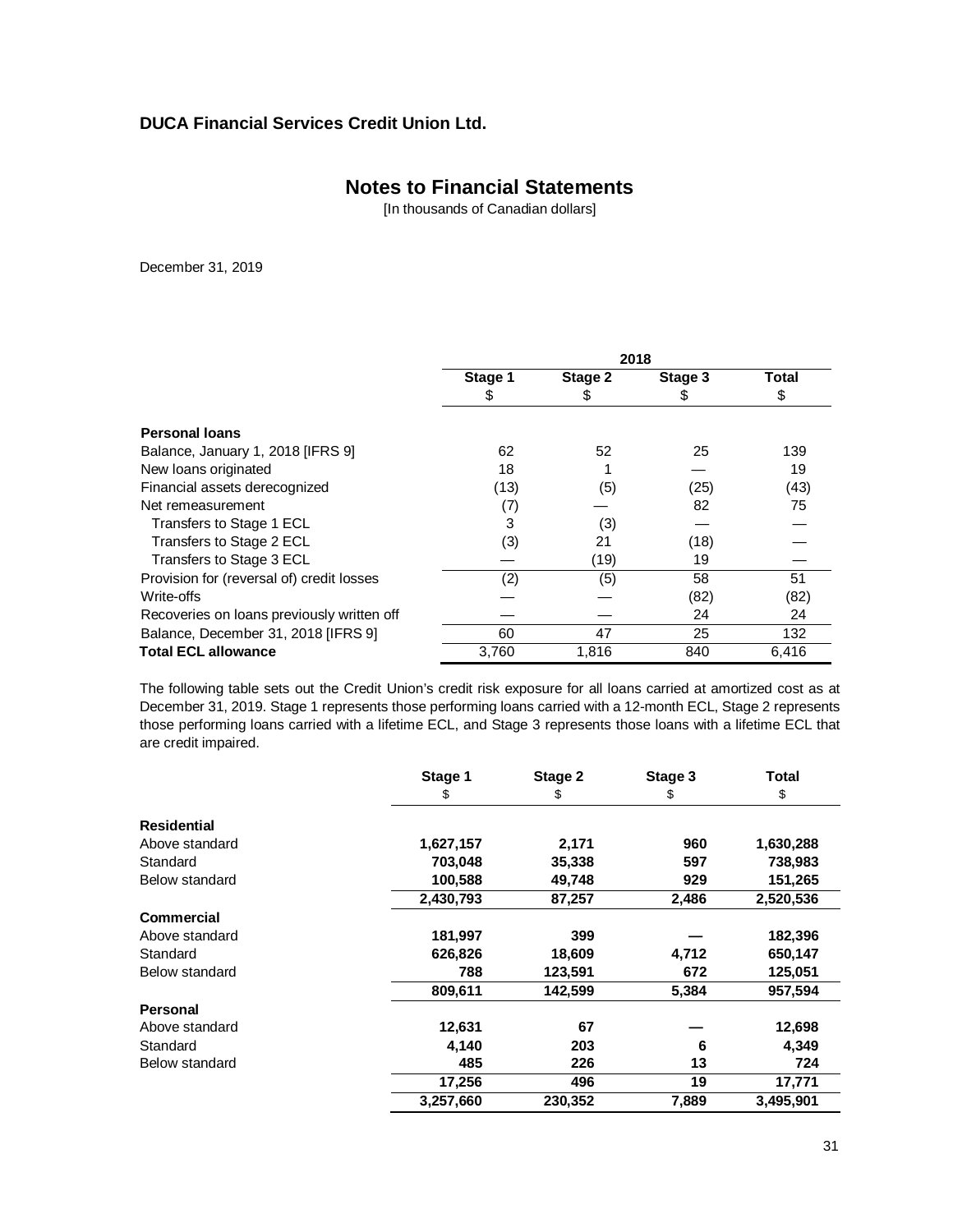## **Notes to Financial Statements**

[In thousands of Canadian dollars]

December 31, 2019

The following table sets out the Credit Union's credit risk exposure for all loans carried at amortized cost as at December 31, 2018. Stage 1 represents those performing loans carried with a 12-month ECL, Stage 2 represents those performing loans carried with a lifetime ECL, and Stage 3 represents those loans with a lifetime ECL that are credit impaired.

|                    | Stage 1<br>\$ | Stage 2<br>P | Stage 3<br>\$ | <b>Total</b><br>\$ |
|--------------------|---------------|--------------|---------------|--------------------|
| <b>Residential</b> |               |              |               |                    |
| Above standard     | 1,397,376     | 2,158        |               | 1,399,534          |
| Standard           | 550,355       | 21,184       | 346           | 571,885            |
| Below standard     | 59,740        | 32,492       | 197           | 92,429             |
|                    | 2,007,471     | 55,834       | 543           | 2,063,848          |
| <b>Commercial</b>  |               |              |               |                    |
| Above standard     | 165,822       | 230          |               | 166,052            |
| Standard           | 666,087       | 2,893        | 9             | 668,989            |
| Below standard     | 927           | 79,917       | 5,826         | 86,670             |
|                    | 832,836       | 83,040       | 5,835         | 921,711            |
| Personal           |               |              |               |                    |
| Above standard     | 6,801         | 16           |               | 6,818              |
| Standard           | 4,427         | 168          | 35            | 4,630              |
| Below standard     | 341           | 257          | 11            | 609                |
|                    | 11,569        | 441          | 47            | 12,057             |
|                    | 2,851,876     | 139,315      | 6,425         | 2,997,616          |

As at December 31, 2019, 94% of outstanding commercial loans are risk rated 6 or lower [2018 – 90%] based on the Credit Union's model.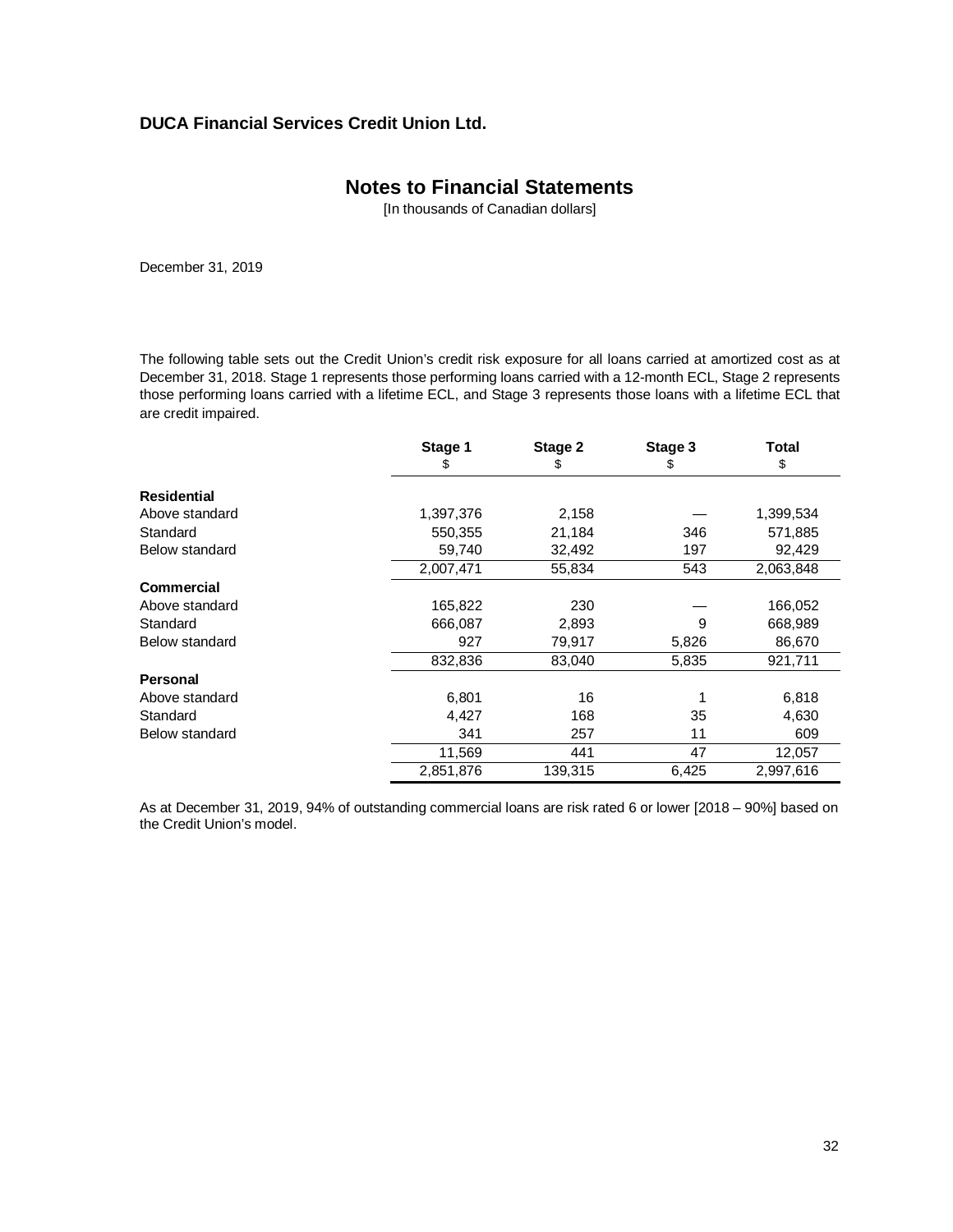## **Notes to Financial Statements**

[In thousands of Canadian dollars]

December 31, 2019

The following table shows the Credit Union's gross loan balances by security type:

|             |                      | 2019       |                  |                             |  |  |  |
|-------------|----------------------|------------|------------------|-----------------------------|--|--|--|
|             |                      | Secured by |                  |                             |  |  |  |
|             | Secured by           | other      |                  | <b>Total gross</b>          |  |  |  |
|             | real estate          | collateral | <b>Unsecured</b> | loans                       |  |  |  |
|             | S                    | \$         | \$               | \$                          |  |  |  |
| Residential | 2,520,536            |            |                  | 2,520,536                   |  |  |  |
| Commercial  | 917,650              | 38,350     | 1,594            | 957,594                     |  |  |  |
| Personal    |                      | 10,799     | 6,972            | 17,771                      |  |  |  |
| Total       | 3,438,186            | 49,149     | 8,566            | 3,495,901                   |  |  |  |
|             |                      | 2018       |                  |                             |  |  |  |
|             |                      |            |                  |                             |  |  |  |
|             |                      | Secured by |                  |                             |  |  |  |
|             | Secured by           | other      |                  |                             |  |  |  |
|             | real estate          | collateral | <b>Unsecured</b> | <b>Total gross</b><br>loans |  |  |  |
|             | \$                   | \$         | \$               | \$                          |  |  |  |
| Residential |                      |            |                  |                             |  |  |  |
| Commercial  | 2,063,848<br>875,329 | 44,124     | 2,258            | 2,063,848                   |  |  |  |
| Personal    |                      | 4,547      | 7,510            | 921,711<br>12,057           |  |  |  |

The following table shows the key economic variables the Credit Union uses to estimate its allowance on performing loans during the forecast period. The values shown represent the end-of-period average values for the first 12 months and then the average value for the remaining forecast period of 4 years.

|                                        | Benign scenario                             |                                                              | <b>Base scenario</b>                        |                                                              | Adverse scenario                            |                                                              |
|----------------------------------------|---------------------------------------------|--------------------------------------------------------------|---------------------------------------------|--------------------------------------------------------------|---------------------------------------------|--------------------------------------------------------------|
|                                        | Average value<br>over the next<br>12 months | Average value<br>over the<br>remaining<br>forecast<br>period | Average value<br>over the next<br>12 months | Average value<br>over the<br>remaining<br>forecast<br>period | Average value<br>over the next<br>12 months | Average value<br>over the<br>remaining<br>forecast<br>period |
| Canadian GDP year-<br>over-year growth | 2.9                                         | 2.5                                                          | 1.5                                         | 1.6                                                          | (2.2)                                       | 1.3                                                          |
| Canadian<br>unemployment rate          | 3.8                                         | 3.8                                                          | 5.6                                         | 5.5                                                          | 7.8                                         | 7.8                                                          |
| National Housing<br>Price Index growth | 2.6                                         | 2.4                                                          | 1.9                                         | 1.7                                                          | (3.5)                                       | (0.0)                                                        |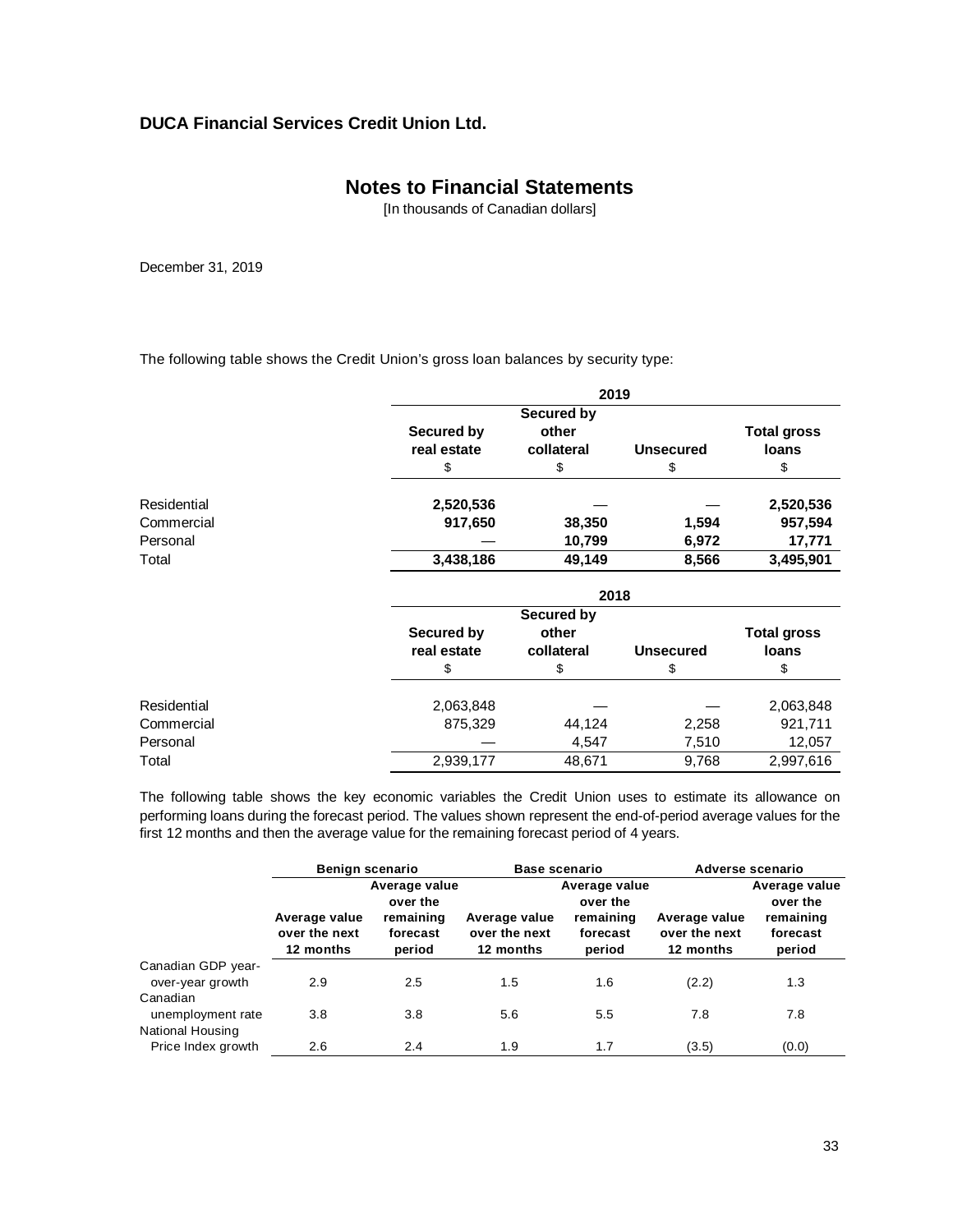## **Notes to Financial Statements**

[In thousands of Canadian dollars]

December 31, 2019

Analysis of individual loans that are past due based on age is shown below:

|                            | 2019       |                    |          |              |  |  |
|----------------------------|------------|--------------------|----------|--------------|--|--|
|                            | Commercial | <b>Residential</b> | Personal | <b>Total</b> |  |  |
|                            | \$         | \$                 | \$       | \$           |  |  |
| Less than 30 days          | 31,820     | 28,648             | 623      | 61,091       |  |  |
| $30 - 89$ days             | 3,275      | 5,342              | 81       | 8,698        |  |  |
| $90 - 179$ days            | 1,282      | 1,078              | 19       | 2,379        |  |  |
| $180 - 365$ days           | 117        | 291                |          | 408          |  |  |
| Over 365 days              |            | 335                |          | 342          |  |  |
| Total loans in arrears     | 36,501     | 35,694             | 723      | 72,918       |  |  |
| Total loans not in arrears | 921,093    | 2,484,842          | 17,048   | 3,422,983    |  |  |
| Balance, December 31, 2019 | 957,594    | 2,520,536          | 17,771   | 3,495,901    |  |  |

|                            | 2018              |                    |                 |           |  |
|----------------------------|-------------------|--------------------|-----------------|-----------|--|
|                            | <b>Commercial</b> | <b>Residential</b> | <b>Personal</b> | Total     |  |
|                            | \$                | \$                 | \$              | \$        |  |
| Less than 30 days          | 8,517             | 20,776             | 251             | 29,544    |  |
| $30 - 89$ days             | 1,834             | 3,856              | 25              | 5,715     |  |
| $90 - 179$ days            | 67                | 196                | 47              | 310       |  |
| $180 - 365$ days           | 1,006             |                    |                 | 1,006     |  |
| Over 365 days              | 174               |                    |                 | 174       |  |
| Total loans in arrears     | 11,598            | 24,828             | 323             | 36,749    |  |
| Total loans not in arrears | 910,113           | 2,039,020          | 11,734          | 2,960,867 |  |
| Balance, December 31, 2018 | 921,711           | 2,063,848          | 12,057          | 2,997,616 |  |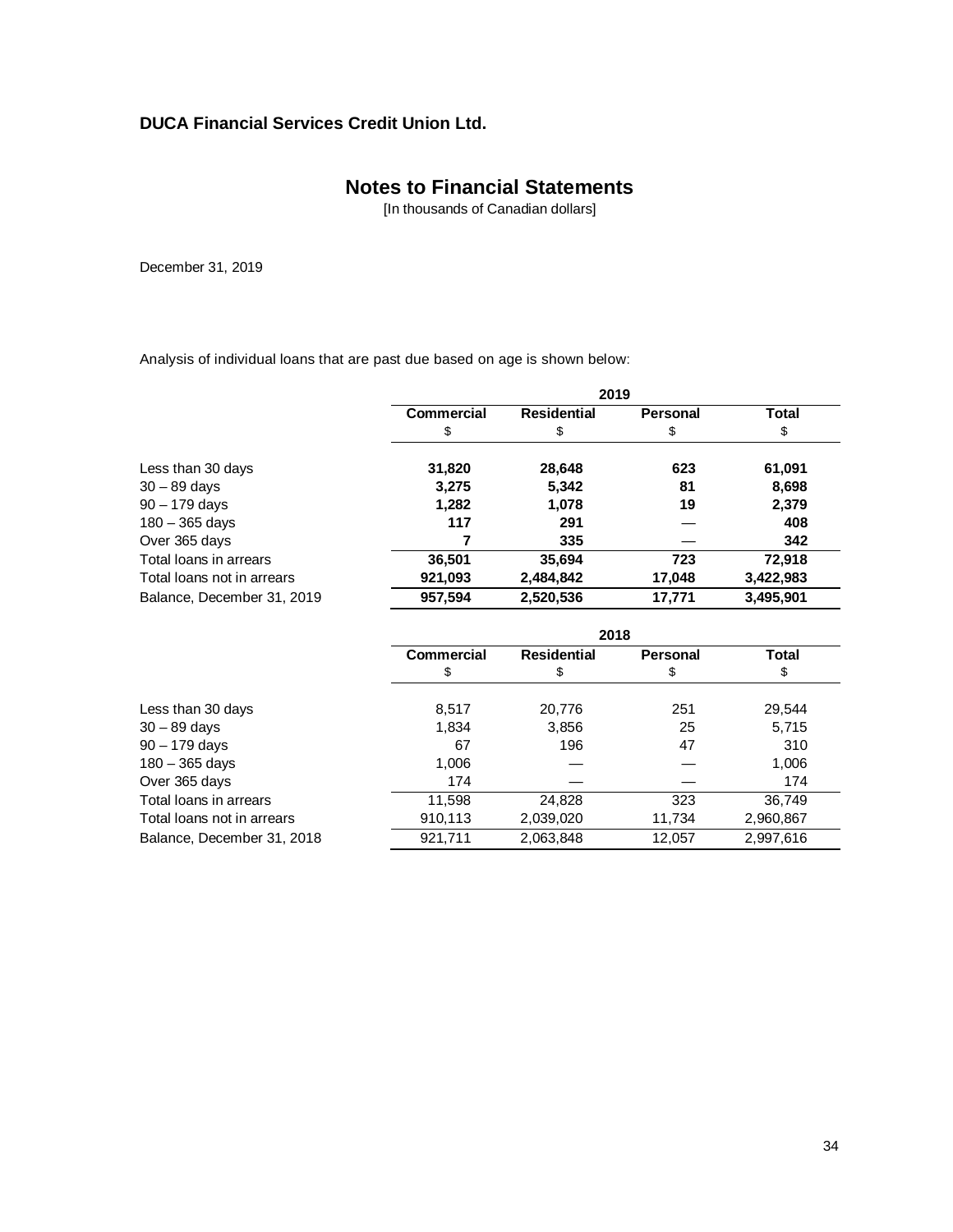## **Notes to Financial Statements**

[In thousands of Canadian dollars]

December 31, 2019

### **9. Securitization activity**

As a requirement of the NHA MBS and CMB programs, the Credit Union assigns to CMHC all its interest in securitized mortgage pools. If the Credit Union fails to make timely payment under an NHA MBS or CMB security, CMHC may enforce the assignment of the mortgages included in all the mortgage pools backing the mortgagebacked securities issued.

The following table summarizes DUCA's securitization activity:

|                                                                                                    | 2019<br>S          | 2018<br>\$         |
|----------------------------------------------------------------------------------------------------|--------------------|--------------------|
| Amount securitized                                                                                 | 162.024            | 185,266            |
| Net cash proceeds received                                                                         | 160.434            | 183,385            |
| Outstanding balances of securitized mortgages<br>Outstanding balance of mortgage-backed securities | 597.673<br>583,225 | 637.834<br>633,401 |

The average yield on mortgage-backed securities pools was 1.82% [2018 – 1.78%]. The outstanding balance of mortgage-backed securities is net of fees.

The Credit Union securitizes and sells mortgage-backed securities of certain insured multi-unit residential mortgages with no prepayment of credit risk associated with the sold mortgage-backed securities. The Credit Union enters into certain transactions which allow the transfer of the contractual right to receive the residual cash flows from the mortgages and transfer substantially all of the risks and rewards of ownership, including credit, interest rate, prepayment and other price risks. The present value of the future cash flows is recorded on the statement of financial position under other assets. The outstanding balances for these balances total \$183,000 as at December 31, 2019 [2018 – Nil].

### **10. Other assets**

|                                                    | 2019<br>\$ | 2018<br>\$ |
|----------------------------------------------------|------------|------------|
|                                                    |            |            |
| Securitization receivables and deferred charges    | 9,962      |            |
| Third-party mortgage and mortgage pool receivables | 5,564      | 11         |
| Prepaid expenses                                   | 1,135      | 442        |
| Other                                              | 102        | 1,107      |
|                                                    | 16,763     | 1,560      |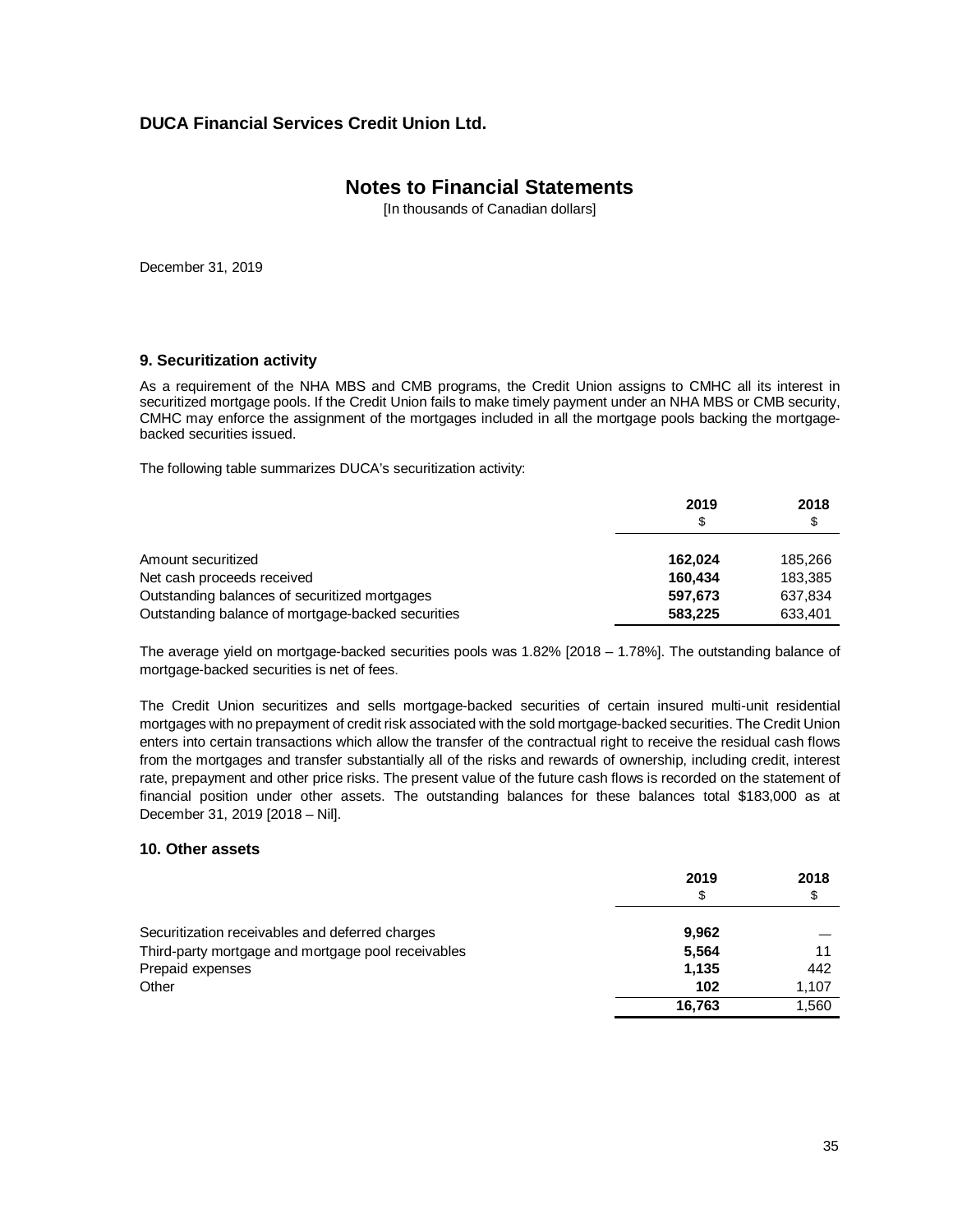## **Notes to Financial Statements**

[In thousands of Canadian dollars]

December 31, 2019

### **11. Pension plan**

The Credit Union has a defined contribution pension plan and a SERP for senior executives, under which costs and obligations are determined using the projected benefit method of actuarial valuation prorated on service.

On December 31, 2012, the SERP was closed to new Members. Included in other assets, is a net pension amount of \$72 [2018 – \$102] relating to the SERP.

The Credit Union contributes a percentage of employee salaries to the defined contribution plan. The amount of the expense for the year was \$836 [2018 – \$622].

### **12. Property, equipment and right-of-use assets**

|                                                             | Land<br>\$ | <b>Buildings</b><br>\$ | Leasehold<br>improvements<br>\$ | Computer<br>hardware<br>\$ | Equipment,<br>furniture<br>and fixtures<br>\$ | <b>Right of</b><br>use<br>assets-<br>buildings<br>\$ | <b>Total</b><br>\$ |
|-------------------------------------------------------------|------------|------------------------|---------------------------------|----------------------------|-----------------------------------------------|------------------------------------------------------|--------------------|
| Cost                                                        |            |                        |                                 |                            |                                               |                                                      |                    |
| Balance.                                                    |            |                        |                                 |                            |                                               |                                                      |                    |
| December 31, 2018                                           | 929        | 11,033                 | 4,130                           | 6,950                      | 8,896                                         |                                                      | 31,938             |
| Effect of adoption of<br>IFRS 16 as at<br>January 1, 2019   |            |                        |                                 |                            |                                               |                                                      |                    |
| [note 3]                                                    |            |                        |                                 |                            |                                               | 3,337                                                | 3,337              |
| Adjusted balance,<br>January 1, 2019                        | 929        | 11,033                 | 4,130                           | 6,950                      | 8,896                                         | 3,337                                                | 35,275             |
| <b>Additions</b>                                            |            | 22                     | 1,871                           | 339                        | 1,721                                         | 6,609                                                | 10,562             |
| Dispositions                                                | (633)      | (10, 164)              | (261)                           |                            | (1, 292)                                      |                                                      | (12, 350)          |
| Balance.                                                    |            |                        |                                 |                            |                                               |                                                      |                    |
| December 31, 2019                                           | 296        | 891                    | 5,740                           | 7,289                      | 9,325                                         | 9,946                                                | 33,487             |
| Accumulated<br>depreciation and<br>amortization<br>Balance, |            |                        |                                 |                            |                                               |                                                      |                    |
| December 31, 2018                                           |            | 3,631                  | 2,435                           | 6,130                      | 7,341                                         |                                                      | 19,537             |
| Depreciation and<br>amortization                            |            | 195                    | 510                             | 425                        | 645                                           | 1,489                                                | 3,264              |
| Dispositions                                                |            | (3, 350)               | (87)                            |                            | (887)                                         |                                                      | (4, 324)           |
| Balance,                                                    |            |                        |                                 |                            |                                               |                                                      |                    |
| December 31, 2019                                           |            | 476                    | 2,858                           | 6,555                      | 7,099                                         | 1,489                                                | 18,477             |
| Net book value                                              |            |                        |                                 |                            |                                               |                                                      |                    |
| December 31, 2019                                           | 296        | 415                    | 2,882                           | 734                        | 2,226                                         | 8,457                                                | 15,010             |
|                                                             |            |                        |                                 |                            |                                               |                                                      |                    |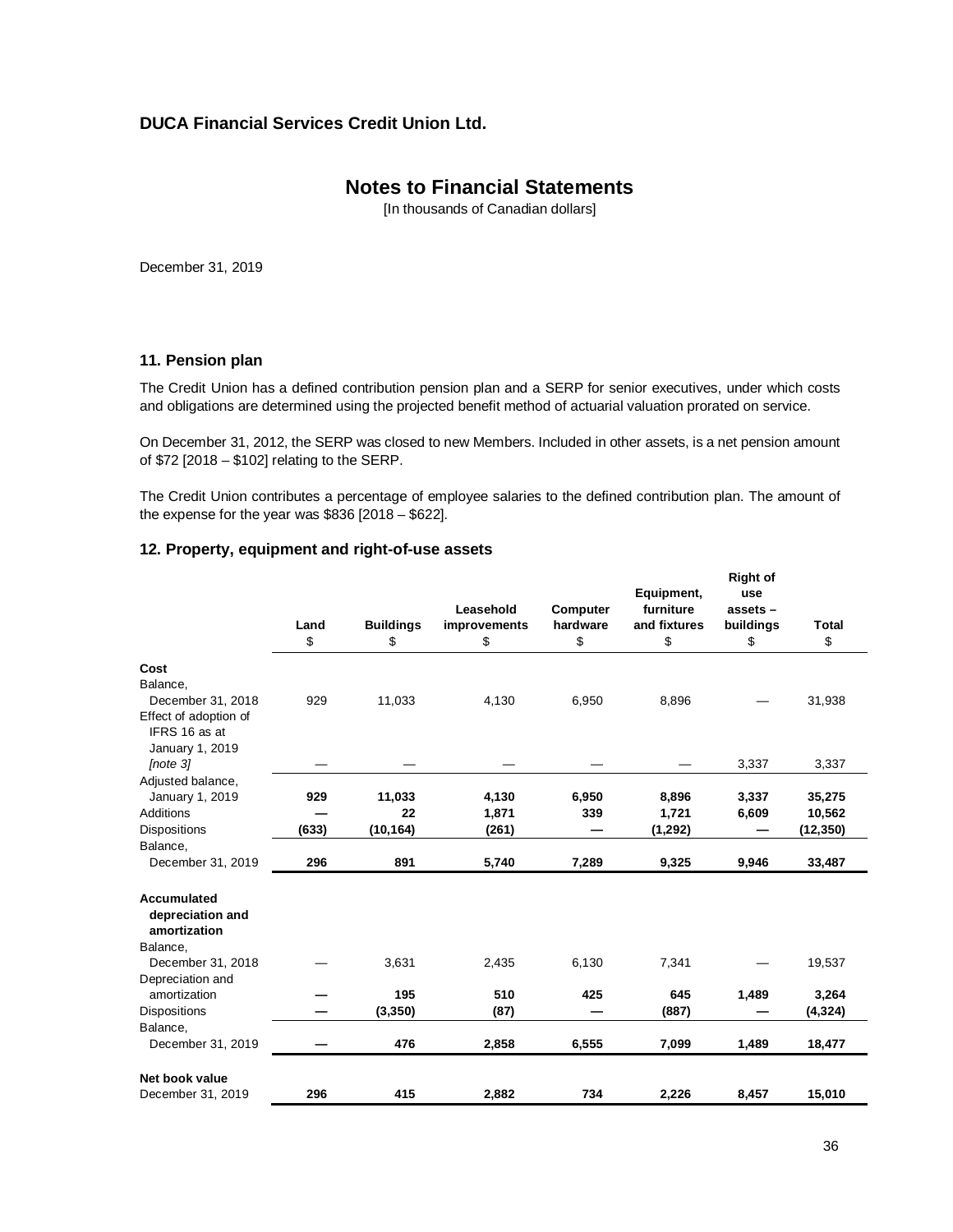## **Notes to Financial Statements**

[In thousands of Canadian dollars]

December 31, 2019

Set out below are the carrying amounts of lease liabilities [included under "accounts payable and other liabilities" in note 25] and the movements during the period:

|                                                                  | 2019    |
|------------------------------------------------------------------|---------|
|                                                                  | \$      |
| Balance as at 1 January – effect of adoption of IFRS 16 [note 3] | 3,337   |
| Additions                                                        | 6.424   |
| Accretion of interest                                            | 210     |
| Payments                                                         | (1,223) |
| December 31, 2019                                                | 8,748   |

The Credit Union had total cash outflows for leases of \$1,223 in 2019.

The Credit Union has lease contracts for various buildings used in its operations. Leases of building generally have lease terms between one and six years. The Credit Union's obligations under its leases are secured by the lessor's title to the leased assets. The Credit Union restricts assigning and subleasing the leased assets. The Credit Union has several lease contracts that include extension and termination options. These options are negotiated by Management to provide flexibility in managing the leased-asset portfolio and align with the Credit Union's business needs. Management exercises significant judgment in determining whether these extension and termination options are reasonably certain to be exercised.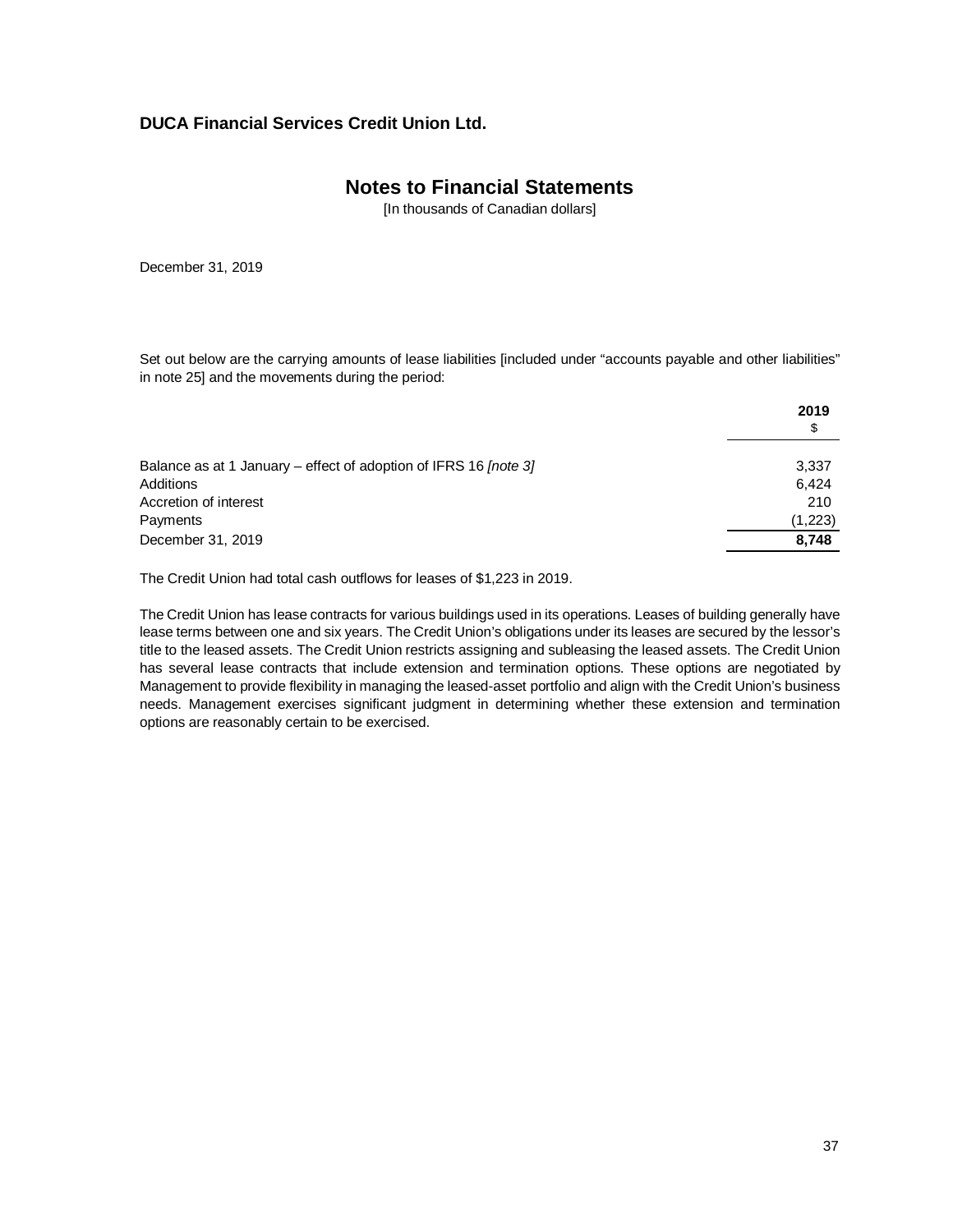## **Notes to Financial Statements**

[In thousands of Canadian dollars]

December 31, 2019

The Credit Union recognize \$1,699 in the statements of income and comprehensive income including \$1,489 for depreciation expense of right-of-use assets and \$210 for interest expense on lease liabilities.

|                                                 |      |                  |                           |                      | Equipment,                |        |
|-------------------------------------------------|------|------------------|---------------------------|----------------------|---------------------------|--------|
|                                                 | Land | <b>Buildings</b> | Leasehold<br>improvements | Computer<br>hardware | furniture and<br>fixtures | Total  |
|                                                 | \$   | \$               | \$                        | \$                   | \$                        | \$     |
| Cost                                            |      |                  |                           |                      |                           |        |
| Balance,                                        |      |                  |                           |                      |                           |        |
| December 31, 2017                               | 739  | 10,625           | 3,108                     | 6,558                | 8,148                     | 29,178 |
| Additions                                       | 190  | 408              | 1,022                     | 392                  | 748                       | 2,760  |
| Balance,                                        |      |                  |                           |                      |                           |        |
| December 31, 2018                               | 929  | 11,033           | 4,130                     | 6,950                | 8,896                     | 31,938 |
| Accumulated<br>depreciation and<br>amortization |      |                  |                           |                      |                           |        |
| Balance,                                        |      |                  |                           |                      |                           |        |
| December 31, 2017                               |      | 3,276            | 2,198                     | 5,670                | 6,866                     | 18,010 |
| Depreciation and<br>amortization                |      | 355              | 237                       | 460                  | 475                       | 1,527  |
| Balance,                                        |      |                  |                           |                      |                           |        |
| December 31, 2018                               |      | 3,631            | 2,435                     | 6,130                | 7,341                     | 19,537 |
| Net book value                                  |      |                  |                           |                      |                           |        |
| December 31, 2018                               | 929  | 7,402            | 1,695                     | 820                  | 1,555                     | 12,401 |

### **13. Members' deposits**

|                           | 2019      | 2018      |
|---------------------------|-----------|-----------|
|                           | \$        | \$        |
|                           |           |           |
| Demand deposit accounts   | 1,178,846 | 626,281   |
| Term deposits             | 1,174,016 | 1,296,297 |
| Registered deposits       | 608,000   | 594,023   |
| Foreign currency accounts | 19,499    | 22,614    |
|                           | 2,980,361 | 2,539,215 |
| Accrued interest payable  | 25,705    | 20,877    |
| Unamortized broker fees   | (1,094)   | (1,212)   |
|                           | 3,004,972 | 2,558,880 |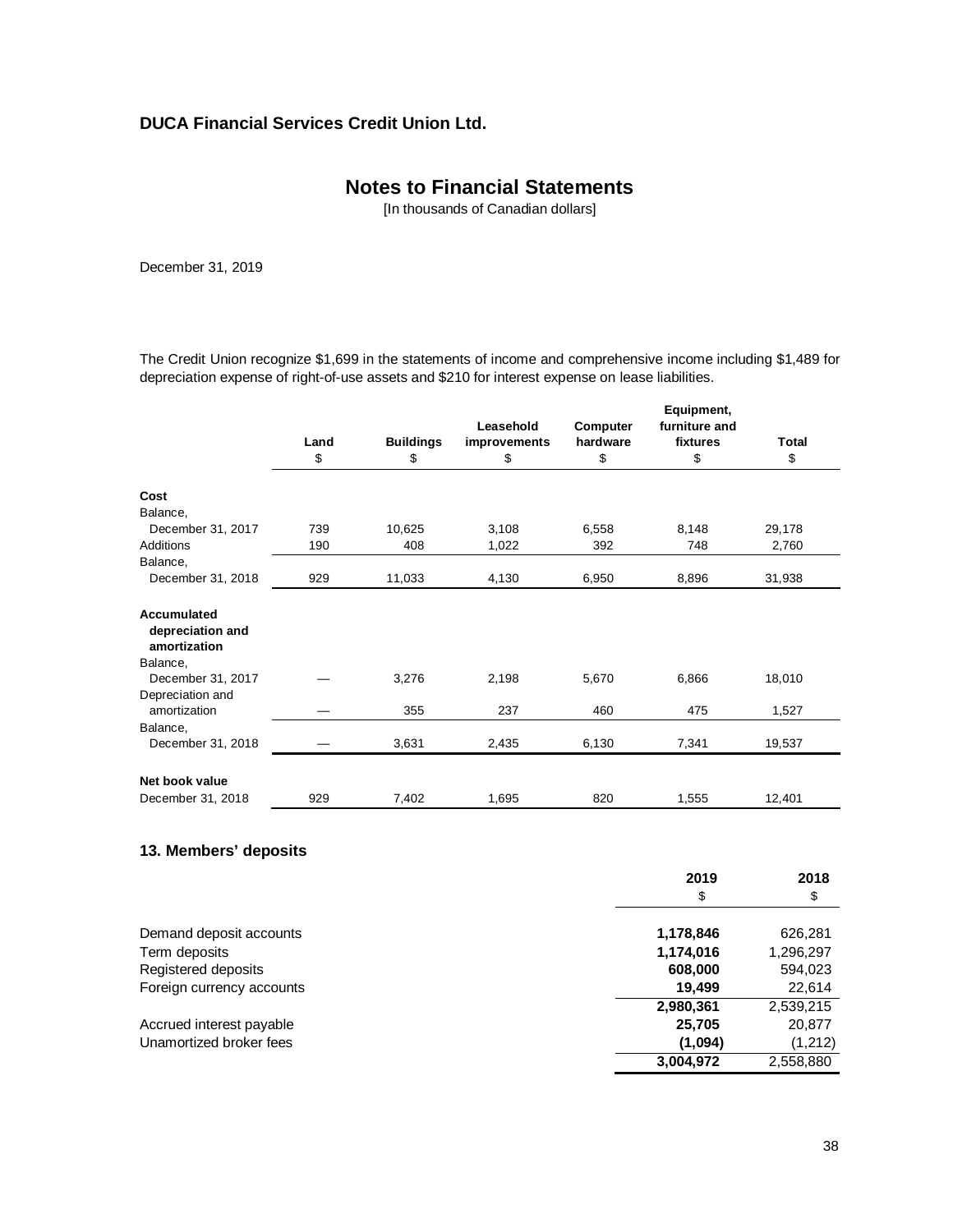## **Notes to Financial Statements**

[In thousands of Canadian dollars]

December 31, 2019

### **[a] Terms and conditions**

Demand deposit accounts include chequing accounts, savings accounts, and daily interest accounts, and are due on demand and bear interest at a variable rate up to 1.40% as at December 31, 2019 [2018 – 1.60%].

Term deposits bear fixed rates of interest for terms of up to seven years. Interest can be paid annually, semiannually, monthly or upon maturity. The interest rates offered on term deposits issued on December 31, 2019 range from 0.25% to 3.25% [2018 – 0.25% to 3.15%].

The registered retirement savings plans accounts can be fixed or variable rate. The fixed rate accounts have terms and rates similar to the term deposit accounts described above. The variable rate accounts bear interest at rates of 1.40% as at December 31, 2019 [2018 – 1.60%]. Registered retirement income funds consist of both fixed and variable rate products with terms and conditions similar to those of the registered retirement savings plans accounts described above. Members may make withdrawals from a registered retirement income fund account on a monthly, semi-annual, or annual basis. The regular withdrawal amounts vary according to individual needs and statutory requirements. The tax-free savings accounts can be fixed or variable rate with terms and conditions similar to those of the registered retirement savings plans accounts described above.

Foreign currency accounts include accounts from all of the above balances.

### **[b] Average yields to maturity**

Members' deposits bear interest at both variable and fixed rates with the following yields at:

|                                           | <b>Principal</b> | 2019 yield<br>$\frac{0}{0}$ | <b>Principal</b><br>S | 2018 yield<br>$\%$ |
|-------------------------------------------|------------------|-----------------------------|-----------------------|--------------------|
| Variable rate                             | 1,288,080        | 1.88                        | 722,700               | 1.09               |
| Fixed rate due less than one year         | 453,164          | 2.47                        | 805,697               | 2.67               |
| Fixed rate due between one and five years | 1,239,117        | 2.95                        | 1,010,818             | 2.86               |
|                                           | 2,980,361        |                             | 2,539,215             |                    |

### **[c] Concentration of risk**

The Credit Union does not have an exposure to groupings of individual deposits that concentrate risk as no individual or related groups of Members' deposits exceed 8% of Members' deposits.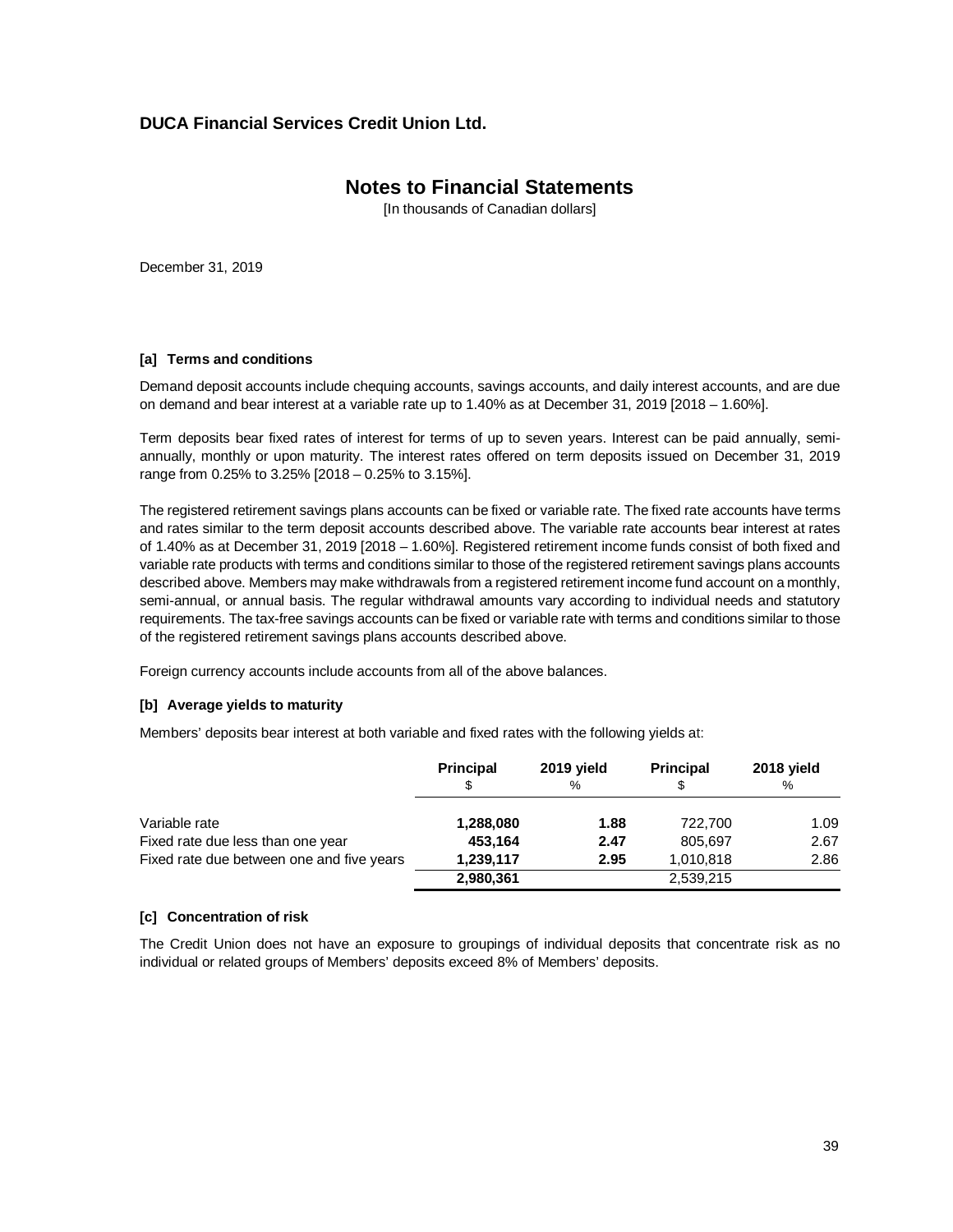## **Notes to Financial Statements**

[In thousands of Canadian dollars]

December 31, 2019

### **14. Income taxes**

The significant components of the deferred tax liability of the Credit Union are as follows:

|                                           | Balance,<br>December 31,<br>2018 | <b>IFRS 9</b><br>adoption | <b>Statement of</b><br>income | <b>Retained</b><br>earnings | OCI        | Balance,<br>December 31,<br>2019 |
|-------------------------------------------|----------------------------------|---------------------------|-------------------------------|-----------------------------|------------|----------------------------------|
|                                           | \$                               | \$                        | \$                            | \$                          | \$         | \$                               |
| Allowance for credit losses               | 1,101                            |                           | (192)                         |                             |            | 909                              |
| <b>Broker</b> fees                        | (3,806)                          |                           | 626                           |                             |            | (3, 180)                         |
| <b>Fixed assets</b>                       | (271)                            |                           | 241                           |                             |            | (30)                             |
| Deferred revenue                          | 454                              |                           | 194                           |                             |            | 648                              |
| Non-capital losses<br>available for carry |                                  |                           |                               |                             |            |                                  |
| forward                                   | 1,377                            |                           | (1,596)                       | 411                         |            | 192                              |
| Cash flow hedges                          | 112                              |                           |                               |                             | (112)      |                                  |
| Corporate Minimum Tax                     |                                  |                           |                               |                             |            |                                  |
| Credit                                    | 785                              |                           | 190                           |                             |            | 975                              |
| Other                                     | (33)                             |                           | (157)                         |                             |            | (190)                            |
|                                           | (281)                            |                           | (694)                         | 411                         | (112)      | (676)                            |
|                                           | Balance,<br>January 1,           | <b>IFRS 9</b>             | <b>Statement of</b>           | <b>Retained</b>             |            | Balance,<br>December 31,         |
|                                           | 2018                             | adoption                  | income                        | earnings                    | <b>OCI</b> | 2018                             |
|                                           | \$                               | \$                        | \$                            | \$                          | \$         | \$                               |
| Allowance for credit losses               | 1,948                            | (355)                     | (492)                         |                             |            | 1,101                            |
| <b>Broker</b> fees                        | (2, 472)                         |                           | (1, 334)                      |                             |            | (3,806)                          |
| <b>Fixed assets</b>                       | (385)                            |                           | 114                           |                             |            | (271)                            |
| Deferred revenue                          | 603                              |                           | (149)                         |                             |            | 454                              |
| Non-capital losses<br>available for carry |                                  |                           |                               |                             |            |                                  |
| forward                                   | 2,814                            |                           | (1,983)                       | 546                         |            | 1,377                            |
| Cash flow hedges                          |                                  |                           |                               |                             | 113        | 113                              |
| Corporate Minimum Tax                     |                                  |                           |                               |                             |            |                                  |
| Credit                                    |                                  |                           | 785                           |                             |            | 785                              |
| Other                                     | (33)                             |                           |                               |                             |            | (33)                             |
|                                           | 2,475                            | (355)                     | (3,059)                       | 546                         | 113        | (280)                            |

During 2019, the Credit Union utilized \$2,800 of non-capital losses carried forward from the combination with Zenbanx Canada Inc. The deferred tax benefit had previously been recorded in respect of the remaining noncapital losses of \$1,058. The non-capital losses will expire in 2035.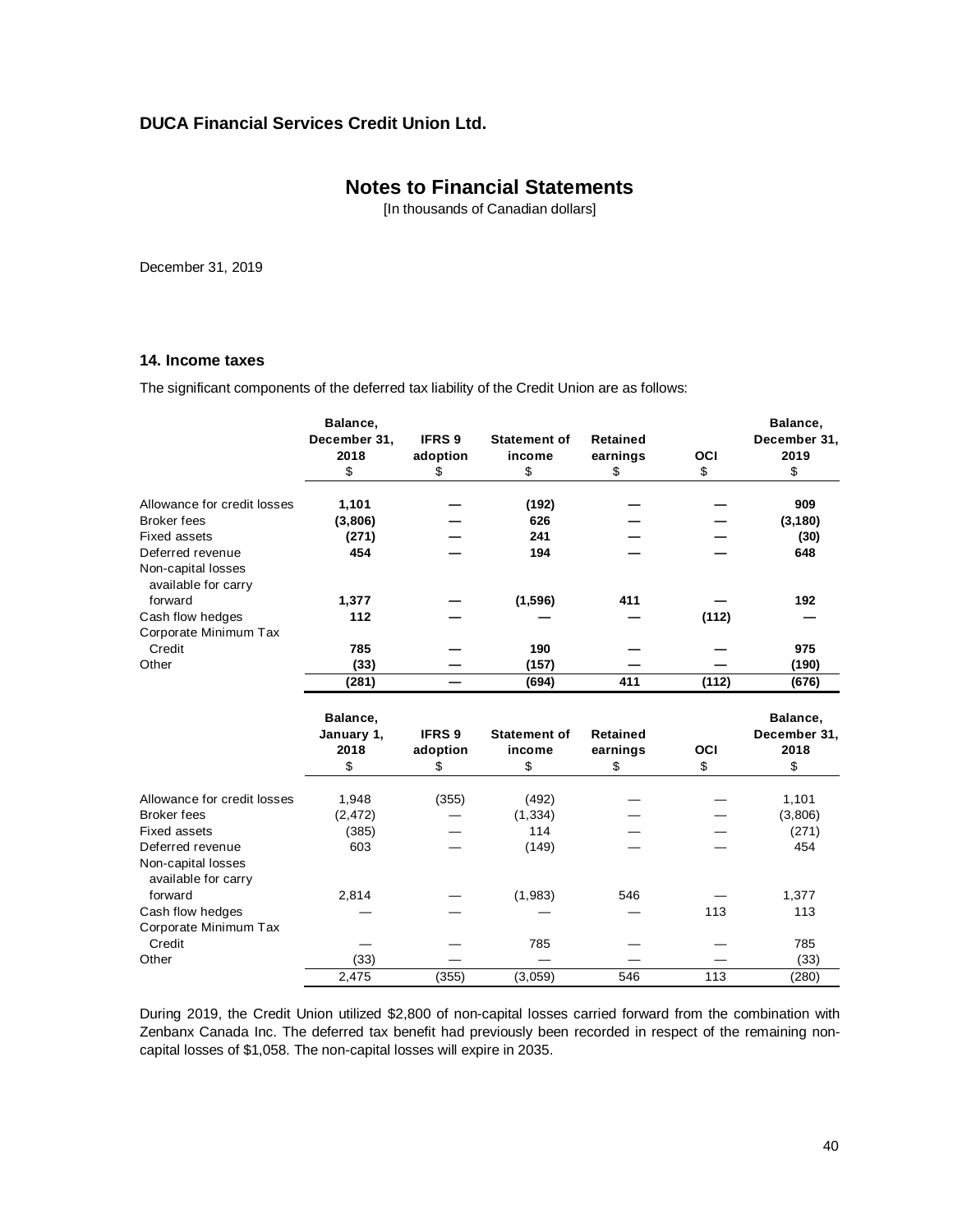## **Notes to Financial Statements**

[In thousands of Canadian dollars]

December 31, 2019

The significant components of income tax expense included in net income are composed of:

|                                                   | 2019     | 2018  |
|---------------------------------------------------|----------|-------|
|                                                   | \$       | \$    |
| Current tax expense:                              |          |       |
| Based on current year's taxable income            | 151      | 332   |
| Adjustments for prior year                        | (2,822)  | 38    |
|                                                   | (2,671)  | 370   |
| Deferred tax expense:                             |          |       |
| Origination and reversal of temporary differences | 1016     | 3,483 |
| Adjustments for prior year                        | (322)    | (423) |
|                                                   | 694      | 3,060 |
| Total income tax expense                          | (1, 977) | 3,430 |
|                                                   |          |       |

The difference between income tax expense for the year and the expected income taxes based on the statutory tax rate of 26.5% [2018 – 26.5%] is as follows:

|                                                                      | 2019<br>\$        | 2018<br>\$ |
|----------------------------------------------------------------------|-------------------|------------|
| Income before income taxes                                           | 9,693             | 14,737     |
| Expected taxes based on the statutory rate<br>Credit Union deduction | 2,569<br>(775)    | 3,905      |
| Over (under) provision in prior years<br>Permanent difference        | (3, 126)<br>(700) | (385)      |
| Other                                                                | 55                | (90)       |
| Total income tax expense (recovery)                                  | (1, 977)          | 3,430      |

### **15. Derivative financial instruments**

The Credit Union has entered into bond forward contracts to hedge the Credit Union's exposure to interest rate fluctuations in the mortgage pipeline between the time the mortgage rate is committed and the time that the mortgages are securitized under the CMB program. As at December 31, 2019, the Credit Union had entered into contracts for a notional total of Nil [2018 – \$20,000]. The market value of this hedge was Nil [2018 – \$(492)]. The gain/loss on the hedge will be amortized over the life of the CMB program.

The Credit Union has provided mortgage rate commitments to borrowers for purchases closing in 18 months. The mortgage commitments are being hedged with a forward interest rate swap. As at December 31, 2019, the Credit Union had entered into contracts for a notional total of \$5,000 [2018 – \$5,000]. The market value of this hedge was  $$(142)$  [2018 – \$(97)].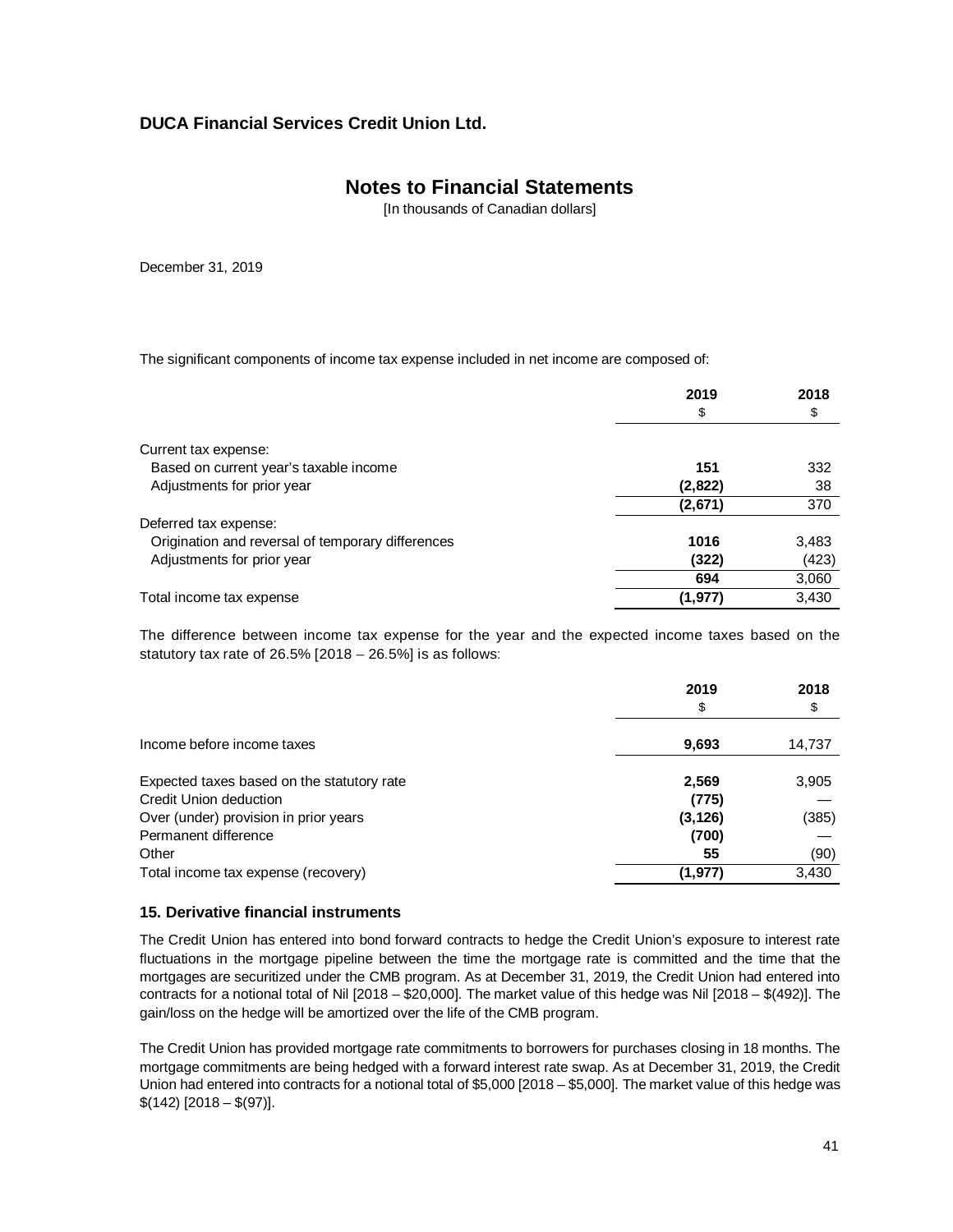## **Notes to Financial Statements**

[In thousands of Canadian dollars]

December 31, 2019

### **16. Patronage return**

During the year, the Board of Directors declared a patronage return of 2% [2018 – 2%] consisting of bonus interest on Members' deposits and loan interest rebates.

### **17. Members' shares**

|                    | 2019                     |                     |                 | 2018                     |                     |                 |
|--------------------|--------------------------|---------------------|-----------------|--------------------------|---------------------|-----------------|
|                    | Number of<br>shares<br># | <b>Equity</b><br>\$ | Liability<br>\$ | Number of<br>shares<br># | <b>Equity</b><br>\$ | Liability<br>\$ |
|                    |                          |                     |                 |                          |                     |                 |
| Authorized         |                          |                     |                 |                          |                     |                 |
| Unlimited          |                          |                     |                 |                          |                     |                 |
| Membership         |                          |                     |                 |                          |                     |                 |
| shares             | 1,116                    |                     | 1,116           | 1,187                    |                     | 1,187           |
| Investment shares: |                          |                     |                 |                          |                     |                 |
| Unlimited          |                          |                     |                 |                          |                     |                 |
| Class A shares     | 37,620                   | 37,620              |                 | 39,632                   | 39,632              |                 |
| Unlimited          |                          |                     |                 |                          |                     |                 |
| Class B shares     |                          |                     |                 |                          |                     |                 |
| Series 1           | 39,822                   | 39,822              |                 | 40,331                   | 40,331              |                 |
| Unlimited          |                          |                     |                 |                          |                     |                 |
| Class B shares     |                          |                     |                 |                          |                     |                 |
| Series 4           | 109,082                  | 109,082             |                 |                          |                     |                 |
|                    |                          | 186,524             | 1,116           |                          | 79,963              | 1,187           |

Membership shares, Class A and Class B investment shares are recognized as a liability, equity or compound instrument based on the terms and in accordance with IAS 32, *Financial Instruments: Presentation* and IFRIC 2. If they are classified as equity, they are recognized at cost. If they are classified as liability, they are initially recognized at fair value, net of any transaction costs directly attributable to the issuance of the instrument, and subsequently carried at amortized cost using the effective interest rate method.

### **Terms and conditions**

### *[a] Membership shares*

As a condition of Membership, which is required to use the services of the Credit Union, each Member is required to hold one Membership share, which has a par value of \$1. These Membership shares are redeemable at par only when a Membership is withdrawn.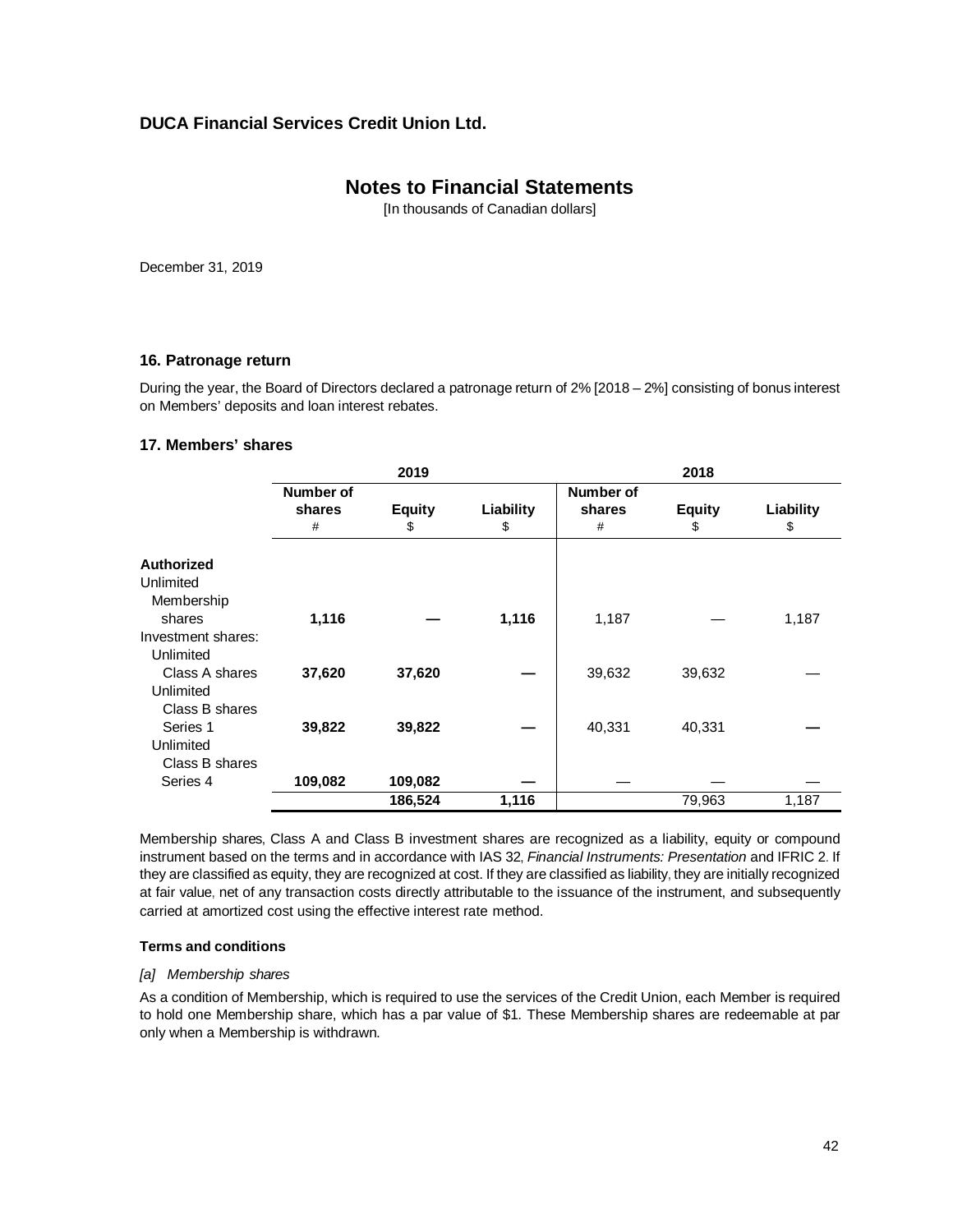## **Notes to Financial Statements**

[In thousands of Canadian dollars]

December 31, 2019

Funds invested by Members in Membership shares are not insured by the DICO. The withdrawal of Membership shares is subject to the Credit Union maintaining adequate regulatory capital *[note 23]*, as is the payment of any dividends on these shares. Membership shares that are available for redemption are classified as a liability. Any difference between the total Membership shares and the liability amount is classified as equity.

### *[b] Class A shares*

An unlimited number of Class A non-cumulative, non-voting, non-participating bonus shares that are redeemable at the sole and absolute discretion of the Credit Union, up to a limit of 10% of the Class each year, at full face value at any time upon the death of the holder and ranging from 50% of face value in the second year after issue with annual increments in redemption value to 100% of face value in the seventh and subsequent years. The Credit Union may redeem the full amount of the shares at any point after five years from their date of issue. The par value of a Class A share is \$1.

Patronage returns are at the discretion of the Board of Directors unless a constructive obligation exists for distribution.

### *[c] Class B Series 1 investment shares*

The Class B Series 1 investment shares are not redeemable for five years after the date of their issuance. The holders of Class B Series 1 investment shares may, at any time after the respective non-redeemable period, make a request in writing to the Board of Directors of the Credit Union to redeem their Class B investment shares. Approval of such request is the sole and absolute discretion of the Board of Directors. In no case shall total redemptions approved in any fiscal year exceed 10% of the total Class B investment shares outstanding at the end of the previous fiscal year. The Credit Union may at any time redeem the full amount of the shares outstanding after the non-redeemable term has ended at the discretion of the Board of Directors. The par value of a Class B share is \$1.

### *[d] Class B Series 4 investment shares*

The Class B Series 4 investment shares are not redeemable for five years after the date of their issuance. The holders of Class B Series 4 investment shares may, at any time after the respective non-redeemable period, make a request in writing to the Board of Directors of the Credit Union to redeem their Class B investment shares. Approval of such request is the sole and absolute discretion of the Board of Directors. In no case shall total redemptions approved in any fiscal year exceed 10% of the total Class B investment shares outstanding at the end of the previous fiscal year. Redemptions are subject to the aggregate limits detailed above, and, if the approval of any regulatory body having jurisdiction over the Credit Union of that redemption is required by any applicable law, are subject to obtaining that regulatory approval. The Credit Union may at any time redeem the full amount of the shares outstanding after the non-redeemable term has ended at the discretion of the Board of Directors. The par value of a Class B share is \$1.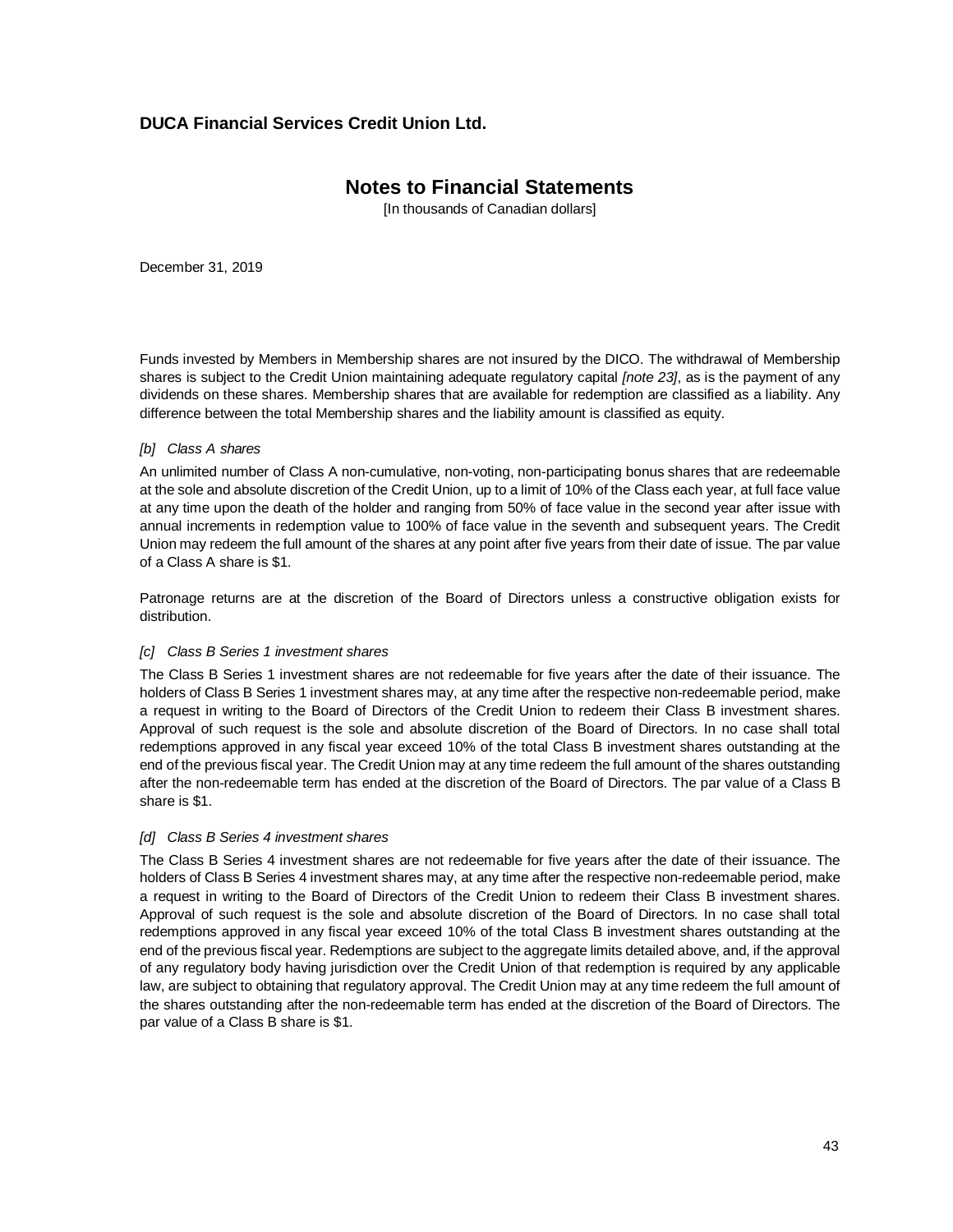## **Notes to Financial Statements**

[In thousands of Canadian dollars]

December 31, 2019

## **18. Non-interest income**

|                                      | 2019   | 2018  |
|--------------------------------------|--------|-------|
|                                      | \$     | \$    |
| Gain on sale of head office building | 6,893  |       |
| Mortgage and loan fees               | 3,018  | 2,420 |
| Wealth management                    | 1,956  | 1,594 |
| Securitization income                | 1,707  |       |
| Service charges                      | 1.244  | 1,164 |
| Foreign exchange                     | 566    | 322   |
| Other                                | 1,966  | 1,488 |
|                                      | 17.350 | 6,988 |

## **19. Other operating and administrative expenses**

|                            | 2019   | 2018    |
|----------------------------|--------|---------|
|                            | \$     | \$      |
|                            |        |         |
| Technology                 | 4,956  | 3,643   |
| Professional fees          | 3,774  | 2,745   |
| Marketing                  | 3,625  | 3,011   |
| Administration             | 2,577  | 1,991   |
| Central 1 and bank charges | 1,231  | 968     |
| Donations                  | 527    | 400     |
| Legal accruals             |        | (1,966) |
| Other                      | 674    | 413     |
|                            | 17,364 | 11,205  |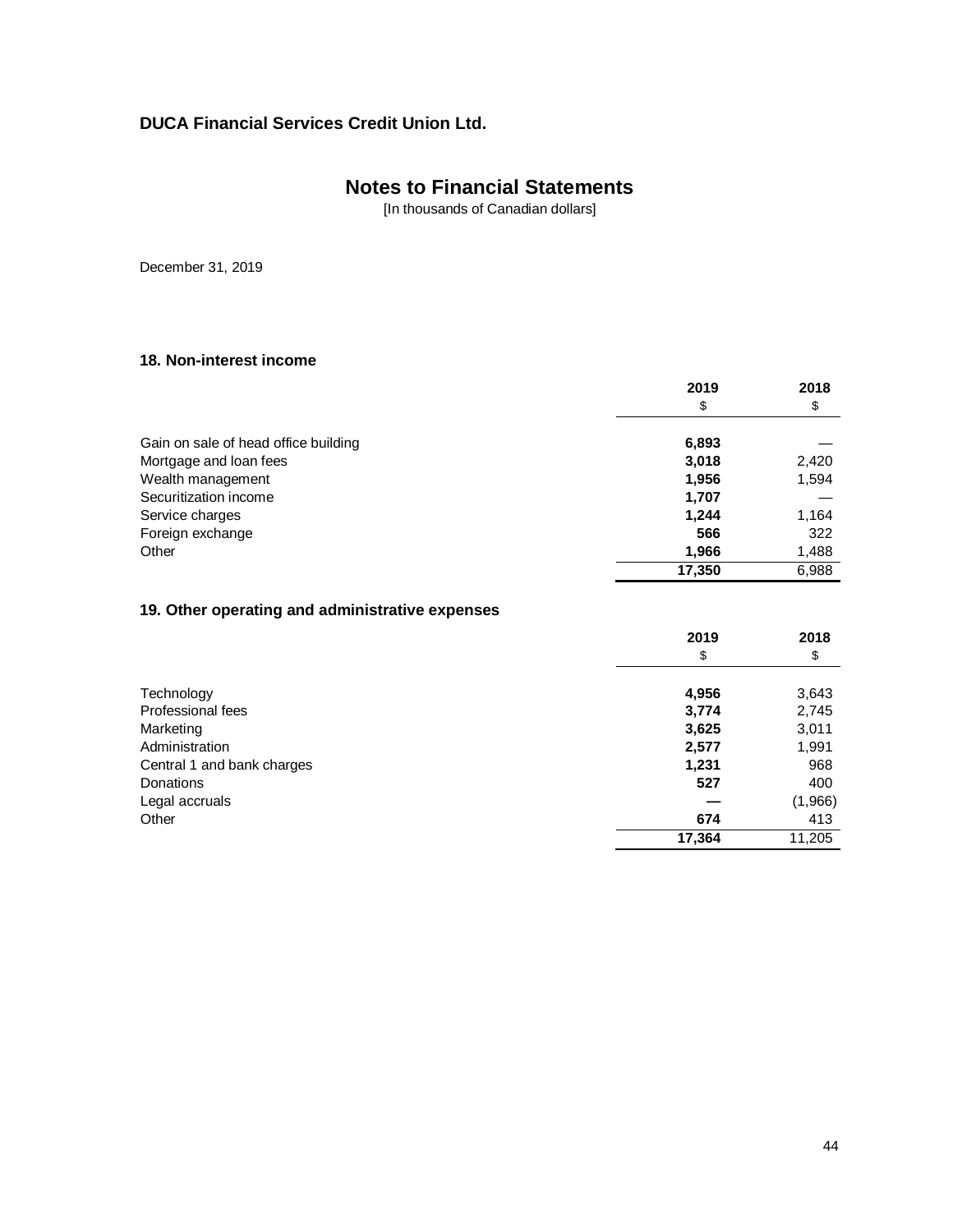## **Notes to Financial Statements**

[In thousands of Canadian dollars]

December 31, 2019

### **20. Related party transactions**

The Act requires disclosure of the five highest paid officers and employees of the Credit Union where total remuneration paid during the year exceeds \$150,000. Bonuses reported below are with respect to the prior year. The names, positions and remuneration paid during 2019 of those officers and employees are as follows:

|                     |                                          |               | 2019         |                            |              |              |  |  |  |
|---------------------|------------------------------------------|---------------|--------------|----------------------------|--------------|--------------|--|--|--|
|                     | Pension and<br>other post-<br>retirement |               |              |                            |              |              |  |  |  |
| Name                | <b>Title</b>                             | <b>Salary</b> | <b>Bonus</b> | benefits                   | Other        | <b>Total</b> |  |  |  |
|                     |                                          | \$            | \$           | \$                         | \$           | \$           |  |  |  |
| Doug Conick         | President and Chief                      |               |              |                            |              |              |  |  |  |
|                     | <b>Executive Officer</b>                 | 408           | 226          | 41                         | 28           | 703          |  |  |  |
| Len Dias            | Chief Financial,                         |               |              |                            |              |              |  |  |  |
|                     | Compliance and                           |               |              |                            |              |              |  |  |  |
|                     | <b>Corporate Services</b>                |               |              |                            |              |              |  |  |  |
|                     | Officer                                  | 259           | 115          | 26                         | 13           | 413          |  |  |  |
| Phillip Taylor      | SVP - Business and                       |               |              |                            |              |              |  |  |  |
|                     | Personal Banking                         | 228           | 100          | 23                         | $\mathbf{3}$ | 354          |  |  |  |
| <b>Rizwan Ahmad</b> | <b>Chief Risk Officer</b>                | 224           | 97           | 23                         | 1            | 345          |  |  |  |
| Karey Carson        | SVP - People and                         |               |              |                            |              |              |  |  |  |
|                     | Culture                                  | 216           | 89           | 22                         | 3            | 330          |  |  |  |
|                     |                                          |               |              |                            |              |              |  |  |  |
|                     |                                          |               | 2018         |                            |              |              |  |  |  |
|                     |                                          |               |              | Pension and<br>other post- |              |              |  |  |  |
|                     |                                          |               |              | retirement                 |              |              |  |  |  |
| Name                | <b>Title</b>                             | <b>Salary</b> | <b>Bonus</b> | benefits                   | Other        | Total        |  |  |  |
|                     |                                          | \$            | \$           | \$                         | \$           | \$           |  |  |  |
| Doug Conick         | <b>President and Chief</b>               |               |              |                            |              |              |  |  |  |
|                     | <b>Executive Officer</b>                 | 398           | 248          | 40                         | 27           | 713          |  |  |  |
| Len Dias            | Chief Financial,                         |               |              |                            |              |              |  |  |  |
|                     | Compliance and                           |               |              |                            |              |              |  |  |  |
|                     | <b>Corporate Services</b>                |               |              |                            |              |              |  |  |  |
|                     | Officer                                  | 253           | 147          | 25                         | 12           | 437          |  |  |  |
| Phillip Taylor      | SVP - Business and                       |               |              |                            |              |              |  |  |  |
|                     | Personal Banking                         | 223           | 95           | 22                         | 3            | 343          |  |  |  |
| Karen Todd          | SVP - Operations and                     |               |              |                            |              |              |  |  |  |
|                     | Service Delivery                         | 200           | 86           | 20                         | 6            | 312          |  |  |  |
| <b>Rizwan Ahmad</b> | <b>Chief Risk Officer</b>                | 218           | 49           | 22                         | 1            | 290          |  |  |  |

Mr. Taylor joined DUCA on September 11, 2017. Mr. Ahmad joined DUCA on July 4, 2017.

Rizwan Ahmad Chief Risk Officer 218 49 22 1 290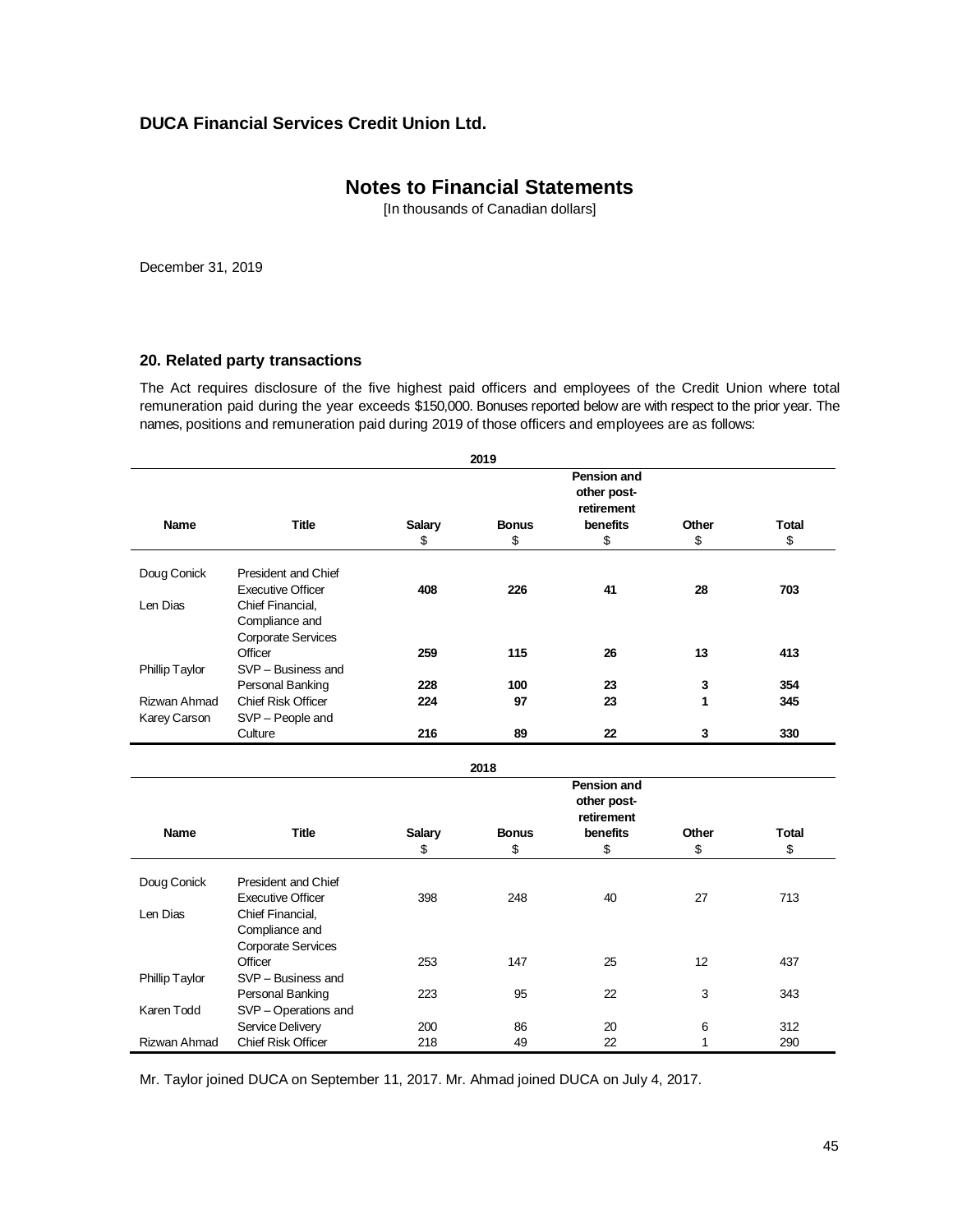## **Notes to Financial Statements**

[In thousands of Canadian dollars]

December 31, 2019

The Credit Union has accrued staff bonuses of \$3,567 [2018 – \$2,600] for services rendered during the year ended December 31, 2019. The allocation of these bonuses among staff is yet to be determined. The Credit Union entered into the following transactions with key management personnel, which are defined by FSRA as those persons having authority and responsibility for planning, directing and controlling the activities of the Credit Union, including directors and Management.

|                                                  | 2019  | 2018  |
|--------------------------------------------------|-------|-------|
|                                                  | \$    | \$    |
|                                                  |       |       |
| Loans to key management personnel:               |       |       |
| Aggregate value of loans advanced                | 3,310 | 2,779 |
| Interest received on loans advanced              | 51    | 29    |
| Total value of lines of credit advanced          | 516   | 449   |
| Interest received on lines of credit advanced    | 10    | 12    |
| Unused value of lines of credit                  | 184   | 470   |
| Deposits from key management personnel:          |       |       |
| Aggregate value of term and savings deposits     | 1,510 | 2,090 |
| Total interest paid on term and savings deposits | 31    | 22    |

The Credit Union's policy for lending to key management personnel is that the loans are approved and deposits accepted on the same terms and conditions that apply to Members for each class of loan or deposit with the exception of a policy approved by the Board of Directors, permitting a 2% interest rate discount on loans and residential first mortgages granted to officers who are employees of the Credit Union.

### **21. Financial instrument classification and fair value**

The following methods and assumptions were used to estimate the fair values noted above of on-balance sheet financial instruments, which should be read in conjunction with the fair value measurement basis described in the significant accounting policy in note 3[b][v]:

### **[a] Investments, third-party mortgages and mortgage pools**

The estimated fair values of investments in publicly listed equity securities are determined using quoted market prices.

### **[b] Members' loans**

The estimated fair values of loans are arrived at by discounting the expected future cash flows of the loans at market rates for loans with similar terms of credit risk. Loans are classified as Level 3.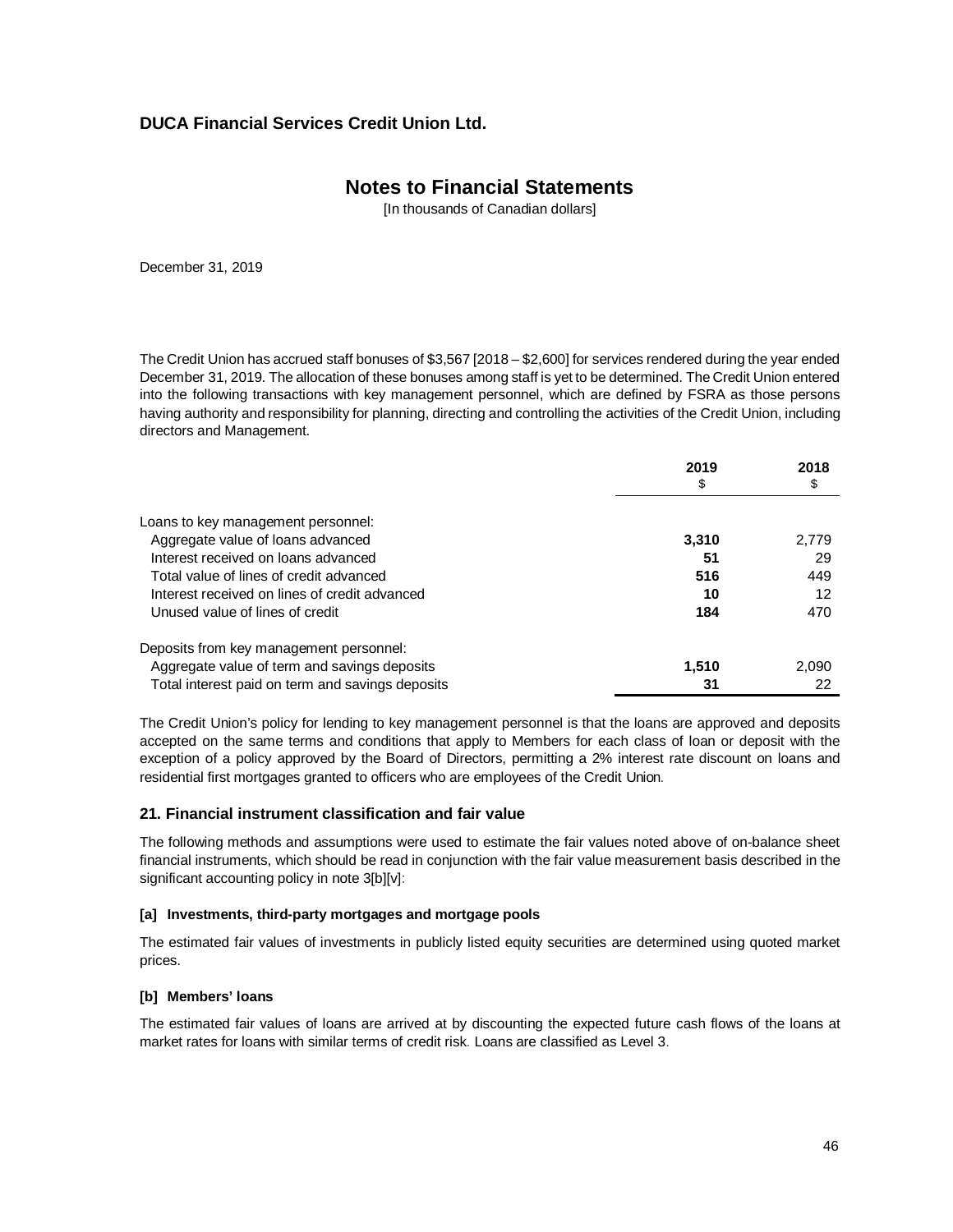## **Notes to Financial Statements**

[In thousands of Canadian dollars]

December 31, 2019

### **[c] Members' deposits**

The fair values of deposits payable on demand, payable after notice and floating rate deposits are assumed to equal their carrying values. The estimated fair values for fixed rate term deposits are valued using the discounted cash flows discounted using market rates currently offered for deposits with similar terms and risks. Such deposit liabilities are classified as Level 2.

### **[d] Derivative financial instruments**

The estimated fair values of derivative instruments are determined through valuation models on the derivative notional amounts, maturity dates and rates. Such instruments are classified as Level 2.

### **[e] Other assets and liabilities**

The fair values of cash and cash equivalents, accounts receivable and accounts payable and accrued liabilities are assumed to approximate their book values, due to their short-term nature.

Fair value measurements can be classified in a hierarchy in order to discern the significance of Management assumptions and the ability to observe inputs incorporated into the measurements, as follows:

Level 1 – Fair value measurements are those derived from quoted prices [unadjusted] in active markets for identical assets or liabilities using the last bid price;

Level 2 – Fair value measurements are those derived from inputs other than quoted prices included within Level 1 that are observable for the asset or liability, either directly [i.e., as prices] or indirectly [i.e., derived from prices]; and

Level 3 – Fair value measurements are those derived from valuation techniques that include inputs for the asset or liability that are not based on observable market data [unobservable inputs].

The level in the fair value hierarchy within which the financial asset or liability is categorized is determined on the basis of the lowest level of input that is significant to the fair value measurement. Financial assets and financial liabilities are classified in their entirety into only one of the three levels.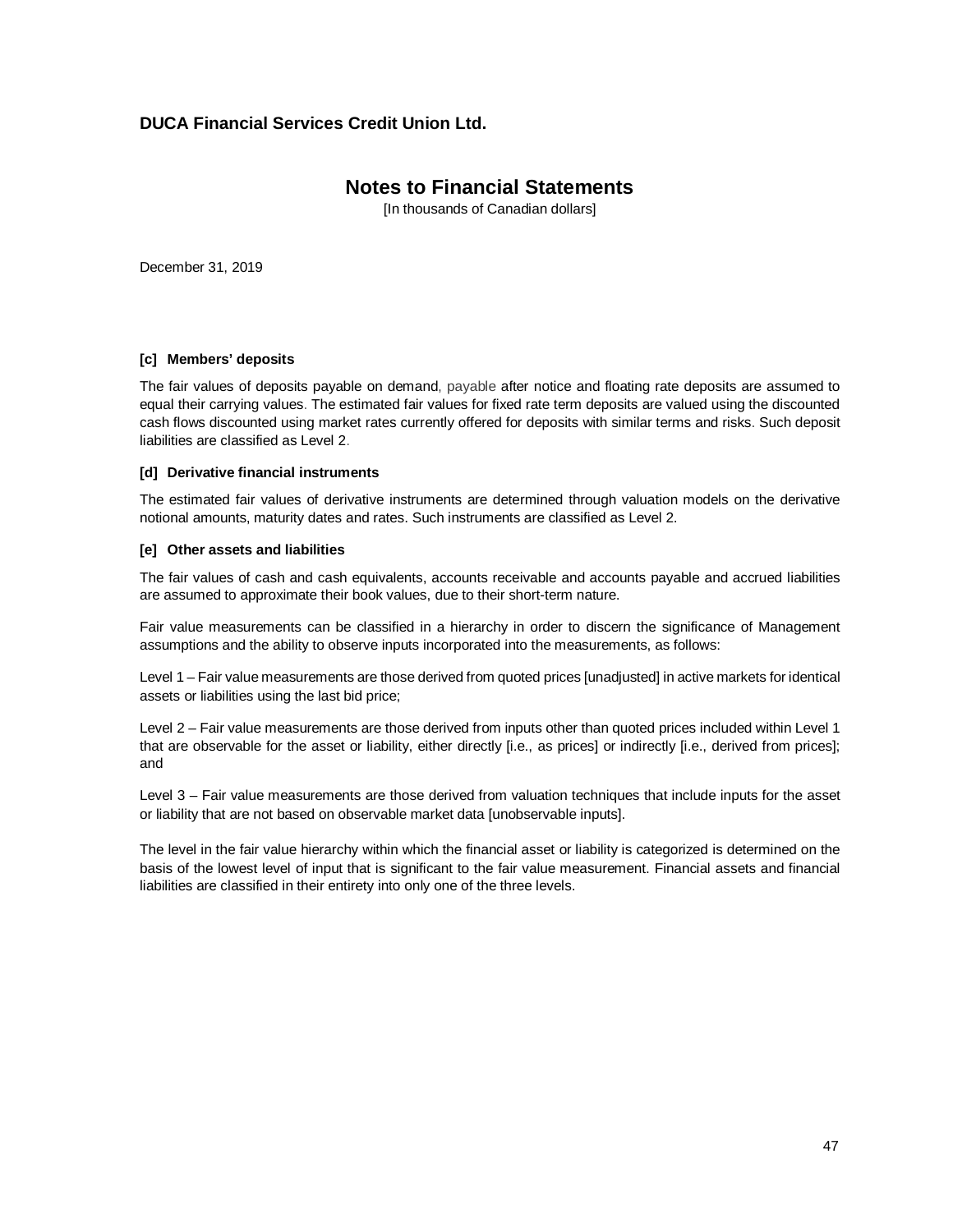## **Notes to Financial Statements**

[In thousands of Canadian dollars]

December 31, 2019

The following table summarizes the classification of the Credit Union's investments, investment in third-party mortgages and mortgage pools held and reported on the statement of financial position as at December 31:

|                                                |         | 2019               |         |              |
|------------------------------------------------|---------|--------------------|---------|--------------|
|                                                | Level 1 | Level <sub>2</sub> | Level 3 | <b>Total</b> |
|                                                | \$      | \$                 | \$      | \$           |
| Equity investments:                            |         |                    |         |              |
| Shares of SoFi                                 |         |                    | 1,900   | 1,900        |
| Preferred shares and dividend-bearing equities | 6,550   |                    |         | 6,550        |
| Central 1 Class A shares                       |         |                    | 1,216   | 1,216        |
| Central 1 Class F shares                       |         |                    | 12,396  | 12,396       |
| Other                                          | 9       |                    |         | 9            |
| Liquid investments:                            |         |                    |         |              |
| Central 1 Liquidity Reserve Deposit            |         | 216,961            |         | 216,961      |
| Treasury bills, bank deposits and bankers'     |         |                    |         |              |
| acceptances                                    |         | 25,841             |         | 25,841       |
| Central 1 deposits                             |         | 5,251              |         | 5,251        |
| Third-party mortgages and mortgage pools at    |         |                    |         |              |
| amortized cost                                 |         |                    | 176,977 | 176,977      |
|                                                | 6,559   | 248,053            | 192,489 | 447,101      |
|                                                |         | 2018               |         |              |
|                                                | Level 1 | Level <sub>2</sub> | Level 3 | <b>Total</b> |
|                                                | \$      | \$                 | \$      | \$           |
| Equity investments:                            |         |                    |         |              |

| EQUILY INVESTMENTS.                            |        |         |        |         |  |
|------------------------------------------------|--------|---------|--------|---------|--|
| Shares of SoFi                                 |        |         | 1,900  | 1,900   |  |
| Preferred shares and dividend-bearing equities | 11.764 |         |        | 11.764  |  |
| Central 1 Class A shares                       |        |         | 1.084  | 1.084   |  |
| Central 1 Class F shares                       |        |         | 10.927 | 10.927  |  |
| Other                                          | 9      |         |        | 9       |  |
| Liquid investments:                            |        |         |        |         |  |
| Central 1 Liquidity Reserve Deposit            |        | 188,858 |        | 188,858 |  |
| Treasury bills, bank deposits and bankers'     |        |         |        |         |  |
| acceptances                                    |        | 7.779   |        | 7.779   |  |
| Central 1 discount deposits                    |        | 35,593  |        | 35,593  |  |
| Third-party mortgages and mortgage pools at    |        |         |        |         |  |
| amortized cost                                 |        |         | 24.349 | 24.349  |  |
|                                                | 11.773 | 232.230 | 38.260 | 282.263 |  |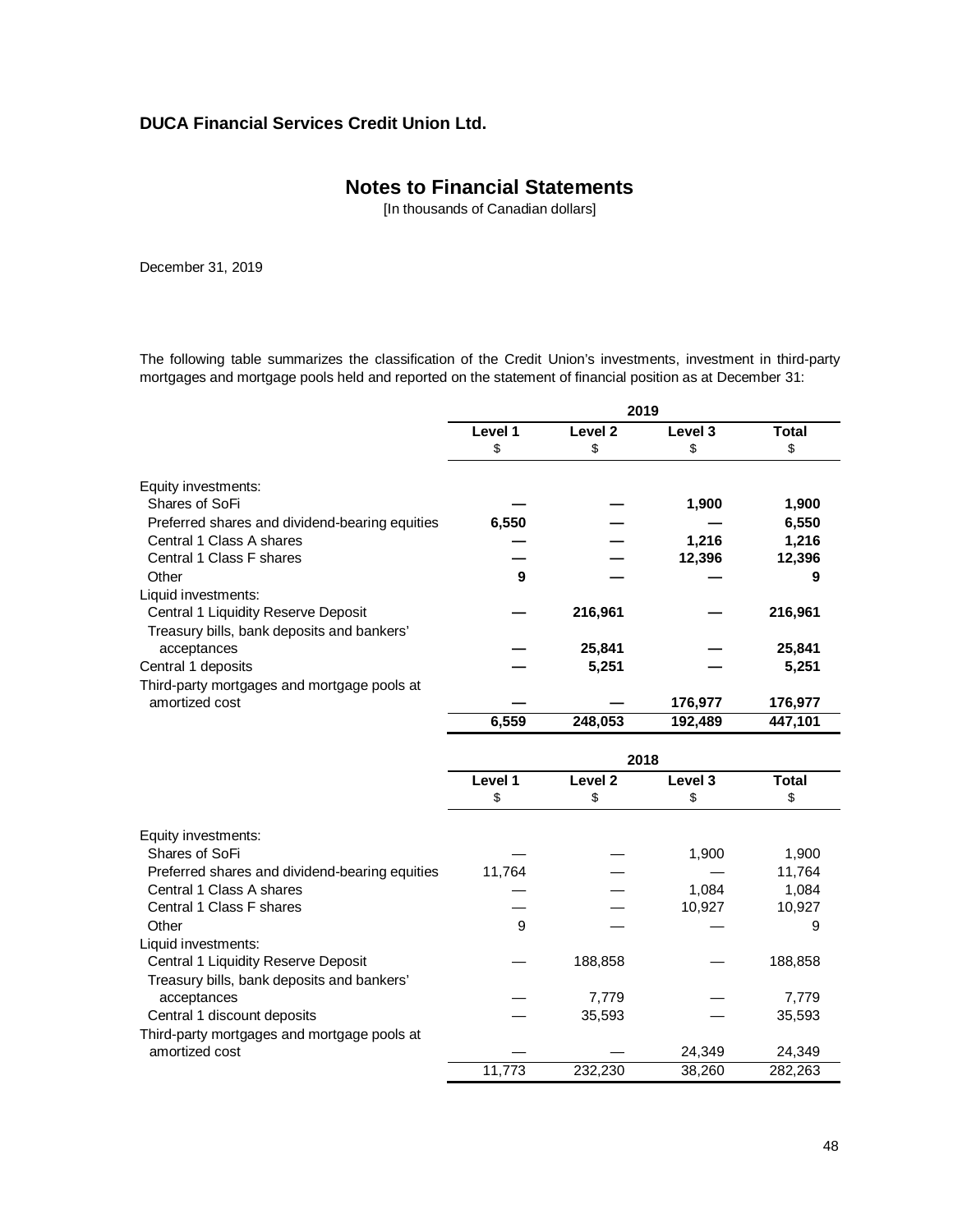## **Notes to Financial Statements**

[In thousands of Canadian dollars]

December 31, 2019

There were no transfers between Level 1 and Level 2 for the years ended December 31, 2019 and 2018 and no changes or transfers in securities classified as Level 3.

Included in Level 3 are non-quoted equity investments, which are valued based on financial information provided by that entity. The valuation does not involve a valuation model and, as such, a sensitivity analysis is not disclosed.

The fair value of the financial assets and financial liabilities of the Credit Union approximates its carrying value, except for Members' loans and Members' deposits. As at December 31, 2019, fair value of Members' loans was \$3,501,040 [2018 – \$2,987,582] and Members' deposits was \$2,996,051 [2018 – \$2,530,164]. These fair values are estimated using valuation techniques in which one or more significant inputs are unobservable [Level 3].

### **22. Financial risk management**

### **[a] General objectives, policies and processes**

The Board of Directors has overall responsibility for the determination of the Credit Union's risk management objectives and policies, and while retaining ultimate responsibility for them, it has delegated the authority for designing and operating processes that ensure effective implementation of the objectives and policies to the Credit Union's finance function. The Board of Directors receives quarterly reports from the Credit Union through which it reviews the effectiveness of the processes put in place and the appropriateness of the objectives and policies it sets.

### **[b] Credit risk**

Credit risk is the risk of financial loss to the Credit Union if a counterparty to a financial instrument fails to make payments of interest and principal when due. The Credit Union is exposed to credit risk from claims against a debtor or indirectly from claims against a guarantor of credit obligations.

Credit risk rating systems are designed to assess and quantify the risk inherent in credit activities in an accurate and consistent manner. To assess credit risk, the Credit Union takes into consideration the Member's character, ability to pay and value of collateral available to secure the loan.

The Credit Union's credit risk management principles are guided by its overall risk management principles. The Board of Directors ensures that Management has a framework, policies, processes and procedures in place to manage credit risks and that the overall credit risk policies are complied with at the business and transaction levels.

### *[i] Objectives, policies and processes*

The Credit Union's credit risk policies set out the minimum requirements for management of credit risk in a variety of transactional and portfolio management contexts. Its credit risk policies comprise the following:

- General loan policy statements, including approval of lending policies, eligibility for loans, exceptions to policy, policy violations, liquidity and loan administration;
- Loan lending limits, including Board of Director's limits, schedule of assigned limits and exemptions from aggregate indebtedness;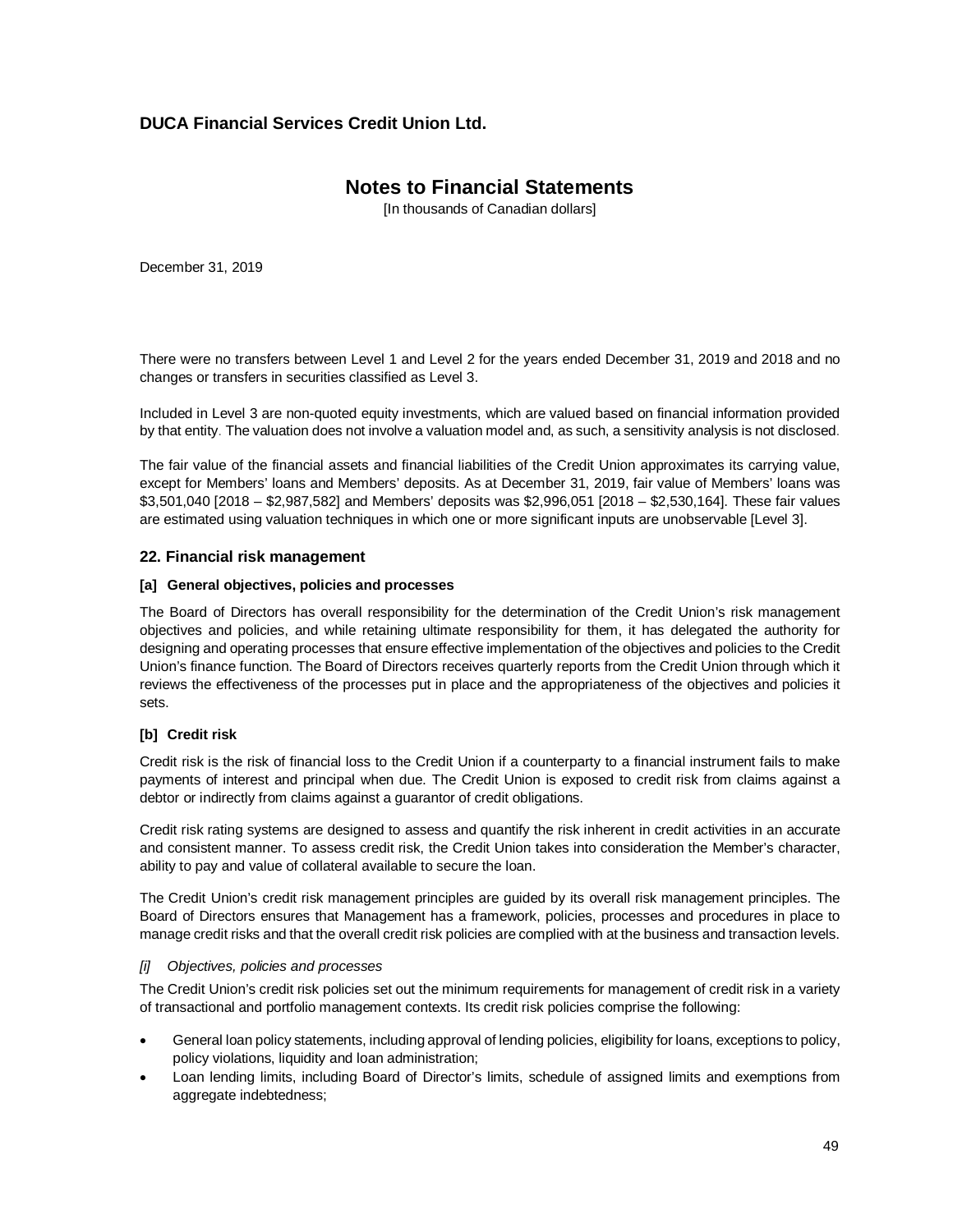## **Notes to Financial Statements**

[In thousands of Canadian dollars]

December 31, 2019

- Loan collateral security classifications that set loan classifications, advance ratios and amortization periods;
- · Procedures outlining loan overdrafts, release or substitution of collateral, temporary suspension of payments and loan renegotiations;
- Loan delinquency controls regarding procedures followed for loans in arrears; and
- · Audit procedures and processes are in existence for the Credit Union's lending activities.

With respect to credit risk, the Board of Directors receives quarterly reports summarizing delinquent loans and loans that are on the watchlist. The Board of Directors also receives an analysis of the allowance for credit losses.

### *[ii] Exposure to credit risk*

The following table indicates the Credit Union's maximum exposure to credit risk relating to its portfolios as at December 31, 2019 without considering any collateral held or credit enhancements:

|                                                       | Carrying<br>value<br>\$ | <b>Maximum</b><br>exposure<br>\$ |
|-------------------------------------------------------|-------------------------|----------------------------------|
| Cash and cash equivalents                             | 63,388                  | 63,388                           |
| Investments, third-party mortgages and mortgage pools | 447.101                 | 447.101                          |
| Members' loans                                        | 3,506,961               | 3,506,961                        |
| Undisbursed loans                                     |                         | 335,520                          |
| Unutilized line of credit                             |                         | 213,312                          |
| Unutilized letter of credit                           |                         | 16.974                           |
|                                                       | 4.017.450               | 4.583.256                        |

A sizable portfolio of the loan book is secured by residential property in the Greater Toronto Area, Ontario. Therefore, the Credit Union is exposed to the risk of reduction in loan to value coverage should the property market be subject to a decline. The risk of losses from loans undertaken is primarily reduced by the nature and quality of the security taken.

### **[c] Liquidity risk**

Liquidity risk is the risk that the Credit Union will not be able to meet all cash outflow obligations as they come due. The Credit Union mitigates this risk by monitoring cash activities and expected outflows so as to meet all cash outflow obligations as they fall due.

### *[i] Risk measurement*

The assessment of the Credit Union's liquidity position reflects Management's estimates, assumptions and judgments pertaining to current and prospective firm-specific and market conditions and the related behaviours of its Members and counterparties.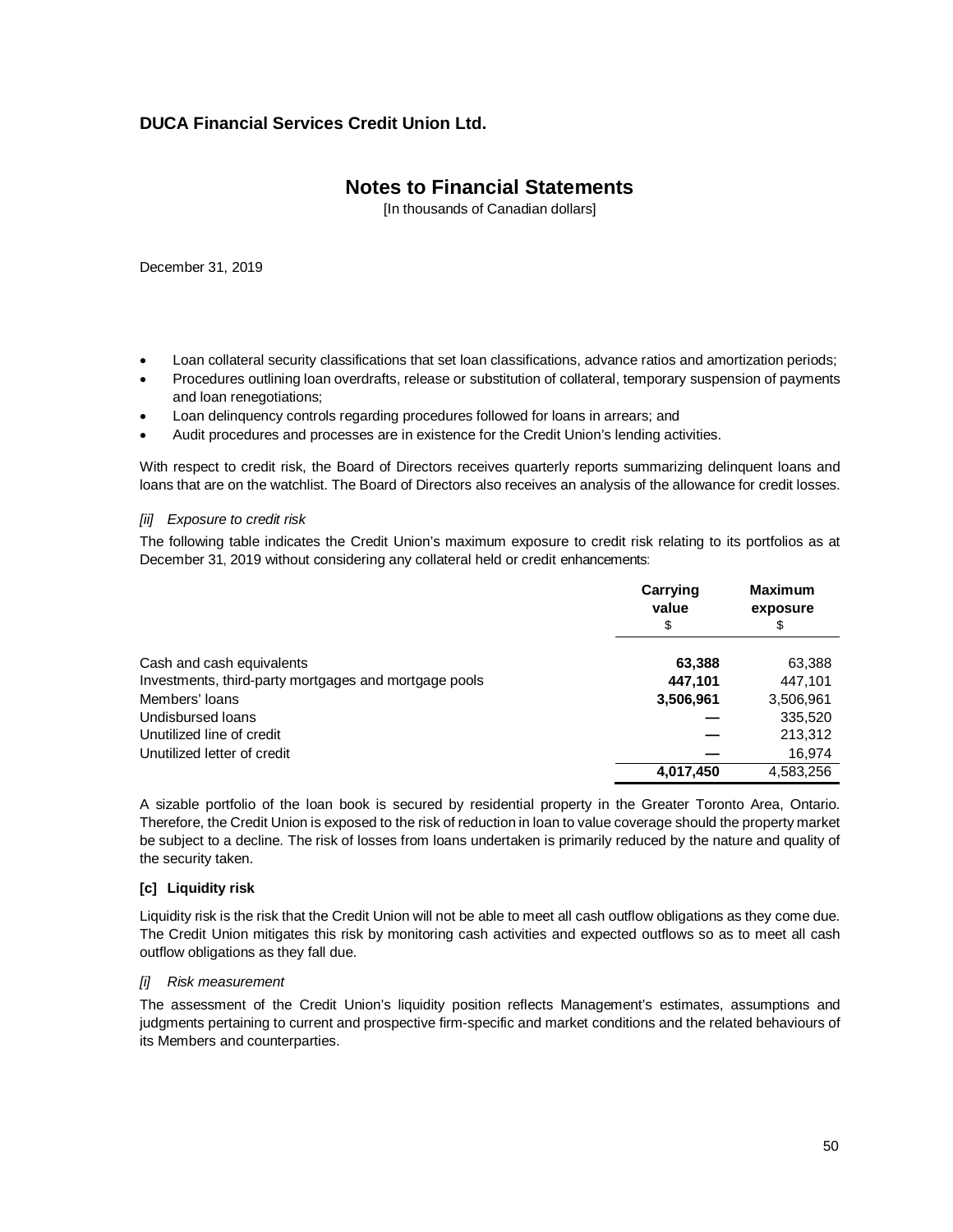## **Notes to Financial Statements**

[In thousands of Canadian dollars]

December 31, 2019

### *[ii] Objectives, policies and procedures*

The Credit Union's liquidity management framework is designed to ensure that adequate sources of reliable and cost-effective cash or its equivalents are continually available to satisfy its current and prospective financial commitments under normal and contemplated stress conditions.

The Credit Union agrees to maintain at least 6% of its assets on deposit with Central 1 to retain its Membership. As at December 31, 2019, 6.0% of the Credit Union's total assets was \$243,387, which is included in both investments and cash and cash equivalents. As at December 31, 2019, the Credit Union was compliant with this requirement.

Provisions of the Act require the Credit Union to maintain a prudent amount of liquid assets in order to meet Member withdrawals, which includes the Liquidity Coverage Ratio ["LCR"], Net Cumulative Cash Flow ["NCCF"], and Net Stable Funding Ratio ["NSFR"]. In addition, the Credit Union also maintains an Internal Liquidity Ratio ["ILR"].

The Credit Union manages liquidity risk by:

- · Continuously monitoring actual daily cash flows and longer-term forecasted cash flows;
- Monitoring the maturity profiles of financial assets and liabilities;
- · Maintaining adequate reserves, liquidity support facilities and reserve borrowing facilities; and
- Monitoring the internal liquidity ratio daily.

The LCR is a measure that aims to ensure that the Credit Union has an adequate stock of unencumbered high quality liquid assets ["HQLA"] that can be converted into cash at little or no loss of value, to meet its liquidity needs for a 30-calendar day liquidity stress scenario. At a minimum, the stock of unencumbered HQLA should enable the institution to survive until day 30 of the stress scenario, by which time it is assumed that appropriate corrective actions can be taken by Management. DUCA's LCR as at December 31, 2019 was 223% [2018 – 1,620%] compared with a regulatory minimum of 100%.

The NCCF is a liquidity metric that measures the Credit Union's survival horizon based on its net cumulative cash flows. It identifies potential future funding mismatches between contractual inflows and outflows for various time bands over and up to a 12-month time horizon. DUCA's NCCF as at December 31, 2019 was 110% [2018 – 266%] coverage over 12 months compared with a policy minimum of 100% coverage over 12 months.

The NSFR is a standard that will require credit unions to maintain a stable funding profile in relation to the composition of their assets and off-balance sheet activities. A sustainable funding structure is intended to reduce the likelihood that disruptions to a credit union's regular sources of funding will erode its liquidity position in a way that would increase the risk of its failure and potentially lead to broader systemic stress. The NSFR aims to limit over-reliance on short-term wholesale funding, encourages better assessment of funding risk across all on- and off-balance sheet items, and promotes funding stability. DUCA's NSFR as at December 31, 2019 was 167% [2018 – 167%) compared with a regulatory minimum of 100%.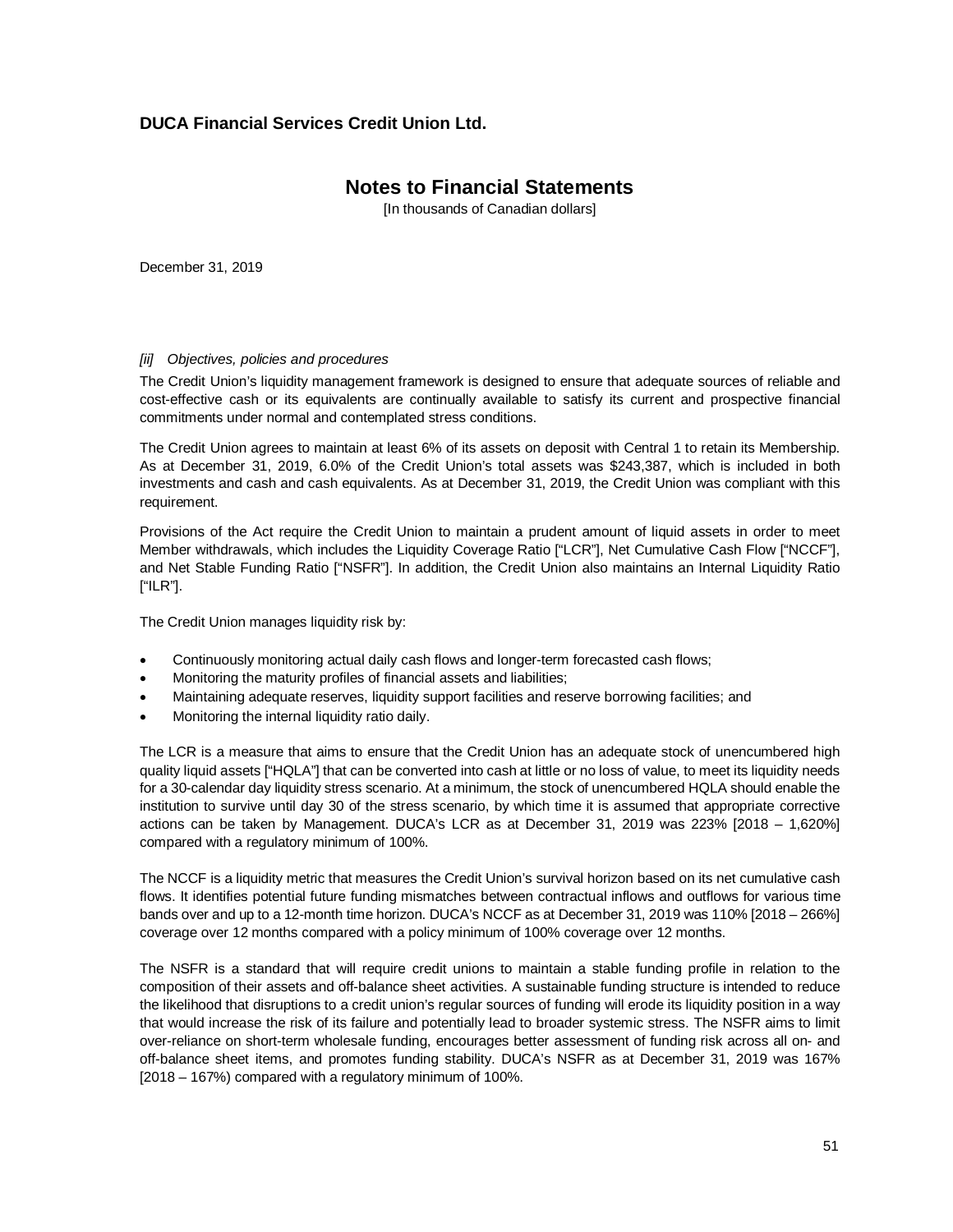## **Notes to Financial Statements**

[In thousands of Canadian dollars]

December 31, 2019

In addition, DUCA has an ILR metric to ensure that the Credit Union has an adequate stock of unencumbered HQLA that can be converted into cash at little or no loss of value, to meet its liquidity needs based on total deposits and borrowings. DUCA's ILR as at December 31, 2019 was 12.2% [2018 – 16.70%] compared with a policy minimum of 10%.

The following tables demonstrate the Credit Union's ability to pay future obligations as financial assets and liabilities mature as at December 31, 2019 and 2018:

|                                                             |                                            |                            |                          |                        | 2019                   |                                  |                               |                    |
|-------------------------------------------------------------|--------------------------------------------|----------------------------|--------------------------|------------------------|------------------------|----------------------------------|-------------------------------|--------------------|
|                                                             | <b>Floating</b><br>rate on<br>demand<br>\$ | Within<br>1<br>month<br>\$ | $2 - 12$<br>months<br>\$ | $1 - 3$<br>years<br>\$ | $3 - 5$<br>years<br>\$ | Over <sub>5</sub><br>years<br>\$ | <b>Not</b><br>specified<br>\$ | <b>Total</b><br>\$ |
| <b>Assets</b>                                               |                                            |                            |                          |                        |                        |                                  |                               |                    |
| Members'                                                    |                                            |                            |                          |                        |                        |                                  |                               |                    |
| loans                                                       | 573,361                                    | 47,625                     | 384,493                  | 940,762                | 1,547,707              | 1,952                            | 11,061                        | 3,506,961          |
| Cash and<br>cash                                            |                                            |                            |                          |                        |                        |                                  |                               |                    |
| equivalents                                                 | 19,880                                     | 10,846                     | 32,662                   |                        |                        |                                  |                               | 63,388             |
| Investments,<br>third-party<br>mortgages<br>and             |                                            |                            |                          |                        |                        |                                  |                               |                    |
| mortgage                                                    |                                            |                            |                          |                        |                        |                                  |                               |                    |
| pools                                                       |                                            | 12,547                     | 152,735                  | 98,163                 | 81,000                 | 78,075                           | 24,581                        | 447,101            |
| Other assets                                                |                                            |                            |                          |                        |                        |                                  | 39,003                        | 39,003             |
|                                                             | 593,241                                    | 71,018                     | 569,890                  | 1,038,925              | 1,628,707              | 80,027                           | 74,645                        | 4,056,453          |
| <b>Liabilities</b><br>and<br>Members'<br>equity<br>Members' |                                            |                            |                          |                        |                        |                                  |                               |                    |
| deposits                                                    | 1,288,096                                  | 36,009                     | 417,155                  | 921,298                | 311,147                | 6,656                            | 24,611                        | 3,004,972          |
| Securitization                                              |                                            |                            |                          |                        |                        |                                  |                               |                    |
| liabilities                                                 |                                            |                            | 97,779                   | 227,214                | 258,232                |                                  | 21,448                        | 604,673            |
| Borrowings                                                  |                                            |                            |                          |                        |                        |                                  | 133,000                       | 133,000            |
| Other                                                       |                                            |                            |                          |                        |                        |                                  |                               |                    |
| liabilities                                                 |                                            |                            |                          |                        |                        |                                  | 21,582                        | 21,582             |
| Equity                                                      |                                            |                            |                          |                        |                        |                                  | 292,226                       | 292,226            |
|                                                             | 1,288,096                                  | 36,009                     | 514,934                  | 1,148,512              | 569,379                | 6,656                            | 492,867                       | 4,056,453          |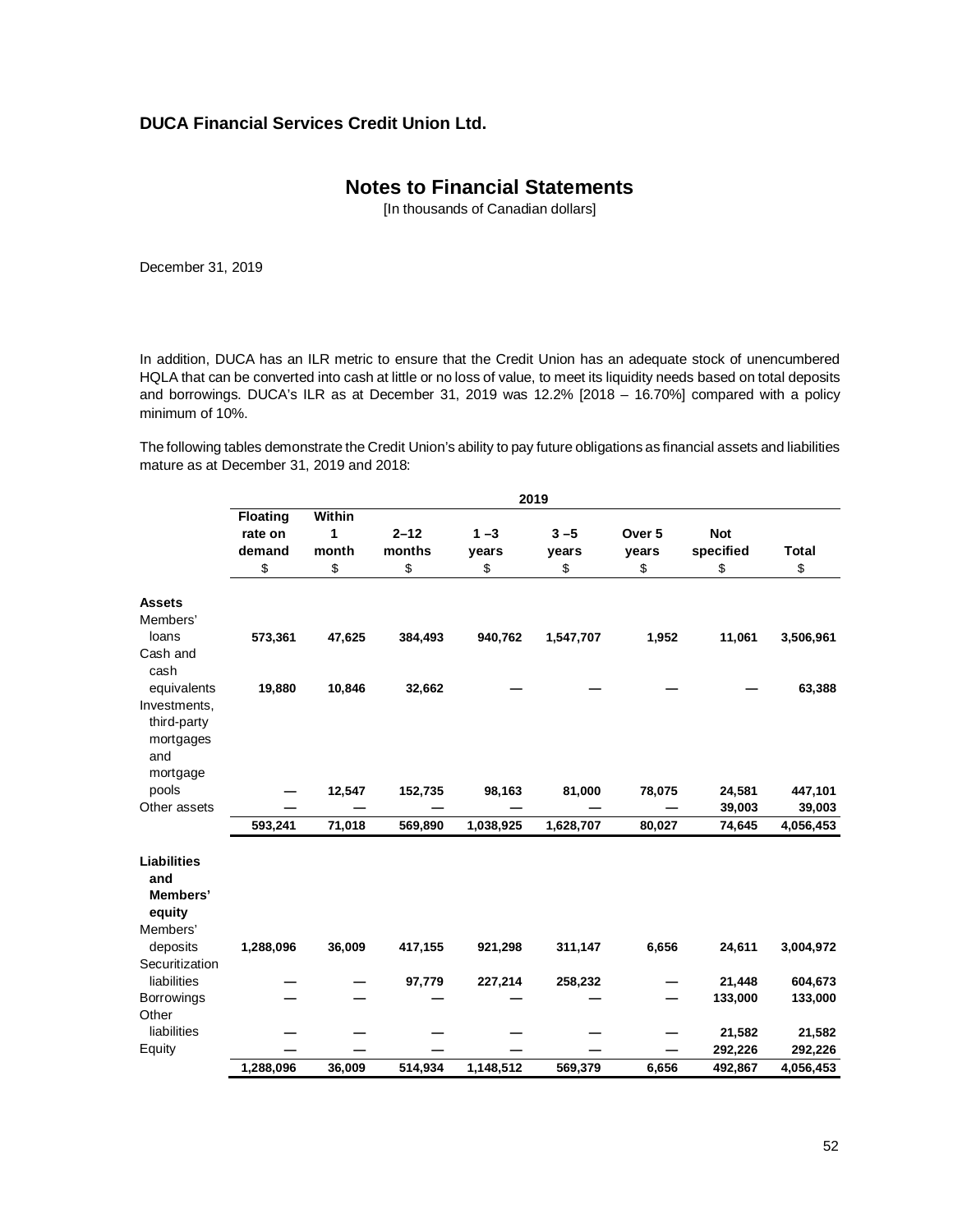## **Notes to Financial Statements**

[In thousands of Canadian dollars]

December 31, 2019

|                                                                            |                            |                    |              |             | 2018        |                   |                 |                    |
|----------------------------------------------------------------------------|----------------------------|--------------------|--------------|-------------|-------------|-------------------|-----------------|--------------------|
|                                                                            | <b>Floating</b><br>rate on | <b>Within</b><br>1 | $2 - 12$     | $1 - 3$     | $3 - 5$     | Over <sub>5</sub> | <b>Not</b>      |                    |
|                                                                            | demand<br>\$               | month<br>\$        | months<br>\$ | years<br>\$ | years<br>\$ | years<br>\$       | specified<br>\$ | <b>Total</b><br>\$ |
| <b>Assets</b><br>Members'                                                  |                            |                    |              |             |             |                   |                 |                    |
| loans<br>Cash and<br>cash                                                  | 590,859                    | 51,861             | 351,369      | 562,716     | 1,436,399   | 4,412             | 9,457           | 3,007,073          |
| equivalents<br>Investments,<br>third-party<br>mortgages<br>and<br>mortgage | 26,832                     | 26,402             | 15,804       |             |             |                   |                 | 69,038             |
| pools                                                                      |                            |                    | 77,164       | 82,565      | 94,500      |                   | 28,034          | 282,263            |
| Other assets                                                               |                            |                    |              |             |             |                   | 15,639          | 15,639             |
|                                                                            | 617,691                    | 78,263             | 444,337      | 645,281     | 1,530,899   | 4,412             | 53,130          | 3,374,013          |
| <b>Liabilities</b><br>and<br>Members'<br>equity<br>Members'                |                            |                    |              |             |             |                   |                 |                    |
| deposits                                                                   | 722,744                    | 40,538             | 765,159      | 657,304     | 298,374     | 55,140            | 19,621          | 2,558,880          |
| Securitization<br>liabilities                                              |                            |                    | 68,141       | 282,384     | 282,876     |                   | (3, 420)        | 629,981            |
| Other<br>liabilities                                                       |                            |                    |              |             |             |                   | 9,710           | 9,710              |
| Equity                                                                     |                            |                    |              |             |             |                   | 175,442         | 175,442            |
|                                                                            | 722,744                    | 40,538             | 833,300      | 939,688     | 581,250     | 55,140            | 201,353         | 3,374,013          |

#### **[d] Market risk**

Market risk is the risk that the fair value or future cash flows of a financial instrument will fluctuate as a result of market factors. Market factors include three types of risk: interest rate risk, currency risk and equity risk.

### [i] Interest rate risk

Interest rate risk is the potential for financial loss caused by fluctuations in fair value or future cash flows of financial instruments because of changes in market interest rates. The Credit Union is exposed to this risk through traditional banking activities, such as deposit taking and lending and on its investments.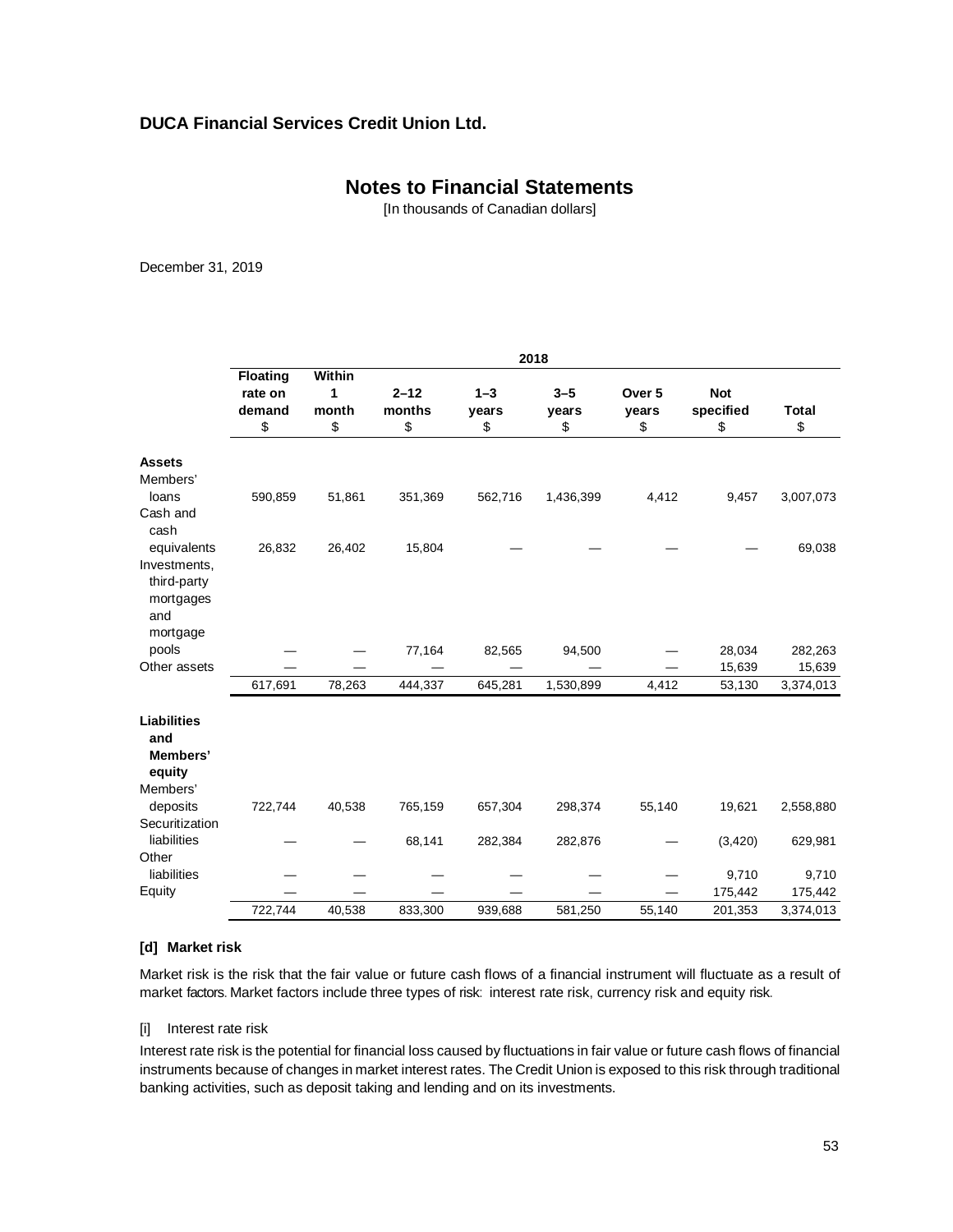## **Notes to Financial Statements**

[In thousands of Canadian dollars]

December 31, 2019

The Credit Union's goal is to manage the interest rate risk of the statement of financial position to a target level. The Credit Union continually monitors the effectiveness of its interest rate mitigation activities.

### *[a] Risk measurement*

The Credit Union's interest rate risk position is measured monthly. Measurement of risk is based on rates charged to Members, as well as rates paid to depositors.

### *[b] Objectives, policies and procedures*

The Credit Union's major source of income is net interest margin, the difference between interest earned on investments and Members' loans and interest paid on Members' deposits. The objective of asset/liability management is to match interest-sensitive assets with interest-sensitive liabilities as to amount and as to term to their interest rate repricing dates, thus minimizing fluctuations of income during periods of changing interest rates. Management calculates and reports monthly the value-at-risk measure of net interest margin in accordance with the Credit Union's Structural Risk Management Policy. The Credit Union also enters into interest rate swaps in order to hedge against exposure to interest rate fluctuations in accordance with the Credit Union's Interest Rate Risk Management Policy.

Key metrics involved in management of interest rate risk include the use of Earnings at Risk ["EaR"] and Economic Value of Equity at Risk ["EVEaR"]. EaR is defined as the change in the net interest income from a 100 basis point ["bps"] shock to interest rates. This exposure is measured over a 12-month period. EVEaR is defined as the difference in the change in the present value of the asset portfolio and the change in the present value of the liability portfolio resulting from a 100 bps interest rate shock.

The following table summarizes the EaR and EVEaR as follows:

|                      | 2019<br>\$ | 2018<br>\$ |
|----------------------|------------|------------|
| $EaR - up$ 100 bps   | 1.942      | 1,991      |
| $EaR - down$ 100 bps | (469)      | (3,016)    |
| $EVEaR - up 100 bps$ | $(1.36)\%$ | $(1.70)\%$ |
| EVEaR - down 100 bps | 2.81%      | 0.28%      |

Schedules of matching and interest rate vulnerability are regularly prepared and monitored by Credit Union Management and reported to FSRA in accordance with the Credit Union's policy. This policy has been approved by the Board of Directors and filed with FSRA by Credit Union regulations. For the year ended December 31, 2019 and December 31, 2018, the Credit Union was in compliance with this policy.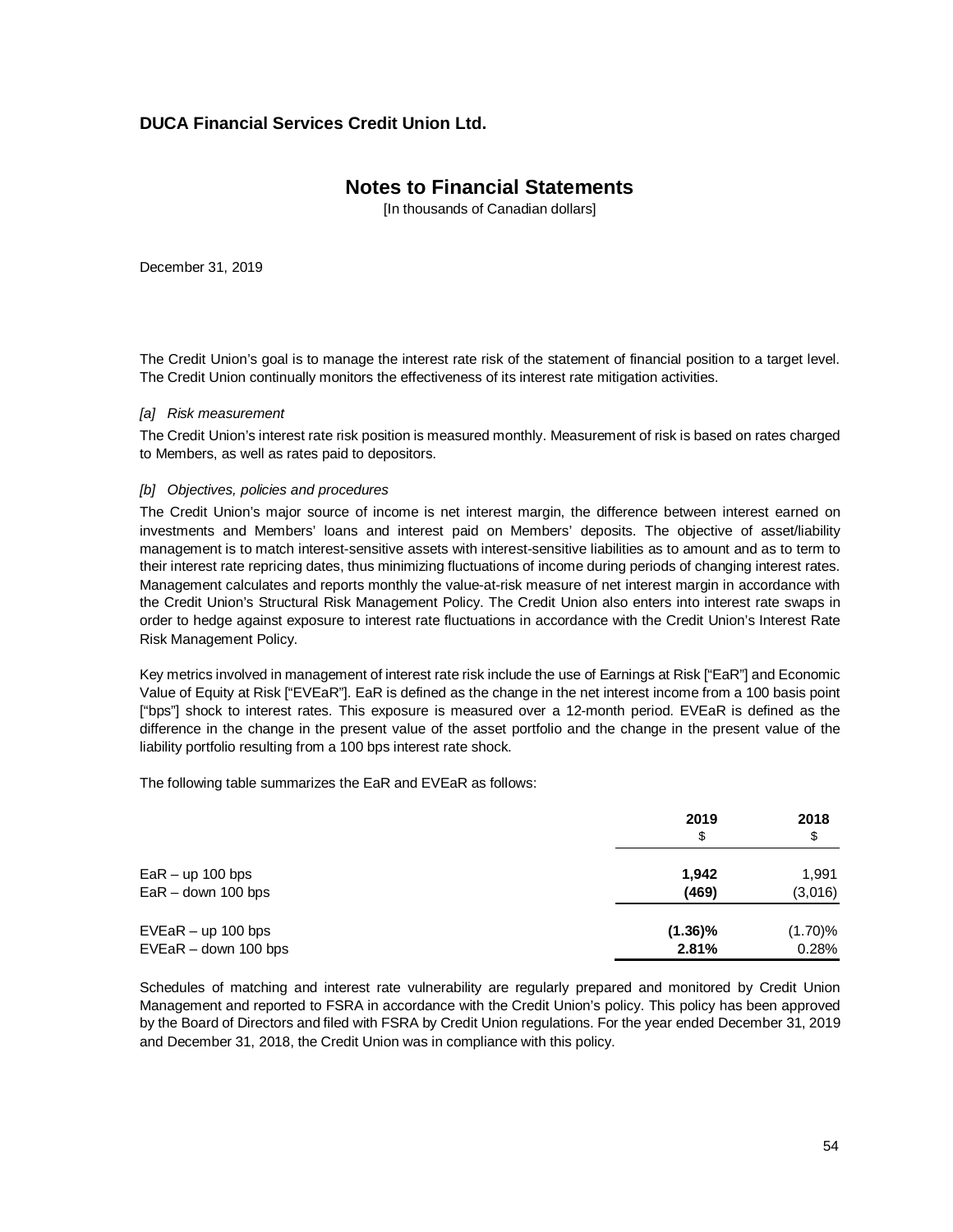## **Notes to Financial Statements**

[In thousands of Canadian dollars]

December 31, 2019

The following schedule shows the Credit Union's sensitivity to interest rate changes. Amounts with floating rates or due or payable on demand are classified as maturing within three months, regardless of maturity. A significant amount of loans and deposits can be settled before maturity on payment of a penalty, but no adjustment has been made for repayments that may occur prior to maturity. Amounts that are not interest-sensitive have been grouped together, regardless of maturity.

|                       |               |       | 2019         |      |                 |
|-----------------------|---------------|-------|--------------|------|-----------------|
|                       |               |       | Liabilities/ |      |                 |
|                       |               |       | Members'     |      | Asset/liability |
|                       | <b>Assets</b> | Yield | equity       | Cost | gap             |
|                       | \$            | %     | \$           | %    | \$              |
| <b>Maturity dates</b> |               |       |              |      |                 |
| Interest-             |               |       |              |      |                 |
| sensitive:            |               |       |              |      |                 |
| 0-3 months            | 486,968       | 3.97  | 1,426,355    | 2.16 | (939, 387)      |
| 4-12 months           | 633,375       | 4.07  | 312,903      | 2.82 | 320,472         |
| $1-2$ years           | 457,881       | 3.35  | 450,188      | 3.04 | 7,693           |
| $2-5$ years           | 2,428,165     | 3.36  | 790,915      | 3.26 | 1,637,250       |
|                       | 4,006,389     |       | 2,980,361    |      | 1,026,028       |
| Non-interest          |               |       |              |      |                 |
| sensitive             | 50,064        |       | 1,076,092    |      |                 |
|                       | 4,056,453     |       | 4,056,453    |      |                 |
|                       |               |       |              |      |                 |
|                       |               |       | 2018         |      |                 |
|                       |               |       | Liabilities/ |      |                 |
|                       |               |       | Members'     |      | Asset/liability |
|                       | <b>Assets</b> | Yield | equity       | Cost | gap             |
|                       | \$            | %     | \$           | %    | \$              |
| <b>Maturity dates</b> |               |       |              |      |                 |
| Interest-             |               |       |              |      |                 |
| sensitive:            |               |       |              |      |                 |
| 0-3 months            | 740,373       | 5.07  | 881,001      | 1.19 | (140, 628)      |
| 4-12 months           | 400,504       | 3.46  | 715,537      | 2.91 | (315,033)       |
| $1-2$ years           | 319,984       | 3.28  | 370,520      | 2.63 | (50, 536)       |
| $2-5$ years           | 1,862,033     | 3.41  | 1,205,558    | 2.91 | 656,475         |
|                       | 3,322,894     |       | 3,172,616    |      | 150,278         |
| Non-interest          |               |       |              |      |                 |
| sensitive             |               |       | 201,397      |      |                 |
|                       | 51,119        |       |              |      |                 |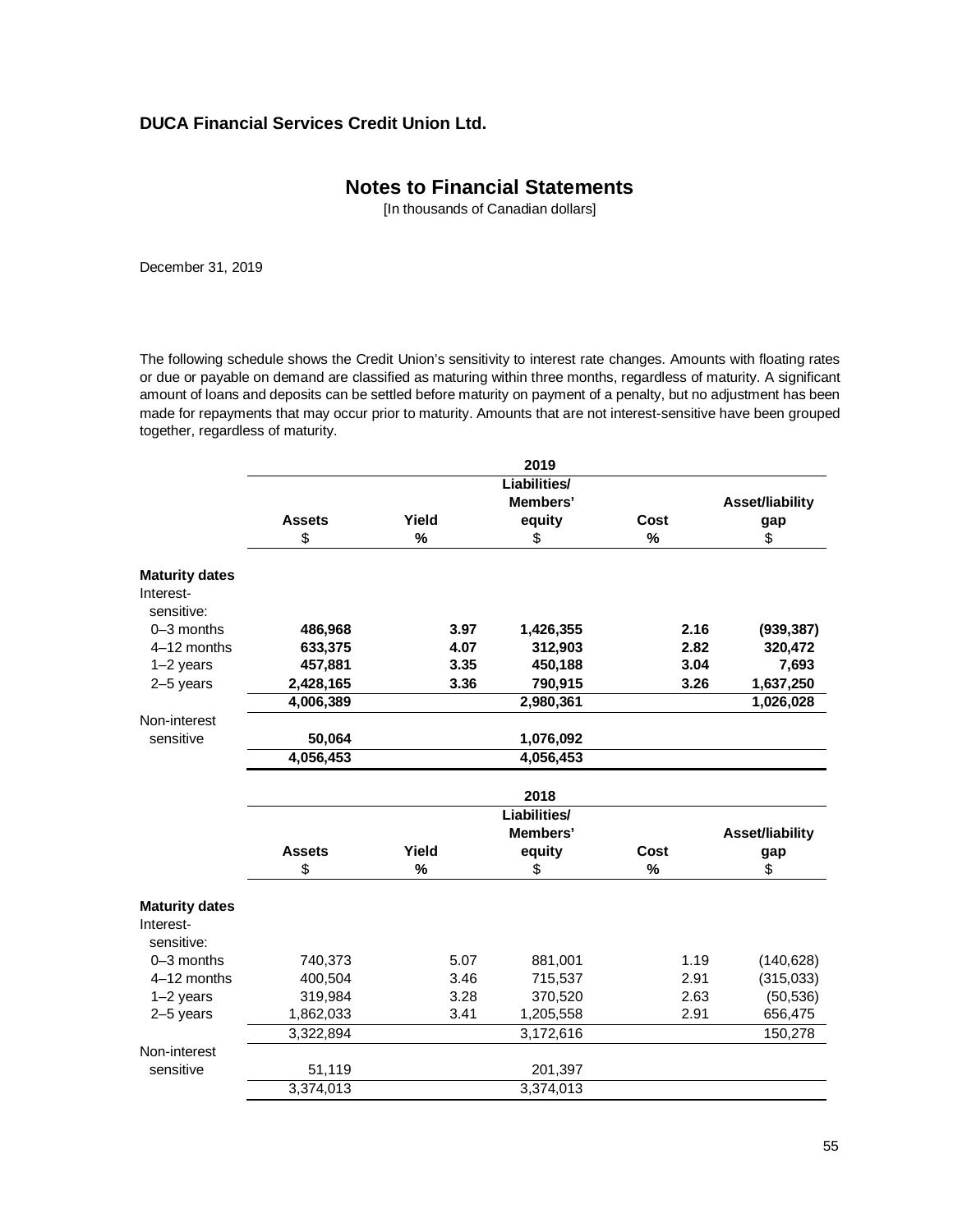## **Notes to Financial Statements**

[In thousands of Canadian dollars]

December 31, 2019

Interest-sensitive assets and liabilities cannot normally be perfectly matched by amount and term to maturity. The Credit Union utilizes interest rate swaps to assist in managing this rate gap. One of the roles of a credit union is to intermediate between the expectations of borrowers and depositors.

### [ii] Currency risk

Currency risk relates to the Credit Union operating in different currencies and converting non-Canadian earnings at different points in time at different foreign exchange levels when adverse changes in foreign currency exchange rates occur.

### *[a] Risk measurement*

The Credit Union's currency risk position is measured daily. Measurement of risk is based on rates charged to clients, as well as currency purchase costs.

### *[b] Objectives, policies and procedures*

The Credit Union's exposure to changes in currency exchange rates shall be controlled by limiting the unhedged foreign currency exposure to the lesser of \$1,000 or 5% of total Member foreign currency deposits in Canadian funds.

For the year ended December 31, 2019, the Credit Union's exposure to foreign exchange risk is within policy.

### [iii] Equity risk

Equity risk is the uncertainty associated with the valuation of assets arising from changes in equity markets. The Credit Union is exposed to this risk through its equity holdings.

The Credit Union's portfolio includes unlisted Canadian and U.S. stocks, comprising investments in Central 1 and SoFi.

The total investment in preferred shares and dividend-bearing equities cannot exceed the lesser of \$15,000 or 1% of assets, excluding the Credit Union's investment in Central 1 and SoFi.

For the year ended December 31, 2019, the Credit Union's exposure to equity risk is within policy.

### **[e] Operational risk**

Operational risk is the risk that processes, technology or people fail to deliver the required results. This includes responding to external events including legal or regulatory actions. The Credit Union has a number of programs that manage specific risks under the Operational risk umbrella, including people-related risks, criminal risks [fraud, Anti-Money Laundering], physical and information security risks, business continuity risk, as well as outsourcer and vendor risks.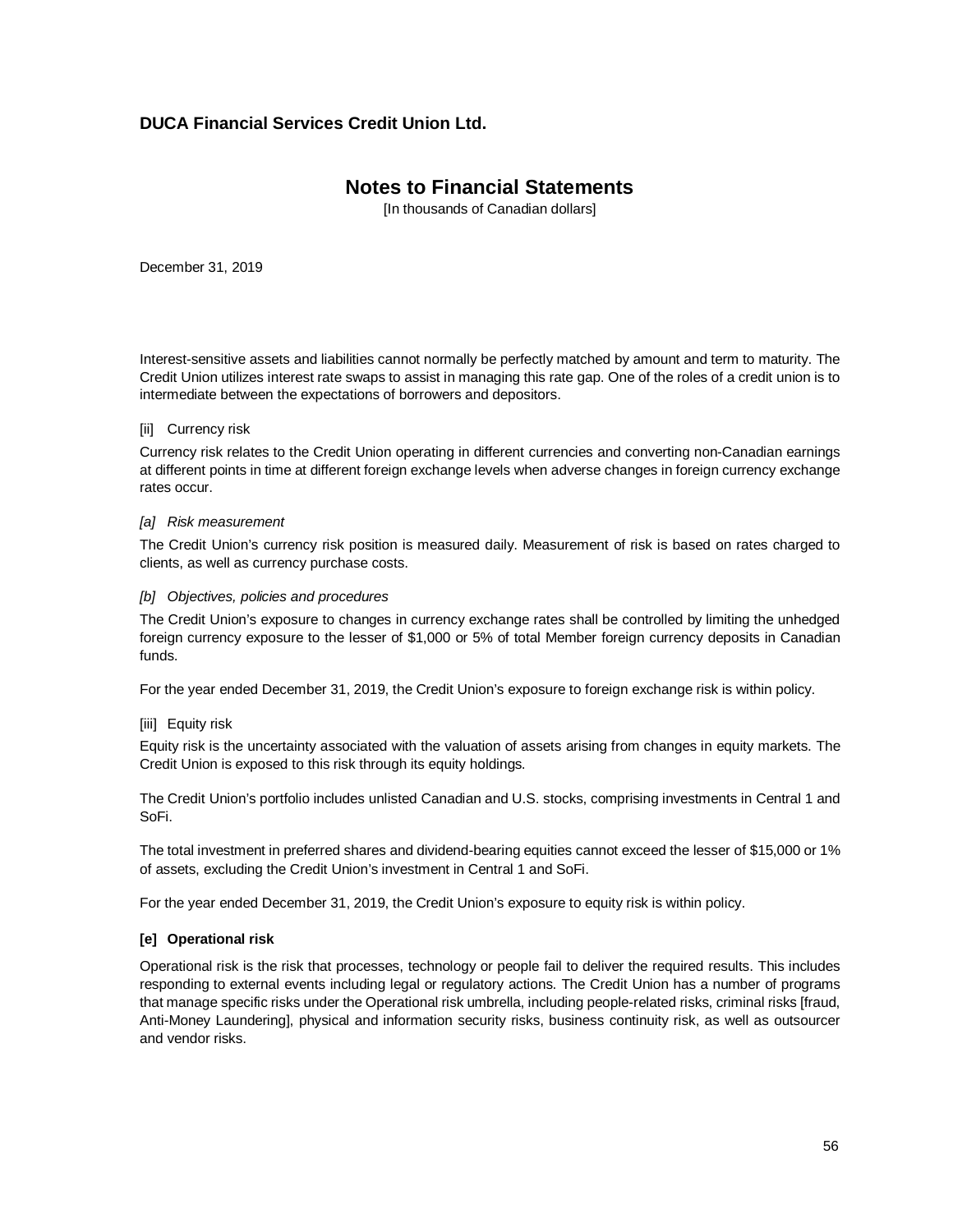## **Notes to Financial Statements**

[In thousands of Canadian dollars]

December 31, 2019

### **23. Capital management**

The Credit Union's objectives with respect to capital management are to maintain a capital base that is structured to exceed regulatory requirements and to best utilize capital allocations.

Regulations to the Act require that the Credit Union establish and maintain a level of capital that meets or exceeds the following:

- · Capital calculated in accordance with the Act shall not be less than 4.00% of total assets; and
- Capital calculated in accordance with the Act shall not be less than 8.00% of the risk-weighted value of its assets.

The Credit Union maintains an internal policy that total Members' equity as shown on the statement of financial position shall not be less than 5.00% [2018 – 4.75%] of the book value of all assets and 10.50% [2018 – 10.50%] of risk-weighted assets.

The Credit Union considers its capital to include Membership shares, Class A shares and Class B investment shares and retained earnings.

The Credit Union establishes the risk-weighted value of its assets in accordance with the regulations of the Act, which establishes the applicable percentage for each class of assets. The Credit Union's risk-weighted value of its assets as at December 31, 2019 was \$1,798,128 [2018 – \$1,530,627].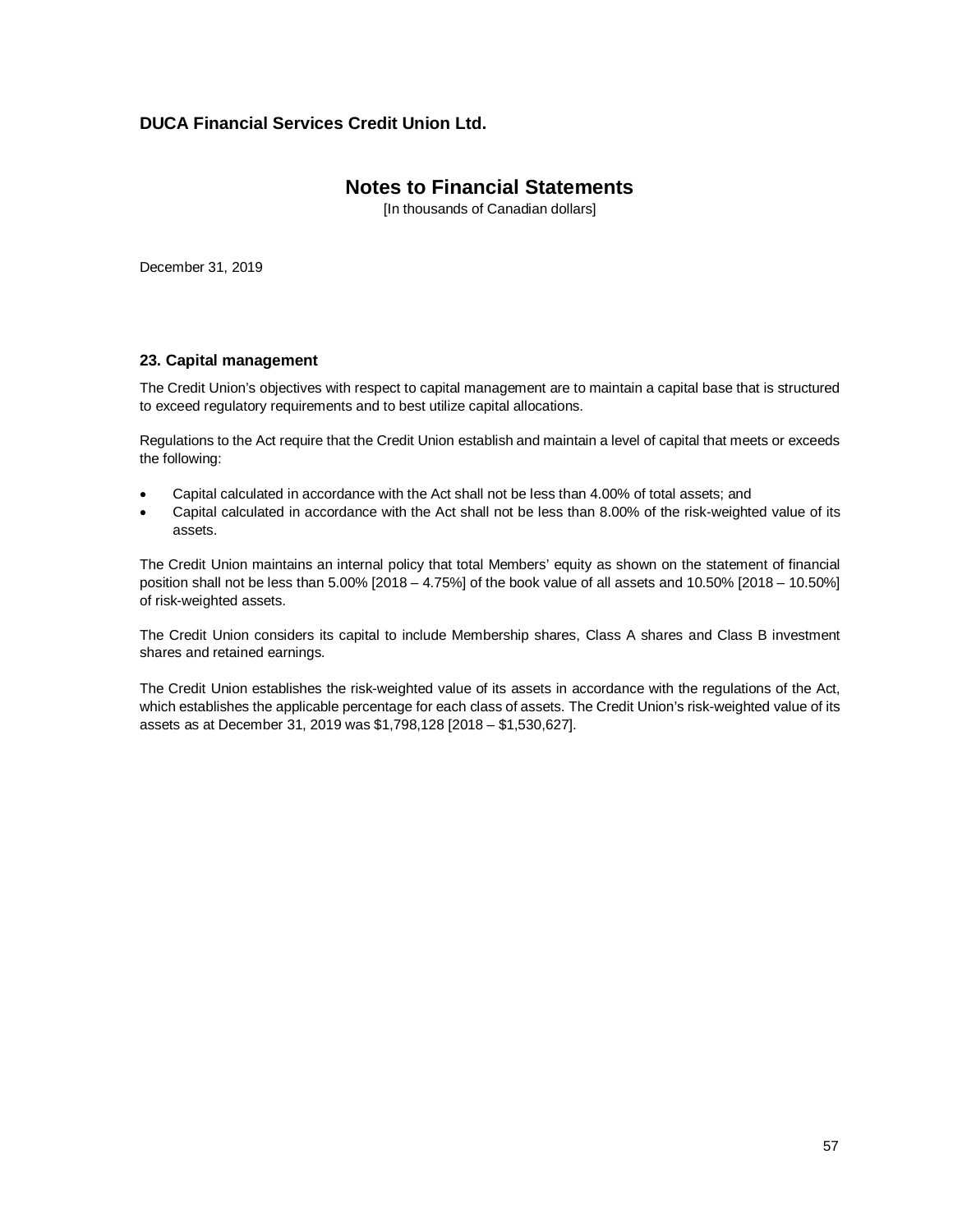## **Notes to Financial Statements**

[In thousands of Canadian dollars]

December 31, 2019

As at December 31, 2019, the Credit Union met the capital requirements of the Act with a calculated leverage ratio of 7.32% [2018 – 5.36%] and a risk-weighted capital ratio of 16.50% [2018 – 11.82%].

Regulatory capital consists of the following:

|                                                    | 2019    | 2018    |
|----------------------------------------------------|---------|---------|
|                                                    | \$      | \$      |
| Tier I capital:                                    |         |         |
| Membership shares                                  | 1,116   | 1,187   |
| Class B shares Series $1 -$ non-redeemable portion | 39,822  | 40,331  |
| Class B shares Series 4 - non-redeemable portion   | 109,082 |         |
| Retained earnings                                  | 105,702 | 95,841  |
| Goodwill                                           | (1,678) | (1,678) |
| Defined benefit pension plan assets                | (72)    | (102)   |
|                                                    | 253,972 | 135,579 |
| Tier II capital:                                   |         |         |
| Class A shares                                     | 37,620  | 39,632  |
| Collective loan provision                          | 5,139   | 5,576   |
|                                                    | 42,759  | 45,208  |
| <b>Total regulatory capital</b>                    | 296,731 | 180,787 |
| Leverage ratio                                     | 7.32%   | 5.36%   |
| Risk-weighted capital ratio                        | 16.50%  | 11.82%  |

On February 28, 2019, the Board of Directors declared a dividend of 3.5% on the outstanding amount of the Class B shares and a dividend of 2% on the outstanding amount of Class A shares to the holders of record as at December 31, 2018. The dividends were paid on March 1, 2019.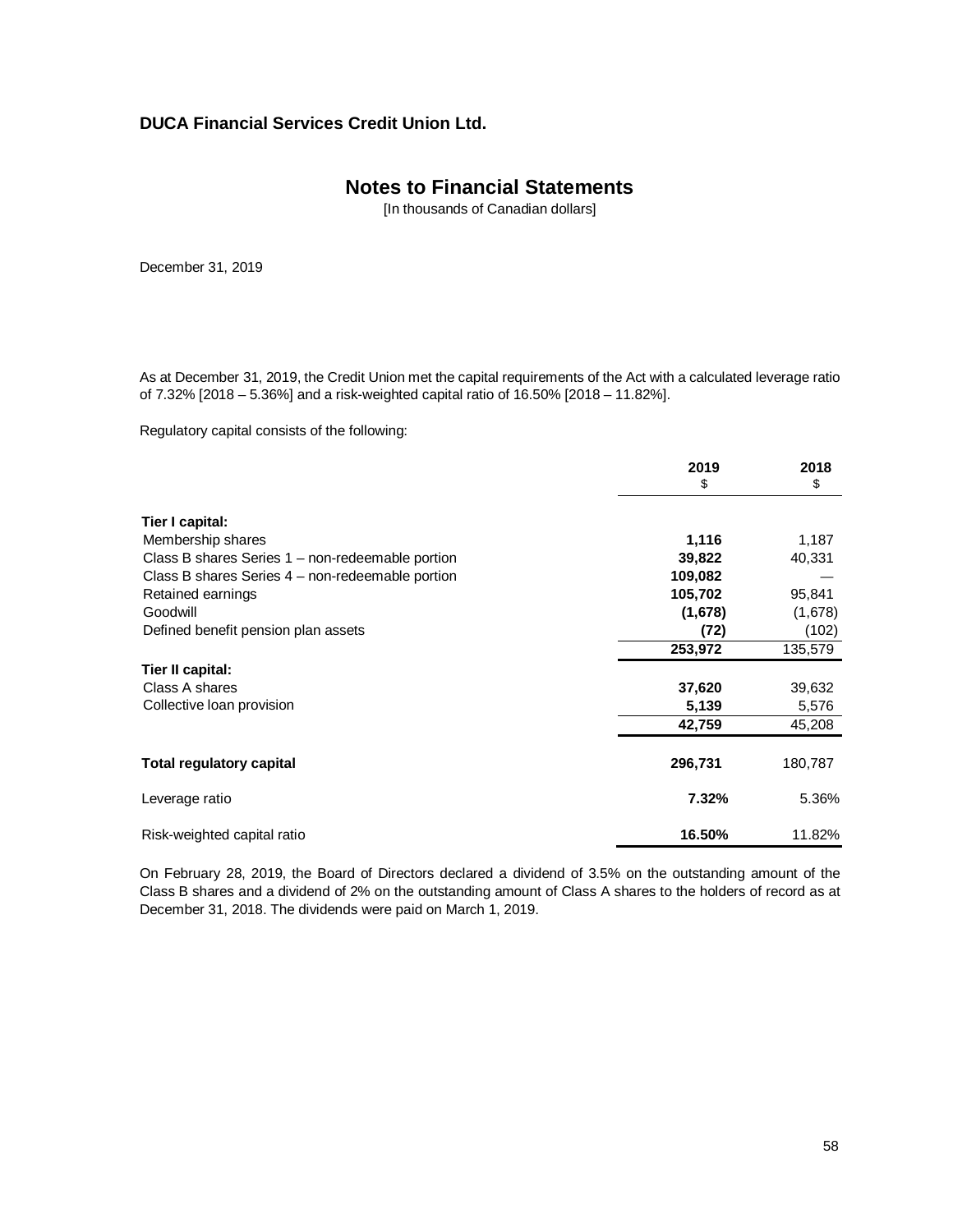## **Notes to Financial Statements**

[In thousands of Canadian dollars]

December 31, 2019

### **24. Commitments**

### **[a] Credit facilities**

A comprehensive credit facility is maintained with a major Canadian chartered bank up to a maximum of \$14,000 and is secured by bank deposit notes totalling \$11,727 [2018 – \$10,000] *[notes 5 and 6).* The Credit Union has an unused credit facility of \$14,000 [2018 – \$14,000] at year-end.

A line of credit is maintained with Central 1 up to a maximum of \$130,000 and is secured by a general security agreement covering all the assets of the Credit Union. The Credit Union has an unused credit facility of \$100,000 [2018 – \$130,000] as at year-end, of which \$50,000 is prescribed for the guarantee of payment on third-party Municipalities, Universities, School Boards and Hospitals deposits with the Credit Union as agreed to by Central 1 and \$14,500 is prescribed towards letters of credit issued on behalf of the Credit Union.

The Credit Union entered into an agreement with Mercury Receivables Trust on April 16, 2019, which gives the Credit Union access to a \$100,000 credit facility, which is secured by a pool of \$191,000 uninsured mortgages. Central 1 provides a Performance Guarantee on the drawn amount of the credit facility funded volume. As at December 31, 2019, the Credit Union has an unused credit facility of \$95,000.

On March 4, 2019, the Credit Union entered into The Bond Market Association/International Securities Market Association 2000 Version Global Master Repurchase Agreement with National Bank Financial Inc., which gives the Credit Union access to an uncommitted \$50,000 credit facility where the Credit Union can access borrowing on a short-term basis by pledging mortgage-backed securities that they are holding for liquidity.

A line of credit facility is maintained with Desjardins up to a maximum of \$160,000 (2018 – \$125,000) and is secured by a pledge of residential mortgages. The Credit Union has an unused credit facility of \$62,000 [2018 -\$125,000] as at year-end.

### **[b] Members' loans**

The Credit Union has the following commitments to its Members as at the year-end date on account of loans, unused lines of credit and letters of credit:

|                          | 2019<br>\$ | 2018<br>\$ |
|--------------------------|------------|------------|
| Unadvanced loans         | 335,520    | 251,392    |
| Unused lines of credit   | 213,312    | 184,837    |
| Unused letters of credit | 16.974     | 9,338      |
|                          | 565,806    | 445.567    |